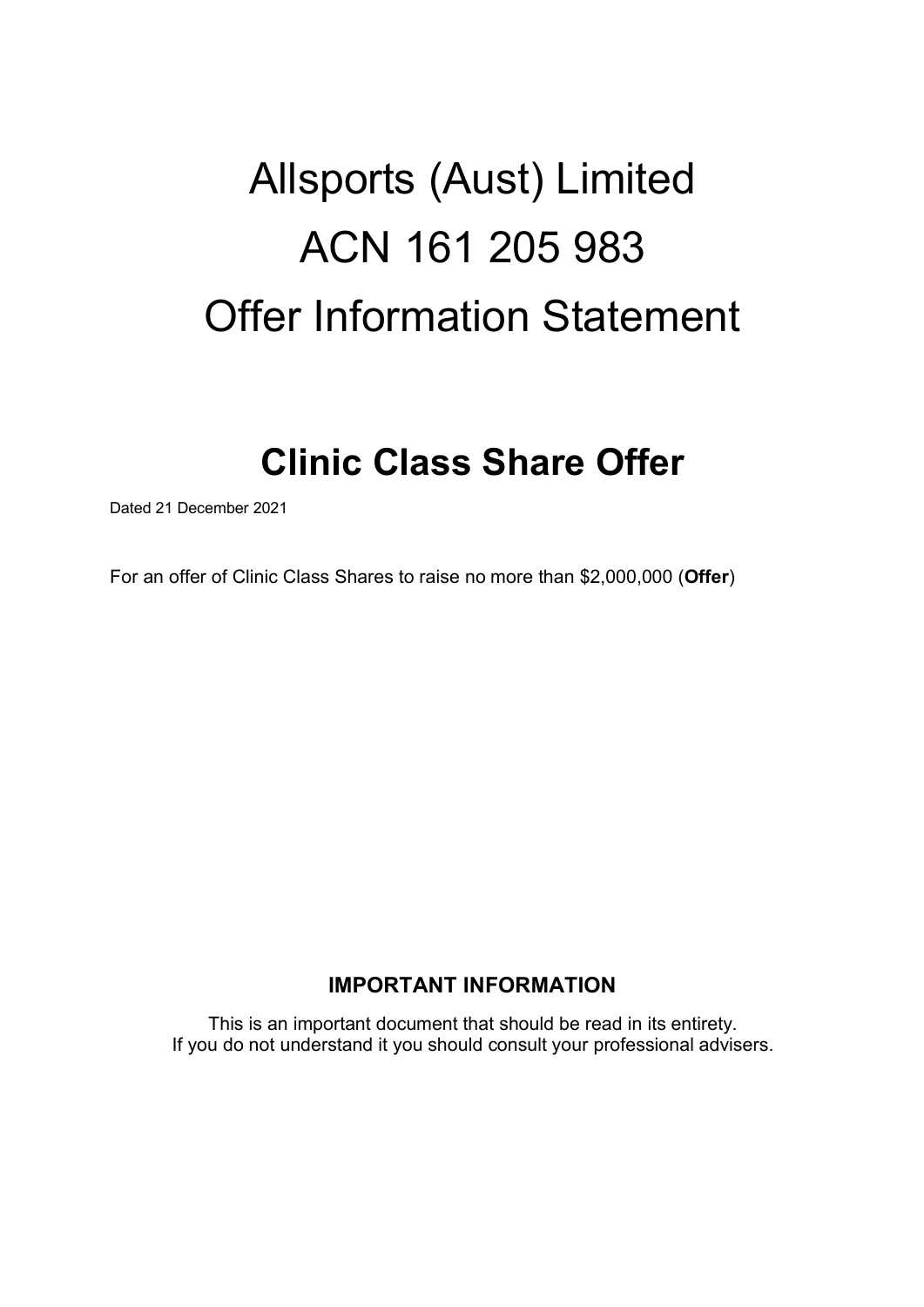## **Important Notices**

This Offer Information Statement (**OIS**) is dated 21 December 2021 and was lodged with the Australian Securities and Investments Commission (**ASIC**) on that date. ASIC and its officers take no responsibility for the contents of this OIS or the merits of the investment to which it relates.

The expiry date of this OIS is the date which is 13 months after the date of this OIS (**Expiry Date**). No Clinic Class Shares will be issued on the basis of this OIS after the Expiry Date.

This document is not a prospectus and has a lower level of disclosure requirements than a prospectus. As is common with all investments there are risks associated with this investment which should be considered by you. Some of those risks are detailed in this OIS. It is important that you read this OIS, together with the Financial Report at Annexure A, carefully before accepting the Offer contained in this OIS.

You should obtain professional investment and taxation advice before accepting the Offer.

No person is authorised to give any information or to make any representation in connection with the Offer described in this OIS which is not contained in this OIS. Any information or representation not contained in this OIS may not be relied on as having been authorised by the Company in connection with the Offer.

Except as required by law and only to the extent required by law, neither the Company nor any other person warrants the future performance of the Company nor any return on any investment made under this OIS.

If you have any questions about this OIS, please contact Christopher Banks at Allsports (Aust) Limited on (07) 3180 4900 or mail to Level 4 East Tower, 25 Montpelier Road, Bowen Hills QLD 4006.

#### **Exposure Period**

The Corporations Act prohibits the Company from processing applications in the seven day period after the date of this OIS. This period may be extended by ASIC for a further seven days. This period is known as the Exposure Period. The purpose of the Exposure Period is to enable this OIS to be examined by market participants prior to raising any funds. That examination may result in the identification of deficiencies in the OIS. In those circumstances, any application that has been received may need to be dealt with in accordance with section 724 of the Corporations Act.

Applications for Clinic Class Shares under this OIS will not be processed by the Company until after the expiry of the Exposure Period. No preference will be conferred on applications lodged prior to the expiry of the Exposure Period.

#### **Definitions**

Capitalised terms used in this OIS have the meaning given to them in the Glossary in section [6.](#page-23-0)

Unless otherwise indicated, all reference to dates and time are to dates and time in Queensland.

#### **Financial Information**

All financial amounts shown in the OIS are expressed in Australian dollars, unless stated otherwise.

#### **Offer for Australian residents**

This Offer is available to Eligible Clinicians located in Australia. The distribution of this OIS in jurisdictions outside of Australia may be restricted by law and persons who obtain it in jurisdictions outside of Australia should seek advice on and observe such restrictions. Any failure to comply with these restrictions may constitute a violation of applicable securities laws. This OIS does not constitute an offer or an invitation in any place outside of Australia where, or to any person whom, it would be unlawful to make such an offer or invitation.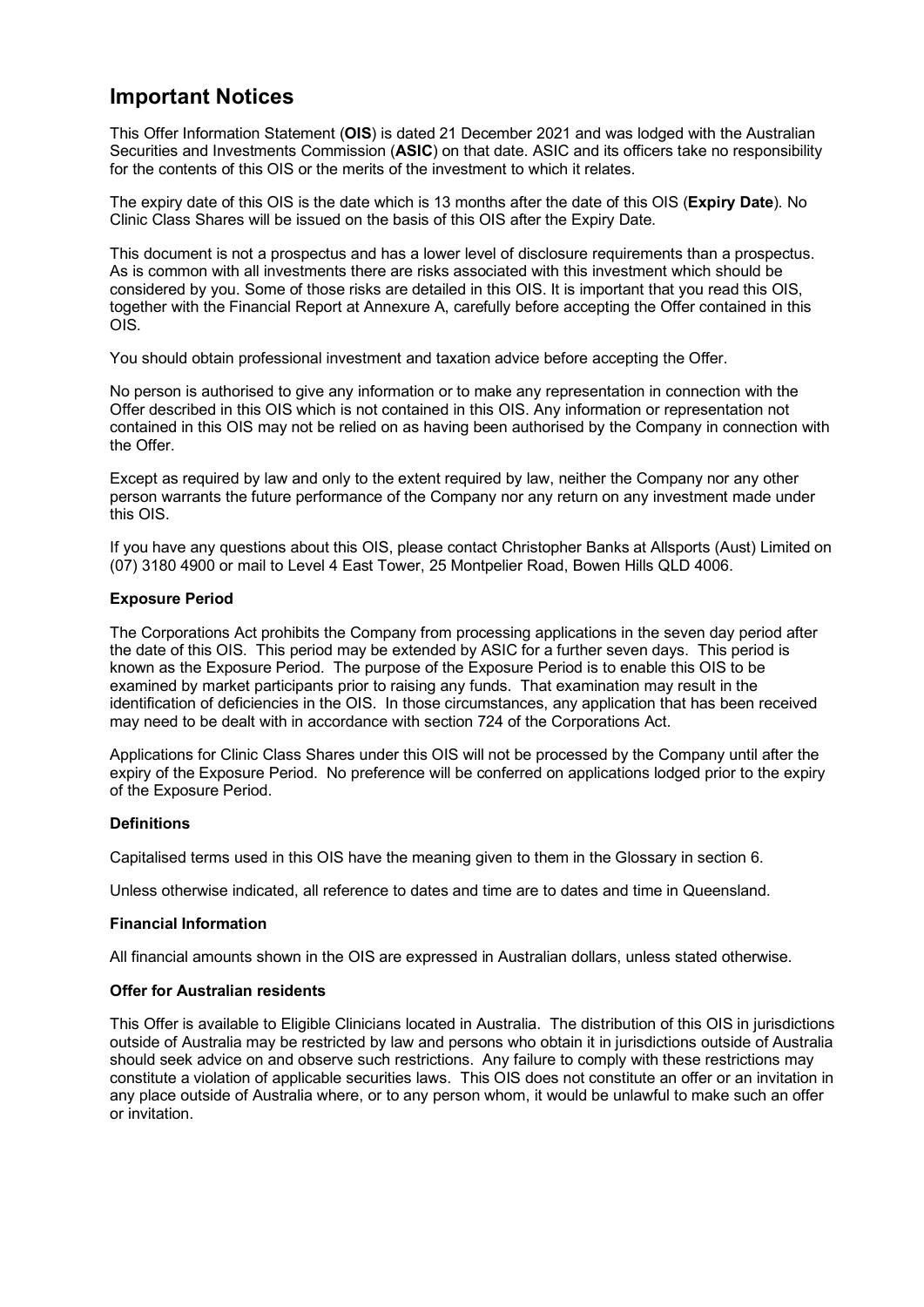## **Letter from the Chair**

Dear Clinician,

On behalf of Allsports (Aust) Limited (**Allsports**), it is my pleasure to invite you to become a holder of Clinic Class Shares.

Allsports is a wholly owned subsidiary of Healthia Limited ACN 626 087 223 (**Healthia**), an ASX listed company. Healthia is an allied health aggregator which listed on the ASX on Monday 10 September 2018 in connection with the merger principally of My FootDr and Allsports together with a number of independent allied health businesses.

At the date of this document, Healthia operates an integrated portfolio of 250 + allied health businesses which include My FootDr Podiatry, Allsports Physiotherapy, The Optical Company, The Back In Motion Healthia Group, Extend Hand Therapy, iOrthotics, Access Ortho and DBS Medical Supplies. Healthia's Clinic Class Share model allows Clinicians to have an ownership interest in its Clinics and aligns the interests of Eligible Clinicians with the interests of Ordinary Shareholders.

We are proudly practitioner-led. Our point of difference and ultimately our success is that we are led and managed by practitioners whose every decision is aimed at enhancing clinical outcomes. Healthia supports clinic partnerships by reducing the demands of business administration in areas such as marketing, IT, recruitment and HR, payroll, and finance. This support allows more time for clinicians to focus on mentoring their local staff and delivering better outcomes for their patients.

Healthia will look to expand and grow through further acquisitions of complementary allied health business as well as implementing initiatives to drive organic growth. Key organic growth drivers include:

- increasing revenue by acquired Clinics, including by introducing new services;
- investing in equipment and technology upgrades to expand the services provided in Clinics;
- utilising vertically integrated business to drive buying synergies;
- optimising existing Clinics, generating cost efficiencies through scale and improved Clinic management
- educating all Clinicians to ensure standards of care are maintained and patient outcomes are optimal.

Healthia is supported by a Board and senior management team who have considerable experience and capability in successfully operating and growing allied health businesses over a number of decades. Healthia also plans to invest in the systems, equipment and technology to support the business and its Clinicians.

I encourage you to read this OIS in full and to carefully consider the Offer. On behalf of my fellow Directors and our senior management team, we look forward to welcoming you as a member of Healthia.

Yours faithfully,

bi Thishorts

Dr Glen Richards

**Chairperson**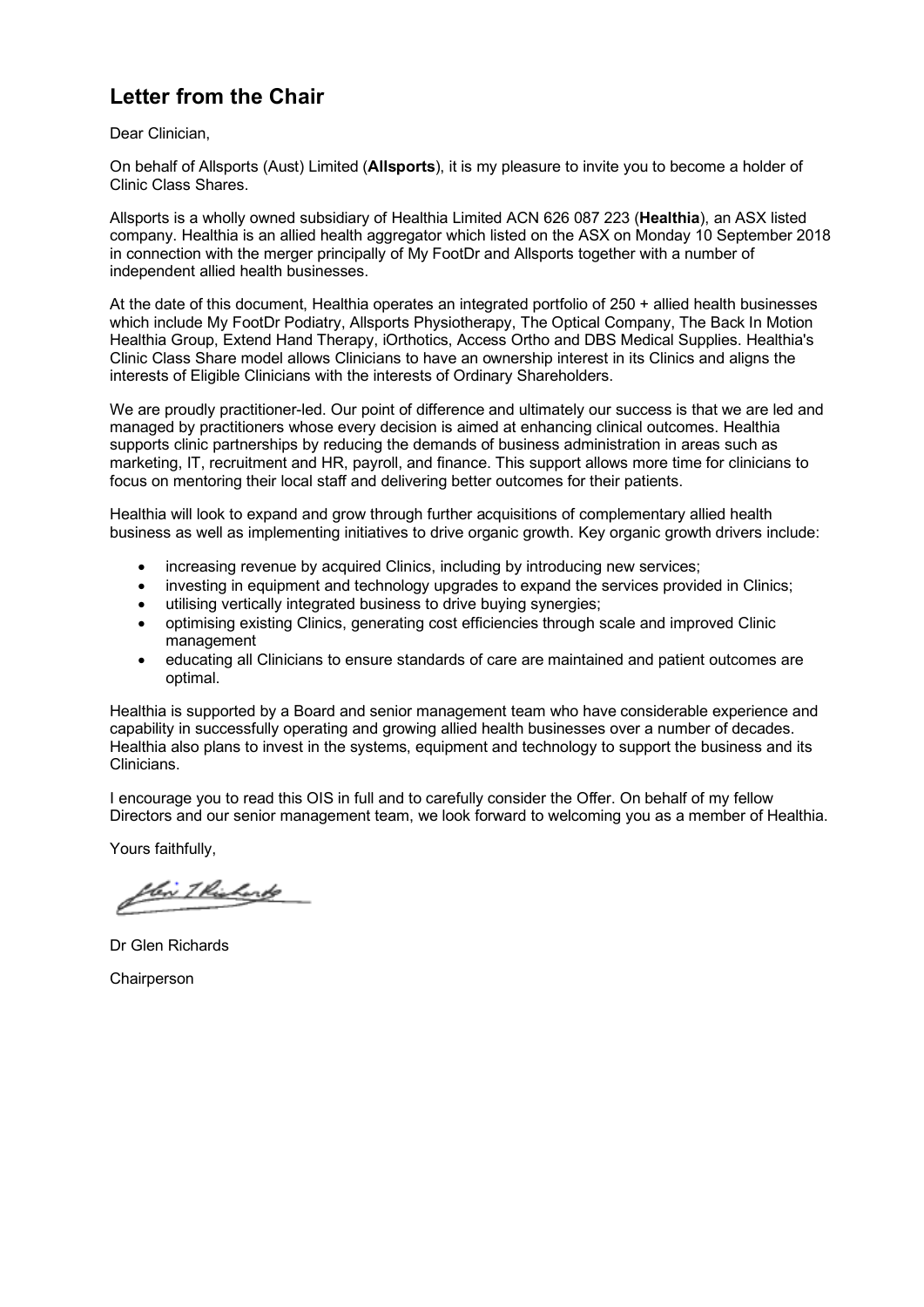## **Contents**

| 1.77 |                                                                                     |  |  |
|------|-------------------------------------------------------------------------------------|--|--|
| 2.   |                                                                                     |  |  |
| 3.   |                                                                                     |  |  |
| 4.   |                                                                                     |  |  |
| 5.   |                                                                                     |  |  |
| 6.   |                                                                                     |  |  |
| 7.   |                                                                                     |  |  |
|      |                                                                                     |  |  |
|      | Annexure B Clinic Class Share Terms contained in Schedule 1 of the Constitution  25 |  |  |
|      |                                                                                     |  |  |
|      |                                                                                     |  |  |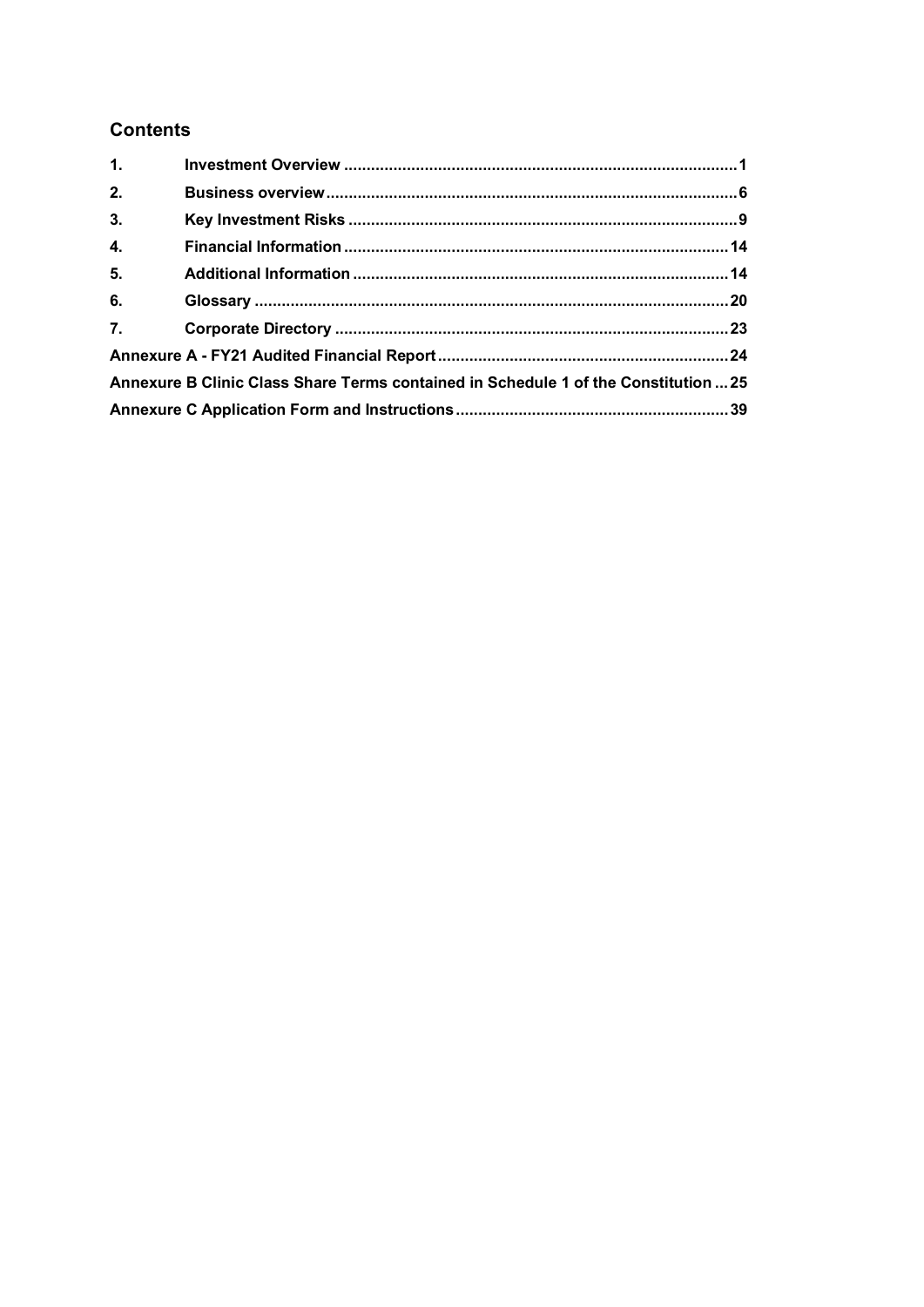## <span id="page-4-0"></span>**1. Investment Overview**

Allsports is offering Eligible Clinicians the opportunity to subscribe for Clinic Class Shares in Allsports on the terms set out in this Offer.

#### **1.1 The Company**

Allsports was incorporated on 13 November 2012 as a proprietary company and previously conducted the podiatry business known as MyFootDr Brookwater. The Company was acquired by MFD on 1 December 2015 and the podiatry business formerly conducted by it was transferred to MFD on the same date. On 18 July 2018, MFD undertook an internal restructure for the purpose of preparing for the listing of the MFD group on the ASX. As part of this restructure, Healthia was incorporated and acquired all the ordinary shares in the Company. The Company was subsequently converted to a public company and renamed to Physiotherapy Group Holdings Limited. On 5 November 2018 the Company was renamed again to its current name, being Allsports (Aust) Limited.

The Company currently owns and operates 63 clinics in Queensland, New South Wales, Victoria, South Australia and Tasmania across a number of industry leading brands.

## **1.2 Acquisition Strategy**

As part of Healthia's continued acquisition strategy, Allsports will pursue acquisitions of additional allied health businesses to add to Healthia's existing network. Acquisitions provide Healthia and Allsports a strategic growth opportunity to further expand their allied health network across Australia in alignment with Healthia's existing allied health business segments. As part of this, Allsports will enter into Acquisition Agreements, under which it will agree to acquire allied health businesses (**Clinic Acquisitions**).

The clinics, entities and/or assets the subject of the Clinic Acquisitions are referred to as the **Businesses**.

Healthia and Allsports will look to expand and grow through further acquisitions of complementary allied health businesses as well as implementing initiatives to drive organic growth within its current network.

#### <span id="page-4-1"></span>**1.3 Rights attaching to the Clinic Class Shares**

The Clinic Class Shares will be issued as part of Allsports' Clinic Retention Program, which in addition to a series of structured learning and education programs, allows Eligible Clinicians to have an ownership interest in Allsports' clinics. Under the Clinician Retention Program, certain Eligible Clinicians are given the opportunity to acquire Clinic Class Shares. The Clinic Class Shares are designed to create alignment between the interests of Eligible Clinicians and the holders of Ordinary Shares.

The terms on which the Clinic Class Shares will be issued are set out in the Constitution and are included in full in [Annexure B.](#page-28-0) Clinic Class Shares are non-voting shares in the Company, which means the holders of them generally do not have the right to vote at a meeting of the Company's members, and the consent of holders of Clinic Class Shares is generally not required to undertake any corporate action.

Holders of Clinic Class Shares may receive a cash dividend calculated by reference to the earnings derived from the clinic relating to that class of Clinic Class Share in circumstances where, at the Directors' discretion, a dividend is declared by Allsports on that class of Clinic Class Shares. A dividend must be paid on Clinic Class Shares if a dividend is paid to the holders of Ordinary Shares in Allsports. Each Clinic Class Share will entitle the holder to a dividend of up to 1% (as determined by the Board in its discretion) of the earnings generated by the clinic to which that Clinic Class Share relates.

Allsports' dividend policy is that, to the extent a dividend is able to be paid, a dividend for each Clinic Class Share in the clinic equal to 1% of the total Potential Clinic Dividend available for Clinic Class Shares in that clinic will be determined and paid quarterly.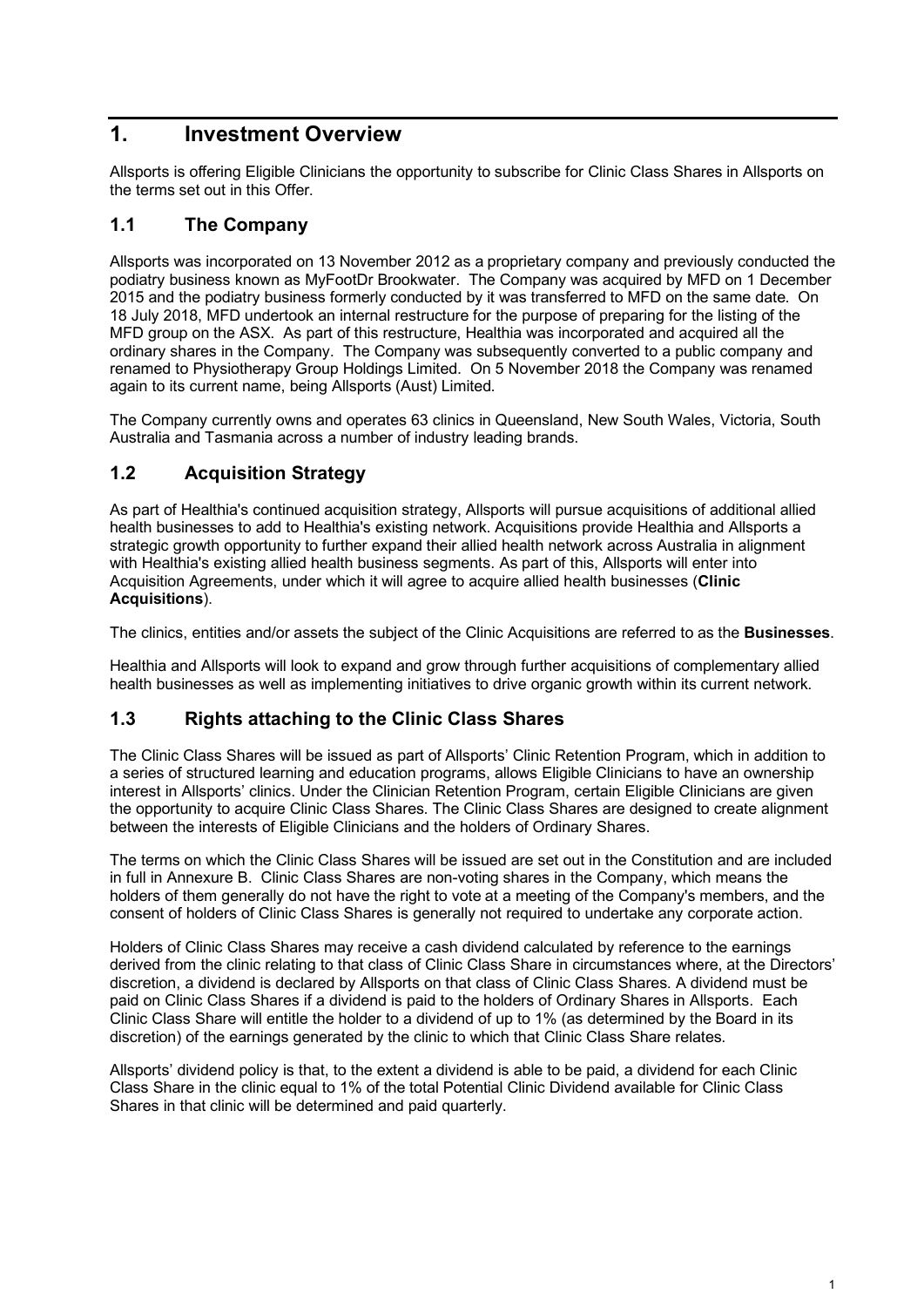No more than 48 Clinic Class Shares can be issued in any class.[1](#page-5-0) As each Clinic Class Share entitles the holder to up to 1% of the after-tax profits generated by the clinic to which the Clinic Class Share relates, the effect of this is that the holders of Clinic Class Shares will not hold an economic interest of greater than 48% of the earnings generated by any clinic.

#### <span id="page-5-1"></span>**1.4 Terms of the Offer**

The Company will issue Clinic Class Shares to Eligible Clinicians either:

- (a) as part consideration for the acquisition by Allsports of a business, or
- (b) at the Clinic Price.

If Clinic Class Shares are issued as part consideration for an acquisition by Allsports of a business, the consideration paid for them will represent a proportion of the total acquisition price being paid for the relevant clinic being acquired by Allsports in transactions between arms-length parties negotiated on commercial terms. Acquisitions are priced on a multiple of EBITDA. It is intended that Clinic Class Shares will be issued to certain of the sellers of the Businesses on completion of the Acquisition Agreements. The consideration to be paid by Allsports will be agreed on commercial terms and set out in the relevant Acquisition Agreement.

Eligible Clinicians may also be offered Clinic Class Shares at the Clinic Price in circumstances other than when Allsports is buying a business, for example if an individual is identified as a Clinician who is suited to take on ownership in the Clinic as determined on a case by case basis. The Clinic Price will represent approximately 1% of the total value of the clinic that the Clinic Class Shares relate to and will be agreed and negotiated with an Eligible Clinician at the time the offer of Clinic Class Shares is made to them. Further details on the Clinic Price is set out in section [6.](#page-23-0)

No fees, changes or commissions are payable by Eligible Clinicians on the issue of the Clinic Class Shares or the Clinic Price.

The Offer of Clinic Class Shares is only open to Eligible Clinicians, being:

- (a) Clinicians (or their nominees approved by the Board), as part consideration for the acquisition of a clinic by Allsports;
- (b) Clinicians (or their nominees approved by the Board) for cash or other form of consideration; and
- (c) any other holder that is approved by the Board for cash or other form of consideration.

#### **1.5 Important Dates**

| Date             | Event                                                                           |
|------------------|---------------------------------------------------------------------------------|
| 21 December 2021 | Lodgement date of this OIS with ASIC                                            |
| 28 December 2021 | Offer Opening Date. Application forms made<br>available to Eligible Clinicians. |

This timetable is indicative only and subject to change. The Company reserves the right to vary the above dates.

Clinic Class Shares will be allotted from time to time during the Offer Period on completion of an acquisition by Allsports where Clinic Class Shares are to be issued, or when an offer of Clinic Class Shares by Allsports to an Eligible Clinician is accepted.

<span id="page-5-0"></span> $1$  Each Clinic Class Share class relates to a clinic e.g. if the Group owns 80 clinics the maximum number of Clinic Class Shares that can be issued is 3,840 (80 classes multiplied by 48 shares in each class)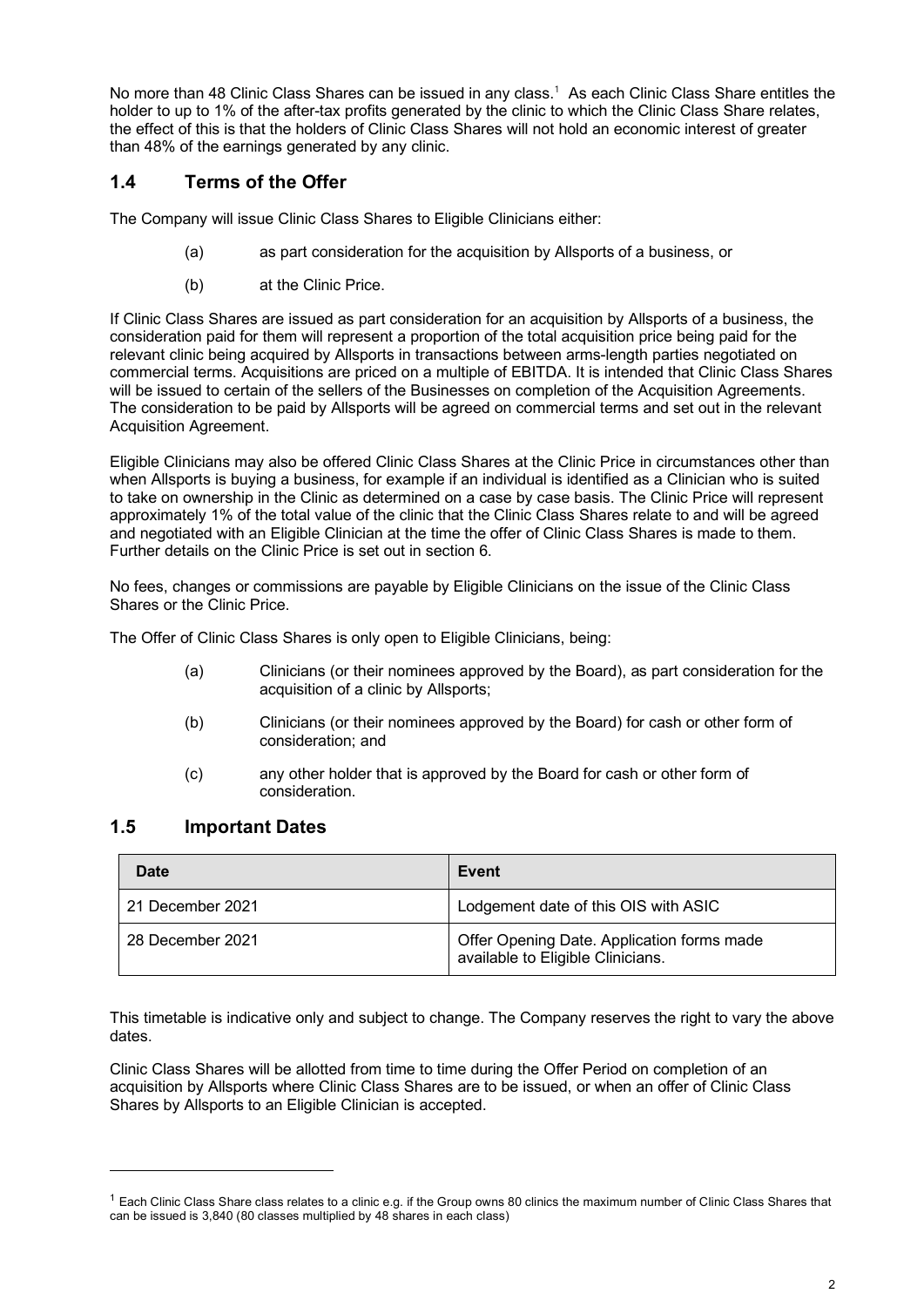#### **1.6 Investment Highlights**

The Company is part of the Healthia group which is an integrated group of health-focussed businesses whose mission is to enrich the lives of people through world class health services. We do this by:

- (a) Ensuring that our management team is clinician-led with an intimate and comprehensive understanding of the industry and a proven track record of overseeing a long-term growth of multiple clinic locations
- (b) Healthia has a diverse board of directors with years of experience leading strategy and overseeing growth and culture in ASX listed companies
- (c) Establishing multidisciplinary practices
- (d) Exploring vertical integration
- (e) Providing established training, education and learning programs for existing team professional development and ongoing recruitment
- (f) Leading a long-term vision for contribution to industry outcomes
- (g) Centralising cost efficiencies through group administration and purchasing
- (h) Increasing opportunities for revenue streams through diversification
- (i) Supporting the growth and individualisation of career pathways for all health staff, form graduate to clinic ownership
- (j) Rapidly responding to changes within the health workforce
- (k) Approaching quality partnerships with a disciplined focus on culture and people
- (l) Constantly investing in technology and innovating areas such as 3D printing (eg orthotics and custom-bracing)
- (m) Healthia is led by an experienced Board and senior management team:
	- (i) Dr Glen Richards (Non-Executive Chair) is a veterinary surgeon and the founder and former CEO of Greencross Limited, Australia's largest pet care company. Glen spent 10 years building a multi-million dollar integrated pet care empire, which now operates more than 130 veterinary hospitals and 200 pet care retail stores in Australia and Animates in New Zealand.
	- (ii) Wesley Coote (Managing Director and Group CEO) is the former Chief Financial Officer and Company Secretary of Greencross Ltd. Prior to Greencross, Wes worked in Chartered Accounting where he provided businesses advice within the health sector, property sector and financial services industry. Wes holds a Bachelor of Commerce from the University of Queensland and is a member of the Institute of Chartered Accountants, as well as a member of the Governance Institute of Australia. Wes joined My FootDr in December 2015 to assist with the growth aspirations of the group.
	- (iii) Tony Ganter (Group Chief Business Development and Strategy Officer and Executive Director) has over 25 years' experience in the management and operation of private physiotherapy and sports medicine clinics and high performance medical teams in professional sport. He possesses knowledge of the professional, administrative and management skills required to operate physiotherapy and sports medicine centres. Tony remains active as a treating physiotherapist which enables him to keep in touch with the challenges of both professional health care and clinic ownership. He has a strong commitment to the ongoing creation of varied career journeys for physiotherapists.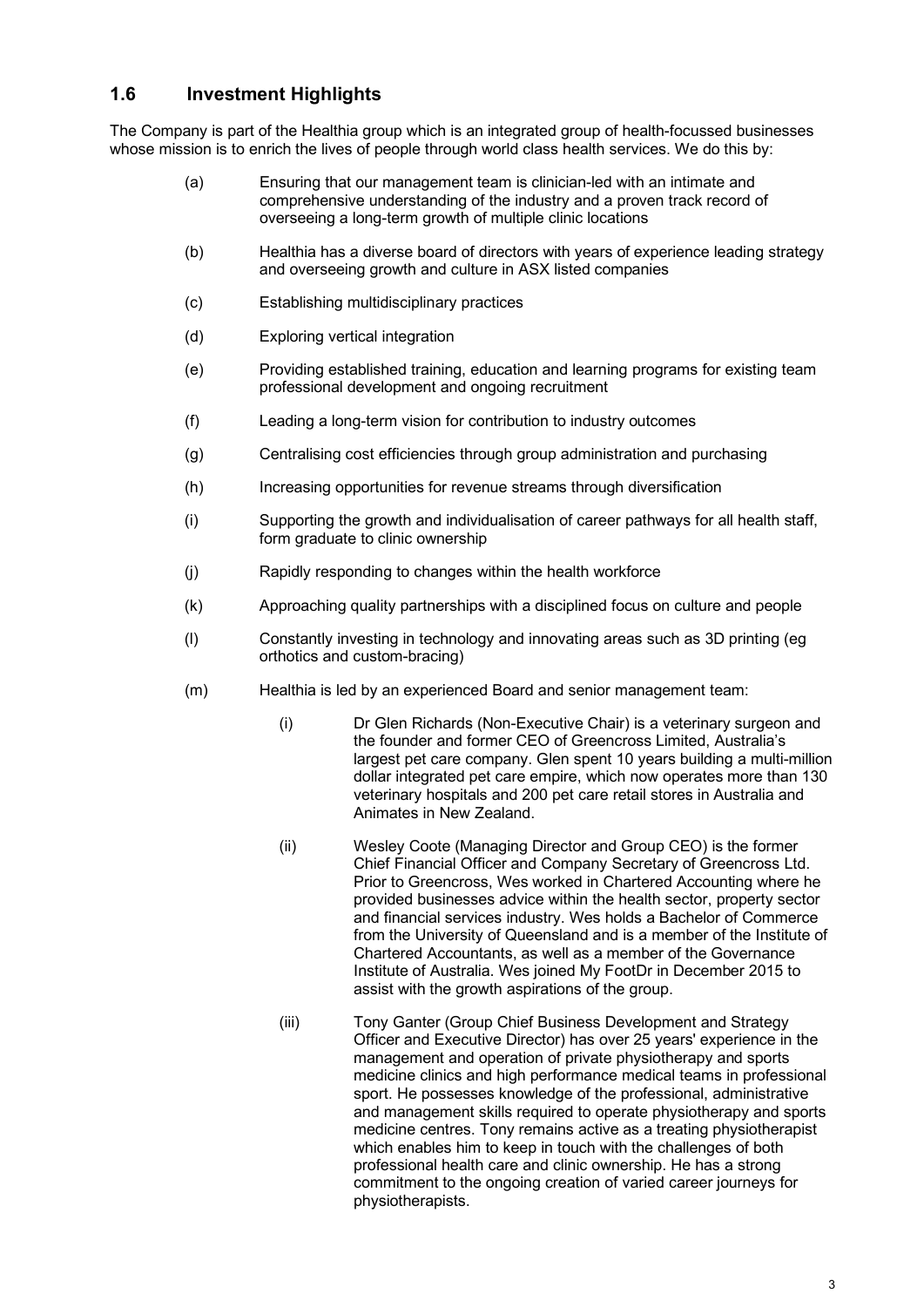- (iv) Lisa Roach (Group Chief People Officer) has over 25 years' experience in the physiotherapy private practice sector. Lisa joined [Allsports Physiotherapy](https://www.allsportsphysio.com.au/) in its year of inception in 1992. She is a founding partner in several of the Allsports clinics throughout Brisbane and on the Gold Coast. After spending 10 years in a clinical physiotherapy position Lisa moved to take on the growing full-time role of business management and to oversee the evolving strategic development for the Allsports group. In addition to the management of daily clinical operations, Lisa has been responsible for the development of new initiatives for the group including complimentary allied health services, university partnerships, education, teaching, and mentoring in private practice.
- (v) Christopher Banks (Chief Financial Officer and Company Secretary) has over a decade of professional experience across finance and strategy, Chris initially joined Healthia in the role of Commercial Manager. Prior to Healthia, Chris worked for the Bank of Queensland where he held a number of strategic leadership positions. During this time, Chris was responsible for managing a range of projects and initiatives across the corporate development and business banking divisions. Before BoQ, Chris gained over eight years experience in corporate finance with KPMG and Ernst & Young, advising on corporate transactions. Chris is a member of Chartered Accountants Australia and New Zealand and holds a Masters in Applied Finance.
- (vi) Katherine Baker (CEO Bodies & Minds and Feet & Ankles Divisions) is the former Chief Financial Officer and Company Secretary of National Veterinary Care Limited (NVL). Prior to Healthia, Katherine gained over a decade working across the pet and allied healthcare in a number of strategic leadership positions. Katherine provides strong focus and extensive experience in the management of key financial functions, reporting and compliance, coupled with the ability to undertake financial analysis to provide strategic direction for the organisation. Katherine holds a Bachelor of Business and is a member of the Institute of Chartered Accountants.

## **1.7 Key Risks**

The key risks associated with an investment in Clinic Class Shares are provided in section [3.](#page-12-0) The following summary, which is not exhaustive, represents some of the key risks Applicants need to be aware of.

(a) Dividends

Although Allsports expects to pay dividends in the future, the ability of Allsports to pay dividends will depend on the level of available liquidity taking in to account future expected cash requirements of Allsports. As such, there is no guarantee that dividends will be paid.

(b) Buy-back of Clinic Class Shares on default

There are circumstances in which a holder of Clinic Class Shares may default under the Clinic Class Share Terms, including but not limited to resignation without six months-notice or materially breaching the terms of the Clinic Class Share Terms. In these circumstances, Allsports may buy-back the Clinic Class Shares from the relevant holder at or below Fair Market Value (depending on the circumstances).

(c) Sale of Clinic Class Shares

The price that holders of Clinic Class Shares may receive for their Clinic Class Shares in the future will need to be agreed with the relevant buyer on an arms-length, commercial basis. A gain or loss may be incurred if the earnings of the Clinic and/or market valuation multiples for allied health clinics have increased or decreased since the time the Clinic Class Shares were originally acquired. Clinic Class Shares may only be transferred or sold with the prior written consent of the Board to an Affiliate or Qualifying Person (as defined in the Clinic Class Share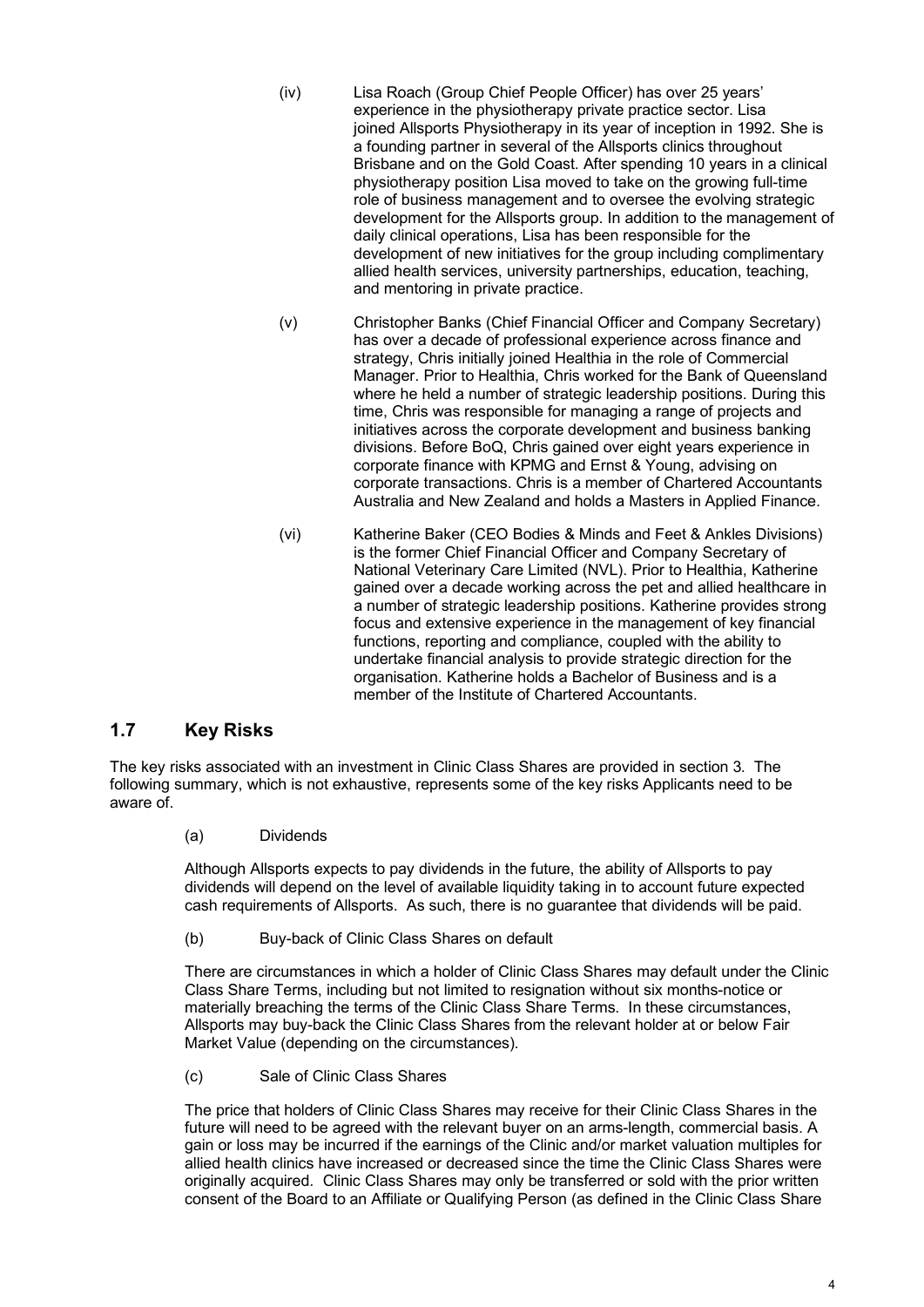terms), limiting the number of potential buyers of Clinic Class Shares. Selling your Clinic Class Shares may be difficult due to the small pool of potential buyers and the conditions that the Board may impose on any potential sale.

## **1.8 How to Apply**

This OIS sets out the information which the Company considers relevant to a decision as to whether to invest in the Company including its audited financial statements for the financial year ended 30 June 2021 [\(Annexure A\)](#page-27-0). Please note that past results cannot necessarily be taken to be indicative of future performance and Allsports recommends that you consult your legal and financial advisers before investing.

Should you wish to proceed with an application for Clinic Class Shares in Allsports, please complete the application form accompanying this OIS (**Application Form**) and forward it to Allsports' registered office Please read the instructions on the Application form carefully.

Application Forms may be submitted at any time following the circulation of this OIS after the expiry of the Exposure Period.

There is no brokerage, commission or stamp duty payable in respect of the application for Clinic Class Shares pursuant to this OIS.

#### **1.9 Allocation of Shares**

Clinic Class Shares will be allotted from time to time during the Offer Period on completion of an acquisition by Allsports where Clinic Class Shares are to be issued, or when an offer of Clinic Class Shares by Allsports to an Eligible Clinician is accepted.

Allsports and the Directors reserve the absolute right to accept or reject applications in their absolute discretion.

#### **1.10 Use of Funds**

Allsports will use any funds raised from the issue of Clinic Class Shares to:

- (a) complete acquisitions
- (b) fund working capital
- (c) fund organic growth strategies, and
- (d) fund future capital expenditures of Allsports.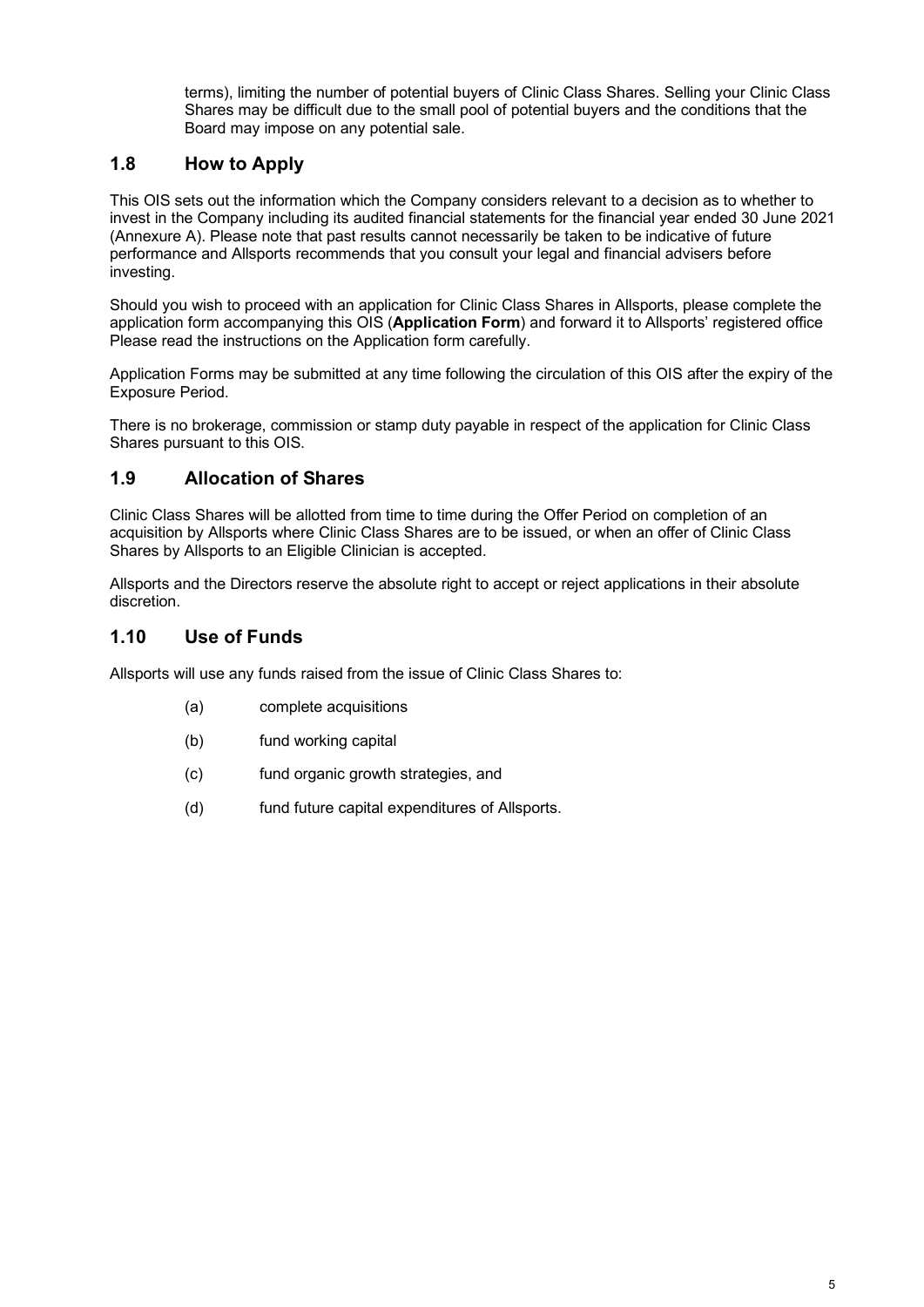## <span id="page-9-0"></span>**2. Business overview**

#### **2.1 Background**

Allsports (Aust) Limited ACN 161 205 983 (**Allsports**) is an Australian proprietary limited company.

Allsports intends to enter into Acquisition Agreements to acquire[2](#page-9-1) the Businesses. Allsports' intention is to continue to acquire allied health businesses and to issue further Clinic Class Shares to Eligible Clinicians.

#### **2.2 Corporate and Operational Structure**

Healthia owns all the ordinary shares in Allsports.

At completion of the Clinic Acquisitions:

- (a) Eligible Clinicians associated with sellers under the Acquisition Agreements will be issued Clinic Class Shares in connection with the sale of their clinics, and
- (b) Clinic Class Shares will be on issue in Allsports, representing an interest of no more than 48% of the earnings generated by any clinic. [3](#page-9-2)

Healthia operates an integrated portfolio of 250 + allied health and medical businesses which include My FootDr Podiatry, The Optical Company, The Back In Motion Health Group, Extend Hand Therapy, iOrthotics, Access Ortho and DBS Medical Supplies. Healthia is an allied health aggregator and will continue to acquire new allied health businesses.

Healthia's corporate structure as at the date of this OIS is shown diagrammatically below:



#### <span id="page-9-3"></span>**2.3 Overview of Operations**

Healthia has designed and implemented various programs to assist with the operations of Allsports at the Clinic level. These include but are not limited to the following:

(a) Centralised Administration

Healthia's support office will be responsible for providing integrated and centralised administrative and organisational support to the Clinics. Centralised functions include finance,

<span id="page-9-1"></span><sup>&</sup>lt;sup>2</sup> Completion of the acquisitions will be subject to a number of conditions being satisfied or waived.

<span id="page-9-2"></span> $3$  As each Clinic Class Share entitles the holder to up to 1% of the after-tax profits generated by the clinic to which the Clinic Class Share relates, the effect of this is that the holders of Clinic Class Shares will not hold an economic interest of greater than 48% of the earning generate by any clinic.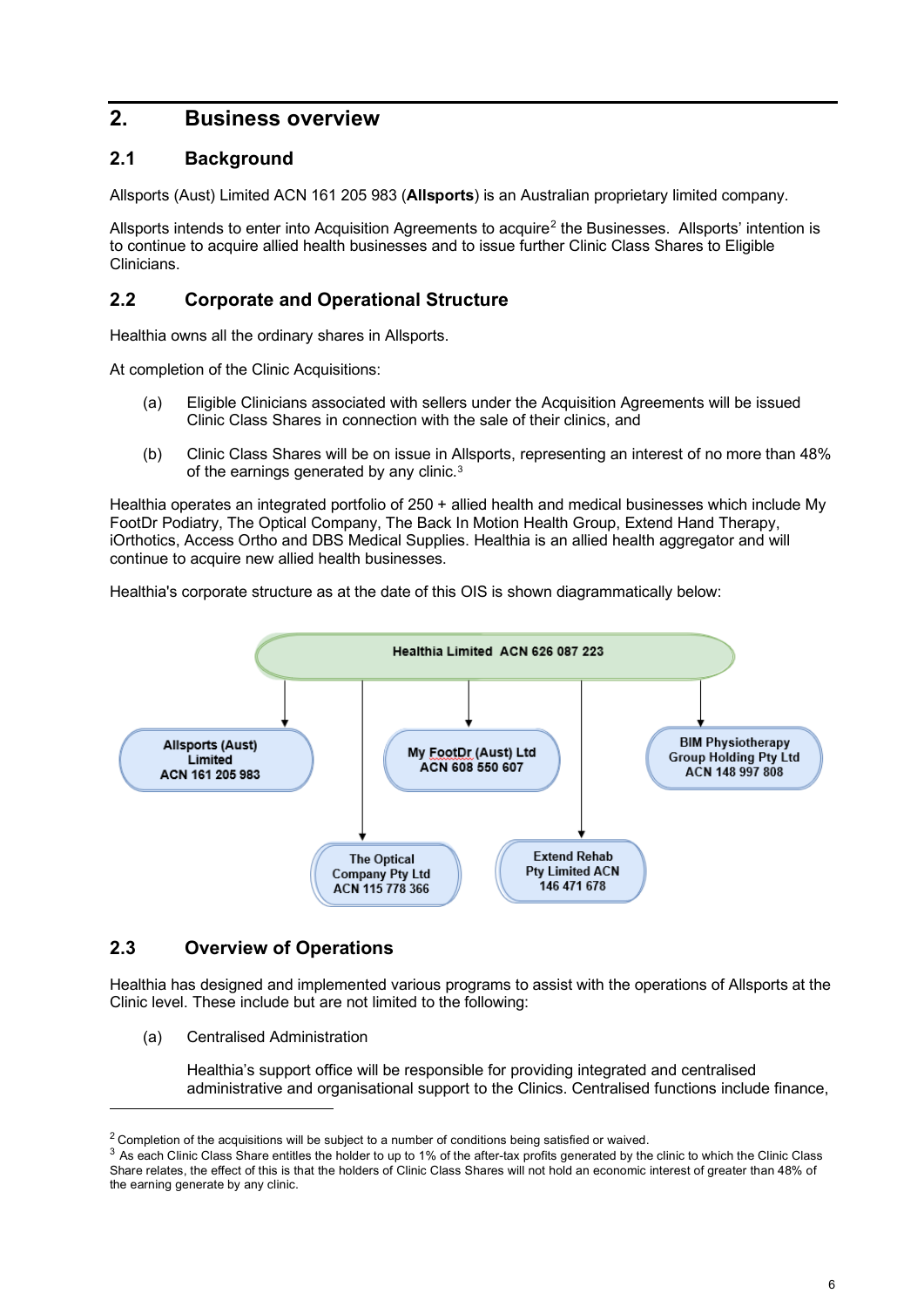education, information technology, human resources, payroll and marketing. This will allow professional staff to focus on clinical delivery for patients.

(b) Clinic management software

All Clinics are expected to operate on a clinic management software system nominated by Healthia. Having all Clinics on a clinic management system that is controlled by Healthia allows for ease of management of the Group, enhanced financial reporting and delivery of benchmarking metrics, as well as providing for stronger internal controls then that of a decentralised model.

<span id="page-10-0"></span>(c) Implementation of education programs and Clinical Advisory Committee

Healthia aims to achieve best practice clinical standards in physiotherapy and related services by providing the necessary training and equipment to clinical, and nonclinical staff.

Healthia has systems and processes in place to enable monitoring of clinical governance and compliance. A Clinical Advisory Committee, comprising of experienced physiotherapists, will oversee the clinical governance, compliance and education programs of the Group. This committee will monitor and be responsible for the education of Clinicians and the quality of service delivery by its Clinics.

Healthia expects that by providing improved education this will provide staff with better career progression and patients with better quality of service.

(d) Clinician Retention Program

The Clinician Retention Program allows Clinicians (or their Board approved nominees), or a Board approved holder, to have ownership in the Clinics of the Group, through the issue of Clinic Class Shares to them.

The Clinician Retention Program involves former owners of the Clinics, Clinicians employed by the Group (or their Board approved nominees) or a Board approved holder, to enter into arrangements to purchase Clinic Class Shares. The holder is entitled to an agreed proportion of the earnings generated by the relevant Clinic, as well as retaining exposure to movements in the capital value of the Clinic.

The Directors consider that this helps to maintain alignment between Clinicians, the Group and the holders of Ordinary Shares.

(e) Patient engagement

A key issue facing allied health clinics is patient retention, satisfaction and communication. Clinics often have patient retention programs that are either non-existent or poorly managed. Healthia and Allsports intend to work with the Clinics to attract new patients through various marketing initiatives and campaigns (both locally and nationally), and to enhance communication and behavioural skills of employed staff to improve patient retention.

Healthia's Patient Charter adopts a collaborative approach to allied health care and is focussed on achieving quality patient outcomes and engagement.

#### **2.4 Management Agreement**

All holders of Clinic Class Shares will be required to enter into an agreement with Allsports under which Allsports is engaged by the holders of its Clinic Class Shares to provide clinic management services to Clinicians at Clinics in exchange for an agreed fee, being a percentage of the revenue generated by the Clinic (**Clinic Management Deed**).

The services provided by Allsports under the Clinic Management Deed include various support services such as maintaining financial records and accounts, invoicing, human resources support, education and training, information technology, patient management and marketing activities.

Allsports may also provide certain on-site day to day management services necessary for Clinicians to deliver patient services at the Clinics or, if agreed between the parties, a holder of Clinic Class Shares, or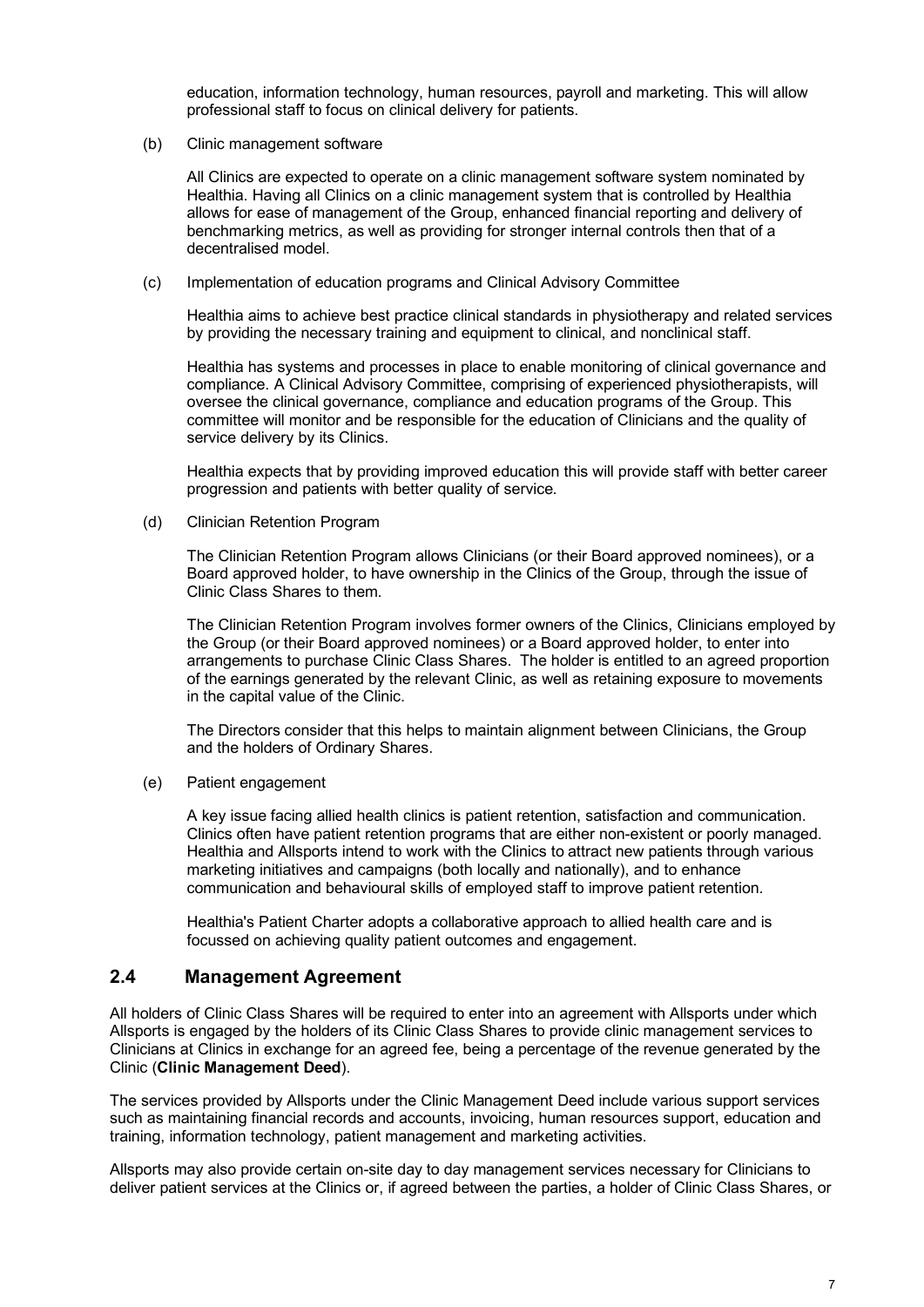its related practitioner, may provide those services at a particular Clinic on terms agreed between the parties and in exchange for a fee.

The holders of Clinic Class Shares and/or their related Clinicians are responsible for the way clinical services are provided at the Clinic.

Generally, Allsports and the holders of Clinic Class Shares may only terminate the Clinic Management Deed if the other party is subject to an insolvency event or, in the case of Allsports only, if the holder of Clinic Class Shares ceases to hold or is no longer entitled to hold those shares, but may claim damages in respect of any breach of the agreement by the other party.

Certain Clinic Management Agreements require the consent of existing holders of Clinic Class Shares for the following:

- (a) a transfer of Clinic Class Shares, and
- (b) an issue of Clinic Class Shares in relation to the Clinic

such consent not to be unreasonably withheld.

#### **2.5 Future Strategy**

Healthia and Allsports will look to expand and grow through further acquisitions of complementary allied health businesses as well as implementing initiatives to drive organic growth. Key organic growth drivers include:

- (a) increasing revenue by acquired Clinics, including by introducing new services;
- (b) investing in equipment and technology upgrades to expand the services provided in Clinics;
- (c) utilising vertically integrated business to drive buying synergies;
- (d) optimising existing Clinics, generating cost efficiencies through scale and improved Clinic management
- (e) educating all Clinicians to ensure standards of care are maintained and patient outcomes are optimal.

#### **2.6 Directors and Company Secretary**

As at the date of the OIS, the profile and experience of the Directors and Company Secretary is as set out below:

(a) Dr Glen Richards (Director)

Glen is a veterinary surgeon and the founder and former CEO of Greencross Limited, Australia's largest pet care company. Glen spent 10 years building a multi-million dollar integrated pet care empire, which now operates more than 130 veterinary hospitals and 200 pet care retail stores in Australia and Animates in New Zealand.

(b) Anthony Peter Ganter (Director)

Tony has over 25 years' experience in the management and operation of private physiotherapy and sports medicine clinics and high performance medical teams in professional sport. He possesses knowledge of the professional, administrative and management skills required to operate physiotherapy and sports medicine centres. Tony remains active as a treating physiotherapist which enables him to keep in touch with the challenges of both professional health care and clinic ownership. He has a strong commitment to the ongoing creation of varied career journeys for physiotherapists.

(c) Lisa Michelle Roach (Director)

Lisa has over 25 years' experience in the physiotherapy private practice sector. Lisa joined [Allsports Physiotherapy](https://www.allsportsphysio.com.au/) in its year of inception in 1992. She is a founding partner in several of the Allsports clinics throughout Brisbane and on the Gold Coast. After spending 10 years in a clinical physiotherapy position Lisa moved to take on the growing full-time role of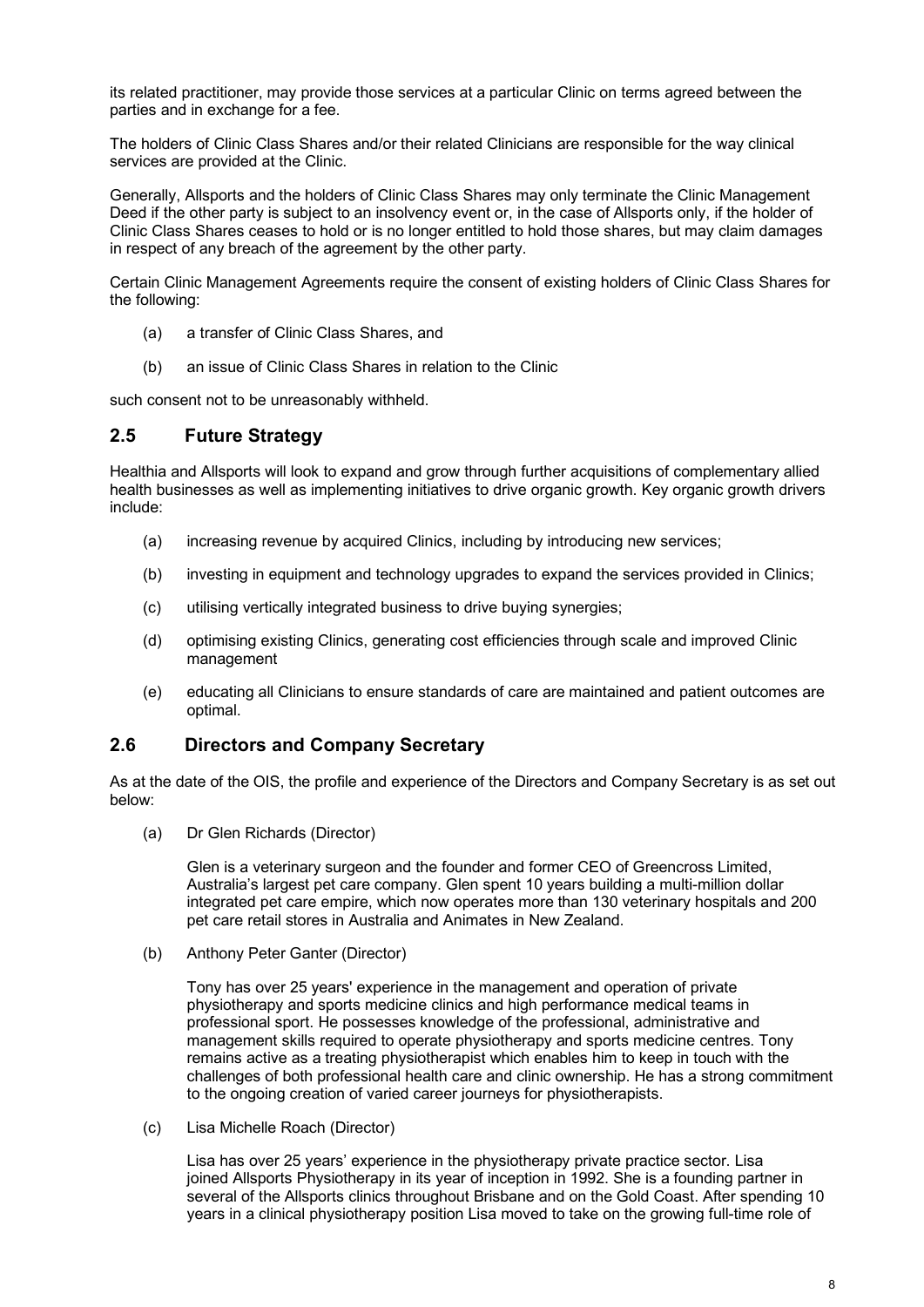business management and to oversee the evolving strategic development for the Allsports group. In addition to the management of daily clinical operations, Lisa has been responsible for the development of new initiatives for the group including complimentary allied health services, university partnerships, education, teaching, and mentoring in private practice.

(d) Christopher Anthony Banks (Company Secretary)

Chris has over a decade of professional experience across finance and strategy, Chris initially joined Healthia in the role of Commercial Manager. Prior to Healthia, Chris worked for the Bank of Queensland where he held a number of strategic leadership positions. During this time, Chris was responsible for managing a range of projects and initiatives across the corporate development and business banking divisions. Before BoQ, Chris gained over eight years experience in corporate finance with KPMG and Ernst & Young, advising on corporate transactions. Chris is a member of Chartered Accountants Australia and New Zealand and holds a Masters in Applied Finance.

Further directors may be appointed from time to time.

#### **2.7 Clinical Advisory Committee**

As detailed in Section [2.3,](#page-9-3) the Group has implemented a Clinical Advisory Committee.

The Clinical Advisory Committee's principal functions are:

- (a) reviewing and endorsing the Group's physiotherapy service delivery standards, including treatment guidelines, protocols and assessment processes
- (b) developing and reviewing the Group's physiotherapy clinical policies and procedures
- (c) identifying opportunities for physiotherapy training within the Group to improve or expand physiotherapy services
- (d) assessment and endorsement of new technologies or products that may be implemented into the Group's physiotherapy Clinics
- (e) reviewing and assessment of physiotherapy clinical complaints and development of recommendations on actions to be undertaken, and
- (f) supporting a culture that promotes ethical and responsible behaviour and compliance with the Patient Charter.

## <span id="page-12-0"></span>**3. Key Investment Risks**

As with any investment, there are risks involved with an investment in Allsports. The Directors strongly recommend potential investors consider the risk factors described below, together with information contained elsewhere in this OIS, having regard to their own investment objectives and financial circumstances and consult their professional advisers, before deciding whether to apply for shares pursuant to this OIS.

There are specific risks which relate directly to Allsports. In addition, there are other general risks, many of which are largely beyond the control of the Directors. The risks identified in this section, or other risk factors, may have a material impact on the financial performance of Allsports and/or the value of an investment in Allsports.

The following summary, which is not exhaustive, represents some of the major risk factors which potential investors need to be aware of.

We strongly recommend all potential investors consult their independent professional advisers when deciding if Clinic Class Shares are right for them.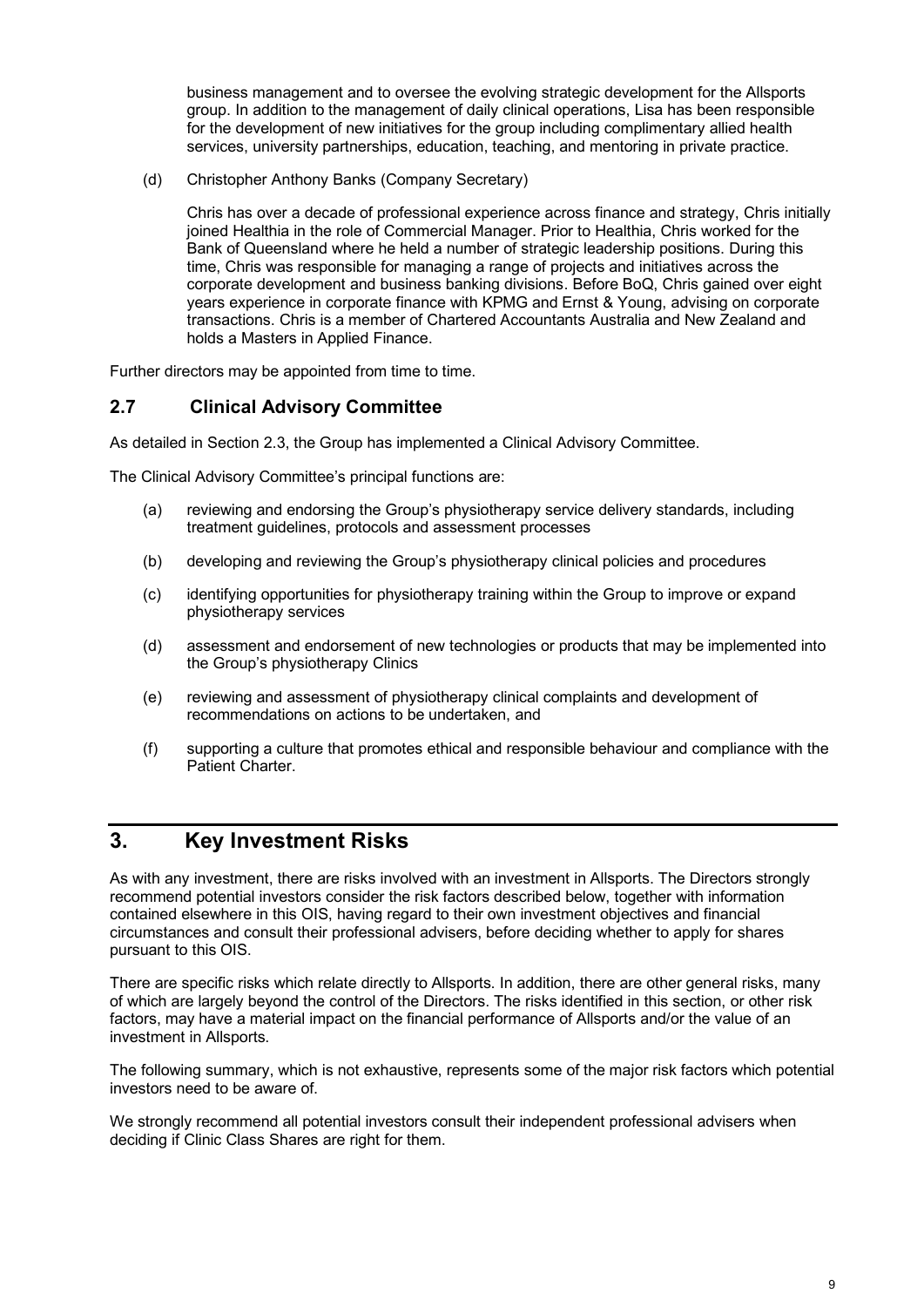## **3.1 General economic conditions and impact of COVID-19**

Allsports may be negatively impacted by changes in the Australian or other international economies. Macro-economic factors may impact negatively through reduced future revenues, reduced demand for Allsports' services, increased costs, foreign exchange losses, impacts of government responses to macro-economic issues and impacts on equity markets. These factors are beyond the control of Allsports and the impact cannot be predicted.

With the developing impacts of COVID-19, it is inherently challenging to forecast the length of time consumer behaviour and economic activity will be impacted. Hence, it is not possible to quantify the exact impact of COVID-19. Healthia has taken several steps to mitigate the impact of COVID-19 including cost management initiatives to minimise the impact to the financial performance and cashflow of Allsports.

## <span id="page-13-0"></span>**3.2 Dividends**

Allsports expects to pay dividends in the future. The ability of Allsports to pay dividends will depend on the level of available liquidity taking in to account future expected cash requirements of Allsports. In addition, many of the factors that will affect Allsports' ability to pay dividends and the timing of those dividends may be outside the control of Allsports and its Directors. The Directors cannot give assurances regarding the payment of dividends in the future. A dividend on Clinic Class Shares must be paid if a dividend is paid on Allsports' Ordinary Shares.

Allsports' dividend policy is that, to the extent a dividend is able to be paid, a dividend for each Clinic Class Share in the clinic equal to 1% of the total Potential Clinic Dividend available for Clinic Class Shares in that clinic will be determined and paid quarterly.

The **Potential Clinic Dividend** for a class of Clinic Class Shares is calculated as follows:

*Clinic Dividend = NOPAT - (Purchased Assets x (1 - Tax Rate)*

*NOPAT is calculated as EBITDA x (1- Tax Rate). NOPAT will be calculated after payment or after accruing for a payment due and unpaid, of a management fee payable by the Company to a Group Company in respect of that Clinic*

*EBITDA means earnings before interest depreciation and amortisation for a Clinic to which a particular class of Clinic Shares relates.*

*Purchased Assets means assets purchased by the Clinic to which a particular class of Clinic Shares relates during the relevant Quarter.*

*Tax Rate means the Australian corporate tax rate determine by the Income Tax Rates Act 1986 (ITRA 1986) which is applicable to the Company from time to time.*

Per paragraph 4(d) of Schedule 1 to the Constitution, each Clinic Shareholder will be entitled to a percentage of Clinic Dividend equal to the number of Clinic Shares that the Clinic Shareholder holds within that class.

## **3.3 Changes to Financial Reporting Standards**

Allsports' financial reports will be subject to compliance with the Australian Accounting Standards. The accounting treatment under the Australian Accounting Standards of transactions and events occurring in the operation of Allsports' business, or changes to accounting standards, may have a material adverse effect on the performance reported in Allsports' financial statements.

## **3.4 Sale of Clinic**

If a Clinic is sold by Allsports, 1% of the proceeds of sale, after deducting all transaction costs (including any taxes) associated with the sale incurred by the Company, will be distributed (as a dividend, return of capital, share buy-back or otherwise in the discretion of the Company) in respect of each Clinic Class Share in the class relating to that Clinic.

A gain or loss may be incurred if the earnings of the Clinic and/or market valuation multiples for allied health clinics have increased or decreased since the time the Clinic Class Shares were originally acquired.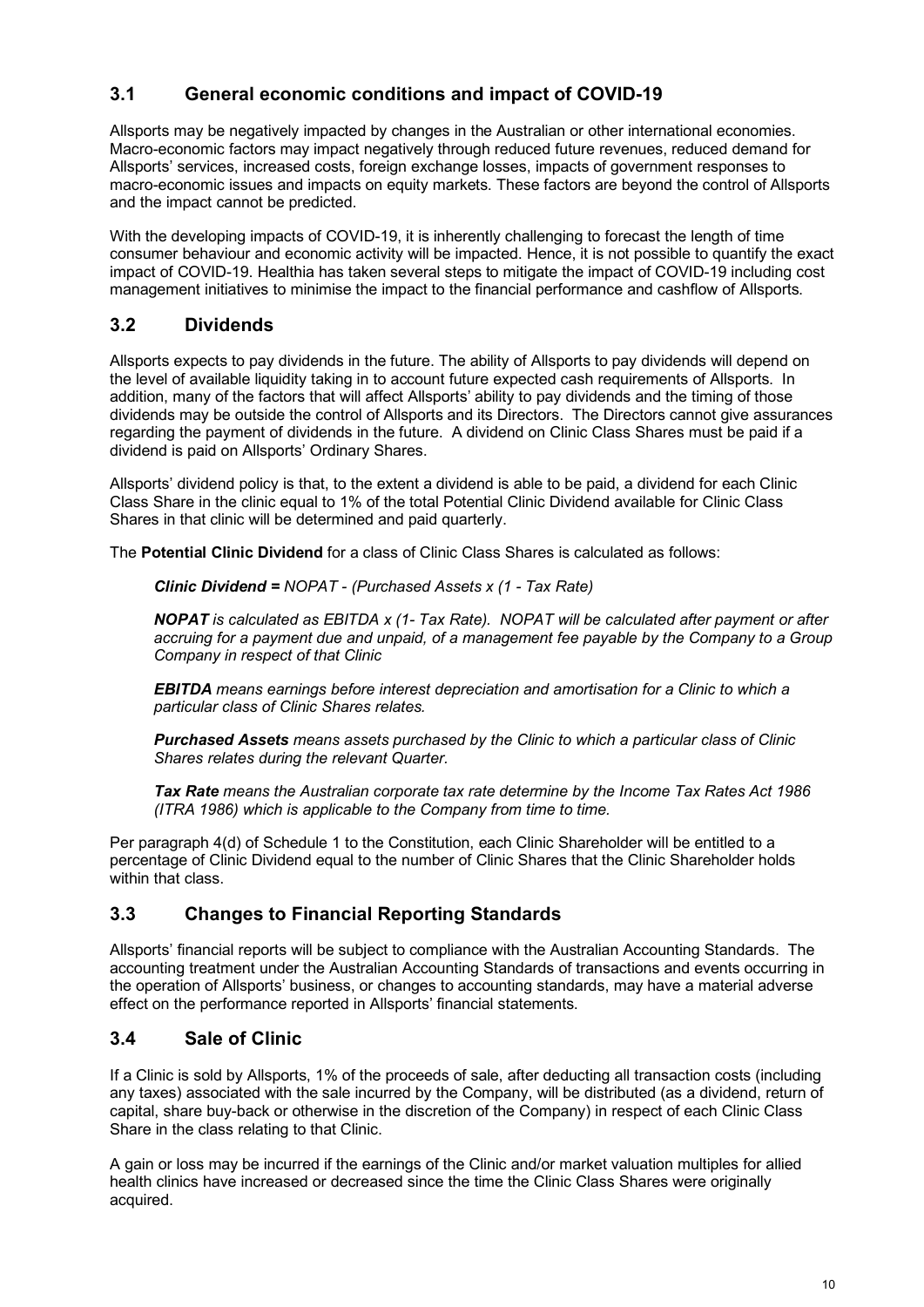## **3.5 Renewal of Lease Agreements**

Each clinic operates from leased premises. Leases have different legal terms, expiry dates and renewal options. There is a risk that one or more of these leases may not be transferred or renewed on terms acceptable to Allsports. If this were to occur, it may result in Allsports ceasing operations from the premises from which the Clinic operates.

This could adversely impact Allsports business, operating results and financial position while the Clinic in question seeks alternative premises to relocate to. This would also adversely impact the value of the relevant Clinic Class Share and dividend payable to the relevant holders of Clinic Class Shares.

#### **3.6 Private Healthcare Insurance Coverage and Membership**

Material reductions in private health insurance coverage, composition of policy coverage and/or decreases in membership rates could impact total expenditure in the allied health industries targeted by Allsports. If private health insurance membership, or the insured amounts, reduce, then this could potentially impact demand for Allsports' services and put downward pressure on fees charged to patients. This could negatively impact Allsports' revenues and financial performance, as the patient fees generated by Clinics may decrease.

## **3.7 Sale of Clinic Class Shares**

The price that holders of Clinic Class Shares may receive for their Clinic Class Shares in the future will need to be agreed with the relevant buyer on an arms-length, commercial basis. There will be no fixed sale price or fixed valuation multiples when selling Clinic Class Shares. A gain or loss may be incurred if the earnings of the Clinic and/or market valuation multiples for allied health clinics have increased or decreased since the time the Clinic Class Shares were originally acquired.

Clinic Class Shares may only be transferred or sold with the prior written consent of the Board to an Affiliate or Qualifying Person as defined in the Clinic Class share terms, limiting the number of potential buyers of Clinic Class Shares. In the event of a transfer to a Qualifying Person, the Board may withhold its consent in its absolute discretion, and may also impose conditions, including that the Qualifying Person provides a restraint in a form acceptable to the Board. A Qualifying Person includes a Clinician who works or proposes to work in the relevant Clinic, an Affiliate of a Clinician or Allsports. Selling your Clinic Class Shares may be difficult due to the small pool of potential buyers and the conditions that the Board may impose on any potential sale.

#### <span id="page-14-0"></span>**3.8 Buy-back of Clinic Class Shares on Default**

There are circumstances in which a holder of Clinic Class Shares may default under the Clinic Class Share Terms including but not limited to resignation without six months' notice or materially breaching the terms of the Clinic Class Share Terms. Under these circumstances, Allsports may buy-back the Clinic Class Shares from the relevant holder at the lower of:

- (a) 85% of the Fair Market Value of the Clinic Class Shares, and
- (b) the price paid by the holder of the Clinic Class Shares or their Affiliate when they acquired the Clinic Class Shares.

Where a Clinician resigns, and gives at least 6 months' notice of such resignation, Allsports may buyback the Clinic Class Shares from the relevant holder at Fair Market value.

For further information refer to paragraph 13 of the Clinic Class Share Terms are set out in Schedule 1 of the Constitution and are contained in [Annexure B.](#page-28-0)

#### **3.9 Technology Risks**

Allsports relies on a number of third party software and hardware providers to assist with the running of the Clinics. There is a risk that the third-party software provider may not be able to continue to provide Allsports with these services. Any significant interruption to the Groups use of software and hardware provided by these third parties could adversely impact the Group's business, operating results and financial position.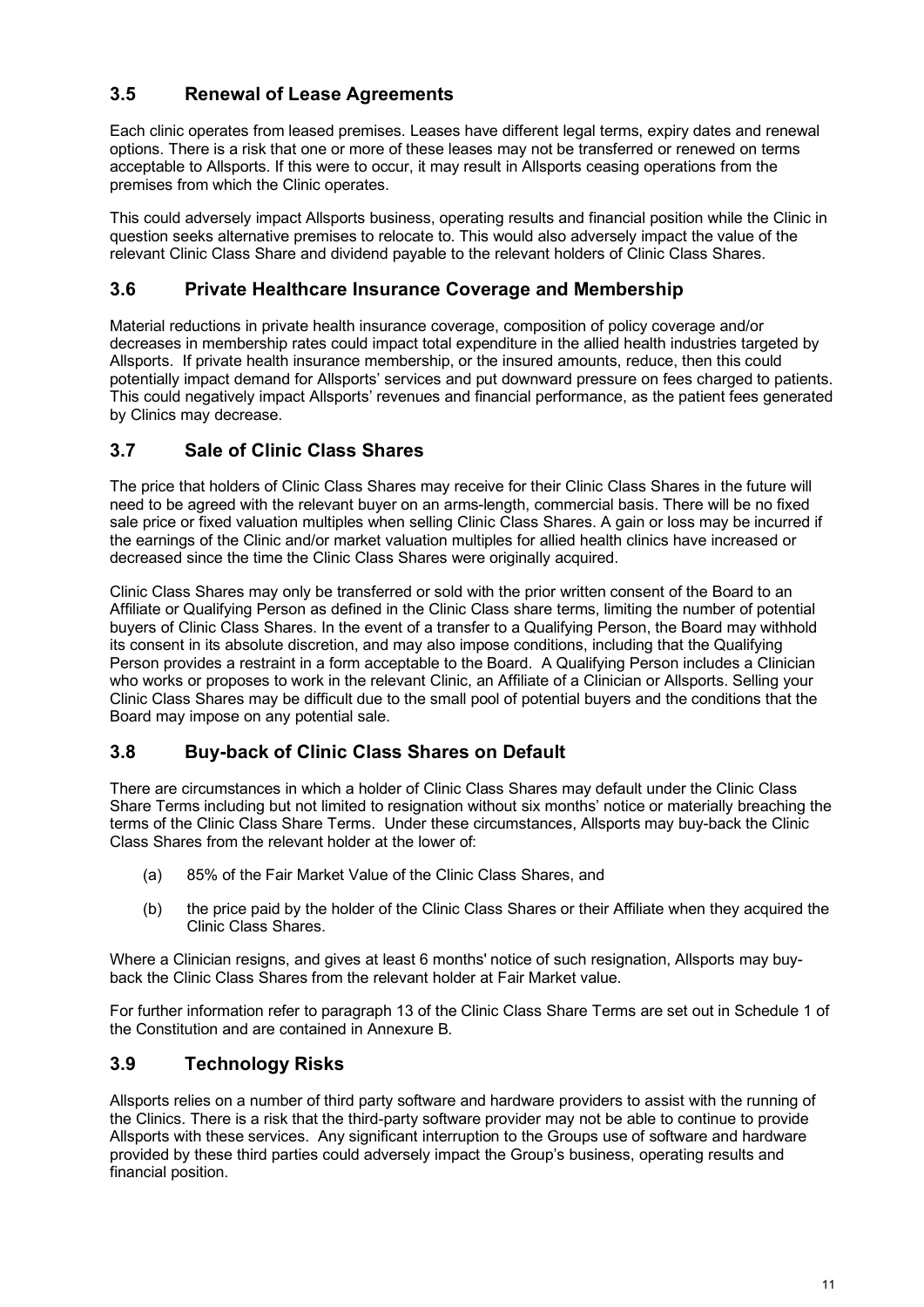## **3.10 Changes in Taxation Laws and Policy**

Tax laws are in a continual state of change which may affect Allsports.

There may be tax implications arising from ownership of the Clinic Class Shares, the receipt of franked and unfranked dividends (if any) from the Company receiving returns of capital and the disposal of the Clinic Class Shares.

Changes to tax laws may adversely affect Allsports financial performance and/or the returns achieved by investors. Dividends paid to certain investors may not be recognised as frankable by the Australian Tax Office.

The Group is not responsible for either taxation implications or penalties incurred by investors. You should carefully consider these tax implications and obtain advice from an accountant or other professional tax adviser in relation to the application of the tax legislation to your investment in the Clinic Class Shares.

#### **3.11 Retention and Effective Utilisation of Clinicians**

Allsports' primary sources of earnings will be revenue generated from professional services provided its Clinicians. Allsports' performance will be influenced both by its ability to attract and retain, and by the efforts and actions of, its Clinicians. Under Allsports' business model, Allsports has limited control over the actions of Clinicians.

Under the terms of the standard employment agreement, Clinicians can generally terminate their employment agreement without cause, subject to the provision of an agreed period of written notice to Allsports.

If a significant number of Clinicians ceased their employment with Allsports, and Allsports were unable to adequately replace these Clinicians, this could have a material detrimental impact on Allsports' ability to generate revenue, its ability to deliver on its business strategy, and its future financial performance, including its ability to pay dividends on the Clinic Class Shares.

Allsports expects its Clinicians to generate individual revenue sufficient to meet its utilisation benchmarks and a failure to do so may adversely affect the financial performance of Allsports to the extent that a component of their salary is fixed.

Allsports requires access to high quality clinical staff in order to deliver services to derive revenue. An inability to attract and retain high quality staff may adversely impact on the financial performance of Allsports.

## **3.12 Clinician Retention Program**

The Clinician Retention Program has been developed on the basis that holders of Clinic Class Shares contribute capital to acquire Clinic Class Shares. If a significant number of holders of Clinic Class Shares wish to sell their Clinic Class Shares, and Allsports (or the holder of Clinic Class Shares) were unable to identify new Clinicians to acquire the Clinic Class Shares, this will increase Allsports' capital requirements and its capital exposure to the relevant Clinics. This may also negatively affect Allsports' financial position and growth, its ability to pay dividends, its ability to implement its proposed business strategy and model, and its alignment with key Clinicians.

## **3.13 Key Management Personnel**

The loss of key members of senior management or a change in the senior management team could have a material adverse effect on Allsports' operations, including its relationships with clinicians and suppliers. Allsports and Healthia will make every effort to ensure that these roles are staffed by competent, skilled individuals, however we cannot guarantee the performance of any person or role.

#### **3.14 Competition**

There is a risk that increased competition from existing and new industry participants may impact the Group's revenue and profits. It may also impact dividends payable on Clinic Class Shares.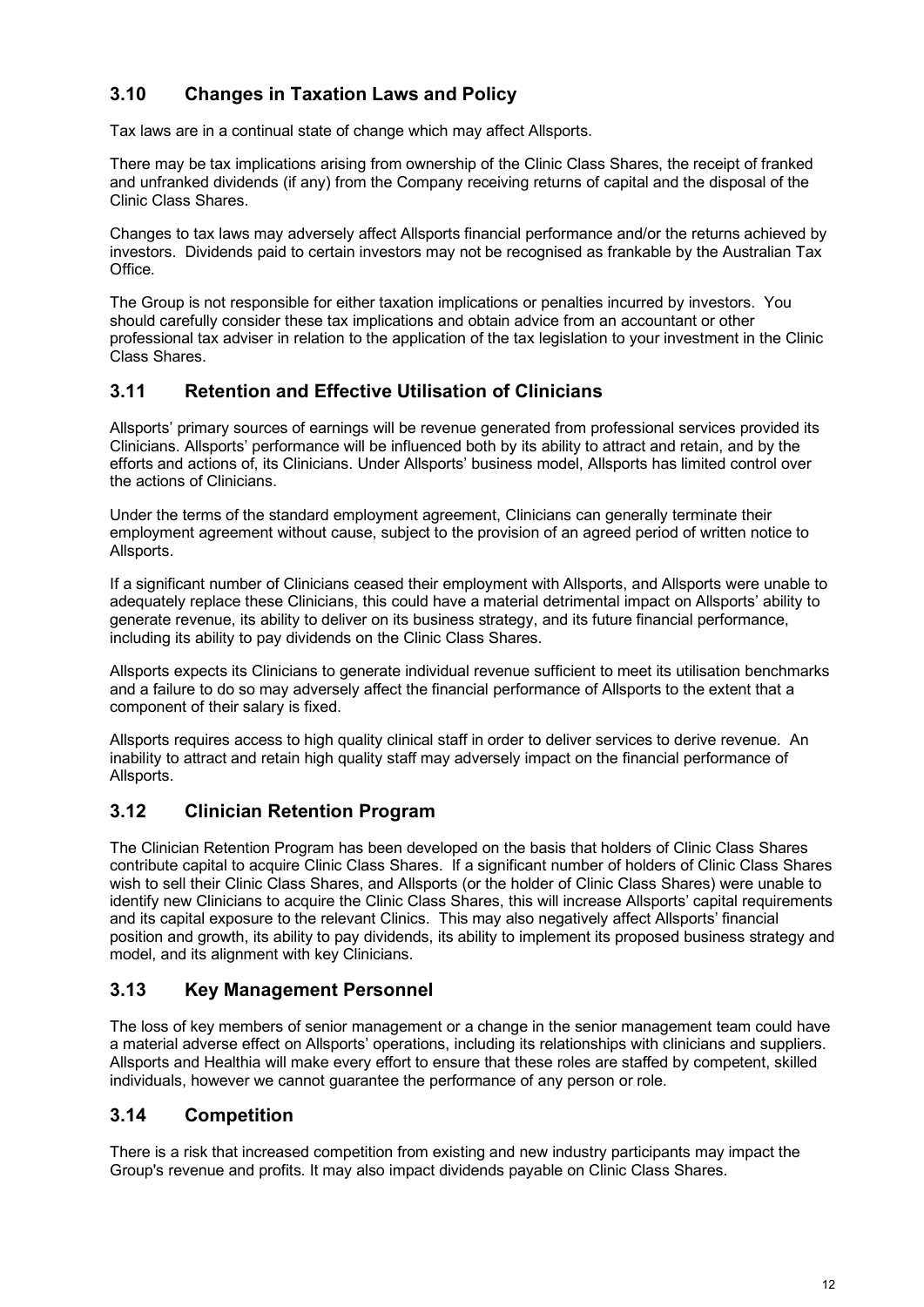## **3.15 Franking of Dividends**

There is no guarantee that Allsports will have sufficient franking credits in the future to fully frank dividends or that the franking system will not be varied or abolished.

The value and availability of franking credits to a Shareholder will depend on their particular tax circumstances. Shareholders should be aware that the ability to use franking credits, as a tax offset or to claim a refund after the end of the income year will depend on the individual tax position of each Shareholder.

#### **3.16 Development and Maintenance of Reputation and Brand**

Allsports' success will depend on the maintenance of its reputation and brands.

At any time during the operation of the business, it may take more time and resources than expected to maintain the Allsports brand, which could adversely impact Allsports' ability to earn revenue. Allsports' reputation and brand may be affected by factors within and outside of Allsports' control, including actions of staff and clinicians, and the experience and actions of patients. In particular, while Clinicians are contractually responsible for the manner in which they provide clinical services to patients, any clinical incidents could affect the reputation of, and result in potential liability for, Allsports (including vicarious liability or where Allsports or its employees have contributed to harm). Any issues or events in relation to individual Clinics could also have the potential to impact the reputation and brands of Allsports, which may affect future growth and profitability.

#### **3.17 Regulatory and Policy Risks**

There are a number of industry risk factors that may affect the future operation and performance of Allsports that are outside its control, including regulation of the physiotherapy industry.

Regulatory change may adversely impact the financial performance of Allsports where it leads to increased compliance costs, decreased demand for services or a decrease in per patient revenues.

Allsports is subject to a range of regulatory controls imposed by government (federal and state) and regulatory authorities (for example, ASIC). The relevant regulatory regimes are complex and are subject to change over time, depending on changes in the laws and the policies of the governments and regulatory authorities.

Allsports is exposed to the risk of changes to applicable laws and/or the interpretation of existing laws, which may have a negative effect on Allsports; or the risks associated with non-compliance with these laws (including reporting or other legal obligations). Non-compliance may result in financial penalties being levied against Allsports.

#### **3.18 Design and Distribution Obligations**

On 5 April 2019, the *Treasury Laws Amendment (Design and Distribution Obligations and Product Intervention Powers) Act 2019 (Cth*) (**DDOPIP Legislation**) was enacted. The DDOPIP Legislation imposes additional obligations on the Company regarding the design and distribution of certain financial products offered to retail investors, and grants product intervention powers to ASIC if it believes significant consumer detriment may occur. The DDOPIP Legislation is supplemented by the *Corporations Amendment (Design and Distribution Obligations) Regulations 2019* (**DDO Regulations**), which were enacted in December 2019.

The DDOPIP Legislation also gives ASIC a significant, proactive power to issue a product intervention order if it believes that a financial product has resulted in or will, or is likely to, result in significant detriment to retail investors (the **Product Intervention Power**). Unlike the design and distribution obligations, the Product Intervention Power has already come into force. It is uncertain whether ASIC would perceive there to be any significant consumer detriment in relation to the Clinic Class Shares or similar securities. The DDOPIP Legislation requires ASIC to undertake a consultation process before it exercises the Product Intervention Power.

The design and distribution obligations under the DDOPIP Legislation are scheduled to come into force on 5 October 2021. There is an exception to these requirements for shares that will be issued under an 'employee share scheme'. An employee share scheme is, relevantly, a scheme under which shares in Allsports may be acquired by or for the benefit of: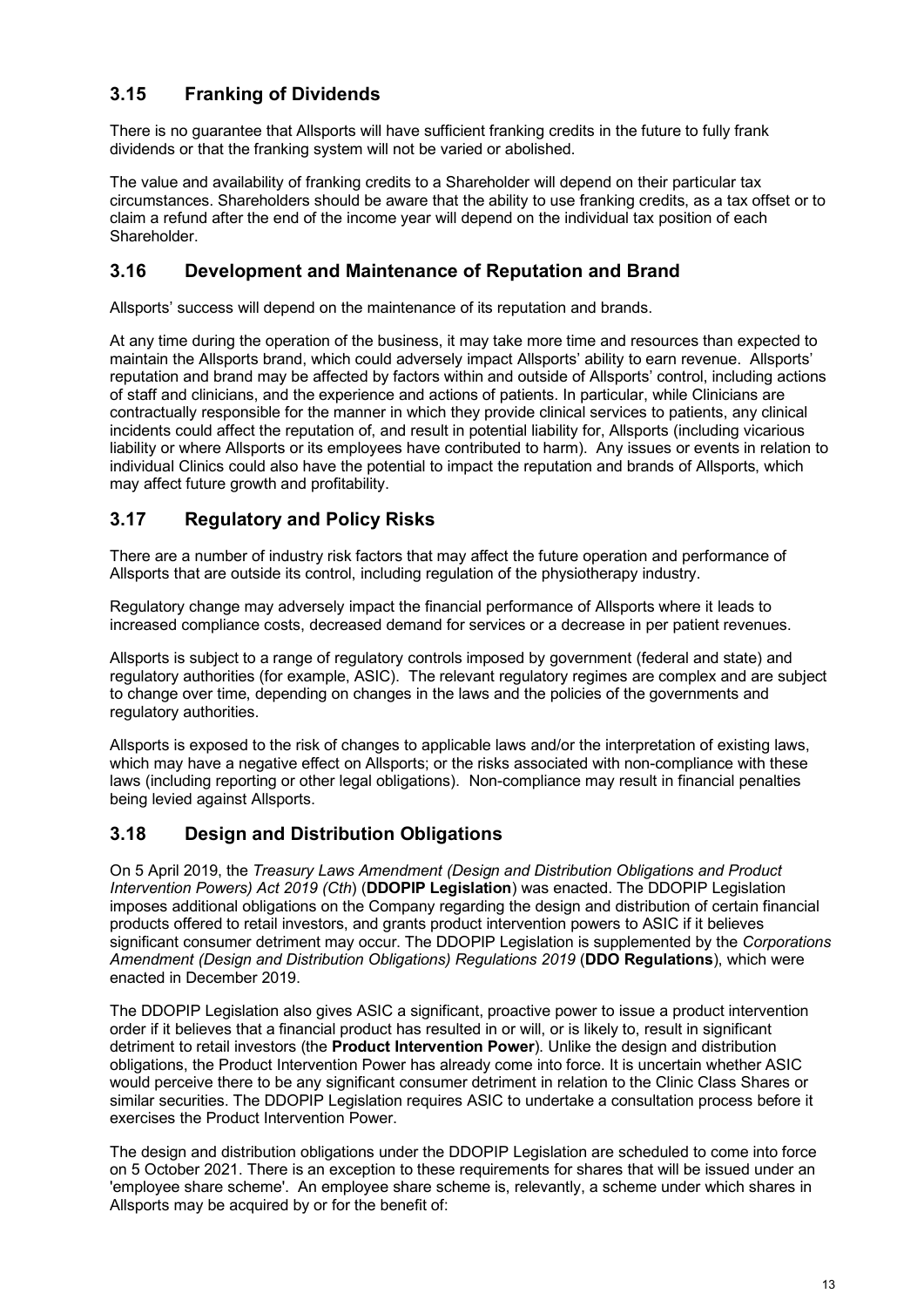- employees of Allsports or of a related body corporate; or
- directors of Allsports or of a related body corporate who hold salaried employment or office in Allsports or a related body corporate.

To the extent that the exception does not apply to a proposed offer of Clinic Class Shares on or after 5 October 2021, Allsports will either issue a Target Market Determination on its website or will not make any offers which fall outside the exception.

The design and distribution obligations in the DDOPIP Legislation are also limited to issuances of securities requiring a regulated disclosure document which means that even if the obligations become effective while Clinic Class Shares are on issue, they will not apply to the transfer or sale of Clinic Class Shares by Clinicians in accordance with the terms of the Constitution, unless a disclosure document is required for such transfer.

The impact of these new obligations remains untested, however there is a risk that they may adversely impact the issue, distribution and reinvestment of financial products in the future, including instruments like the Clinic Class Shares.

## <span id="page-17-0"></span>**4. Financial Information**

## **4.1 Financial Report**

The Corporations Act provides that this OIS must include a financial report comprising audited financial statements for Allsports with a balance date within the last six months before the Clinic Class Shares are first offered under this OIS. The required financial report is set out in [Annexure A.](#page-27-0)

## <span id="page-17-1"></span>**5. Additional Information**

## **5.1 Rights attaching to the Clinic Class Shares**

The Clinic Class Share Terms are set out in Schedule 1 of the Constitution and are contained in [Annexure B.](#page-28-0) A copy of the Constitution can be inspected during office hours at the registered office of the Company and holders of Clinic Class Shares may obtain a copy of the Constitution, free of charge.

The following is a summary of the principal rights attaching to Clinic Class Shares. It is not intended to be exhaustive or to constitute a definitive statement of the rights and liabilities of the holders of Clinic Class Shares which can involve complex questions of law arising from the interaction of the Constitution with statutory and common law requirements. If you wish to seek a definitive assessment of the rights and liabilities that attach to your Clinic Class Shares in any specific circumstance, you should seek your own advice.

| <b>Right</b>     | <b>Details</b>                                                                                                                                                                                                                                                                                                                                                                  |
|------------------|---------------------------------------------------------------------------------------------------------------------------------------------------------------------------------------------------------------------------------------------------------------------------------------------------------------------------------------------------------------------------------|
| Issue            | The Board may issue Clinic Class Shares in any number of classes, with up to<br>48 Clinic Class Shares in a single class, at any time in accordance with the<br>Constitution and the Clinic Class Share Terms. The Board will determine which<br>class of Clinic Class Shares will apply to which of the Group's Clinics, and may<br>vary that determination from time to time. |
| <b>Dividends</b> | The Company may only determine a dividend is payable to holders of Clinic<br>Class Shares and pay any such dividend:                                                                                                                                                                                                                                                            |
|                  | where a dividend is also payable to the holders of Ordinary Shares, and                                                                                                                                                                                                                                                                                                         |
|                  | to the extent permitted by the Corporations Act, the ASX Listing Rules and<br>the Constitution.                                                                                                                                                                                                                                                                                 |
|                  | The Board may determine that a dividend is payable in respect of only some<br>classes of Clinic Class Shares.                                                                                                                                                                                                                                                                   |
|                  | Unless otherwise agreed by a majority of the holders of Clinic Class Shares in<br>that particular class, each Clinic Class Share is entitled to no more than 1% (as                                                                                                                                                                                                             |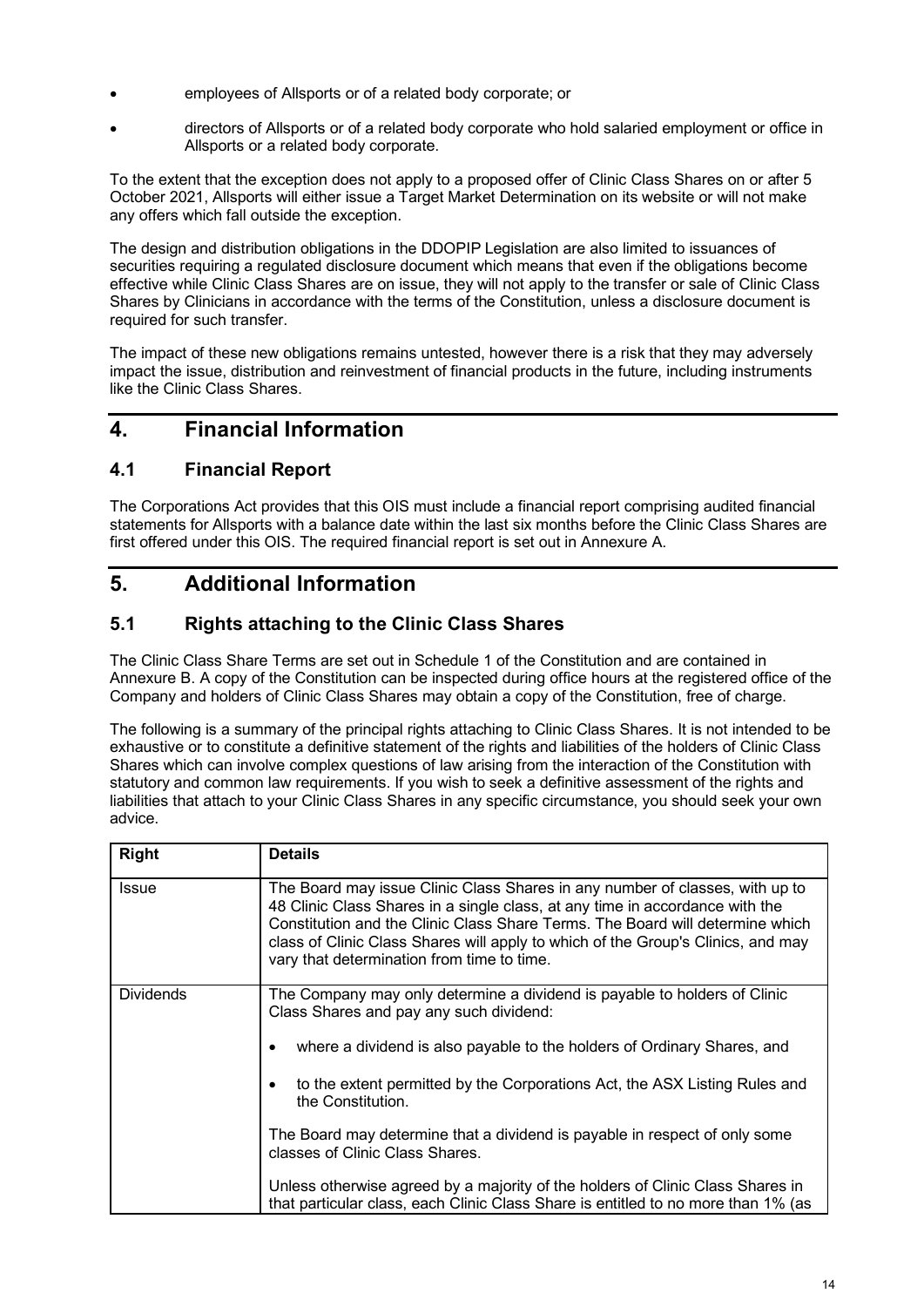|                                | determined by the Board in its discretion) of the total Potential Clinic Dividend<br>available for that class. Each holder of Clinic Class Shares will be entitled to a<br>percentage of the dividend equal to the number of Clinic Class Shares that they<br>hold.<br>Further information, including in relation to the Company's dividend policy, is<br>contained in section 1.3.                                                                      |
|--------------------------------|----------------------------------------------------------------------------------------------------------------------------------------------------------------------------------------------------------------------------------------------------------------------------------------------------------------------------------------------------------------------------------------------------------------------------------------------------------|
| Meetings and<br>accounts       | Holders of Clinic Class Shares have the right to receive notice of, and to attend<br>meetings of holders of Clinic Class Shares of the same class or of all classes of<br>Clinic Class Shares, but not to other meetings of the holders of Ordinary<br>Shares. Except where required by law or as set out in the Clinic Class Share<br>Terms, holders have no right to receive reports and audited accounts.                                             |
| Voting rights                  | A Clinic Class Share does not entitle its holder to vote at any meeting of the<br>Company's members, other than a meeting of holders of Clinic Class Shares in<br>the same class or in all classes of Clinic Class Shares, in which case each<br>Clinic Class Share has one vote.                                                                                                                                                                        |
| Encumbrances                   | A holder of Clinic Class Shares is prohibited from granting any encumbrance<br>over any of its Clinic Class Shares, except with the prior written consent of the<br>Company.                                                                                                                                                                                                                                                                             |
| Sale of a Clinic               | If the business of a Clinic is sold by the Company, 1% of the proceeds of sale,<br>after deductions, will be distributed in respect of each Clinic Class Share in the<br>class relating to that clinic.                                                                                                                                                                                                                                                  |
| <b>Further issues</b>          | The Company reserves the right to issue further Clinic Class Shares or<br>preference shares and to permit the exchange of shares to preference shares,<br>which rank equally with or behind Clinic Class Shares, whether in respect of<br>dividends, return of capital on a winding-up or otherwise. Any such issue does<br>not constitute a variation or cancellation of the rights attached to the then<br>existing Clinic Class Shares.               |
| Rights on winding<br>up        | Dividends due but unpaid on Clinic Class Shares will rank upon a winding-up of<br>the Company in priority to ordinary shares and equally amongst all classes of<br>Clinic Class Shares. Holders of Clinic Class Shares do not have any further<br>rights to participate in the distribution of surplus assets on a winding-up or<br>profits of the Company.                                                                                              |
| Transfer /<br>transmission     | A holder of Clinic Class Shares may only transfer their Clinic Class Shares, with<br>the prior written consent of the Company, to an Affiliate of the holder or a<br>Qualifying Person. Further details are set out in section 3.8 of this OIS and<br>paragraph 13 of the Clinic Class Share Terms which are set out in Schedule 1<br>of the Constitution and are contained in Annexure B.                                                               |
| Default and buy-<br>out rights | If a Default occurs in relation to a holder of Clinic Class Shares, either Healthia<br>or the Company (or its nominee) has a right to acquire those Clinic Class<br>Shares (but is not required to). All rights of the defaulting shareholder as the<br>holder of any class of shares are suspended while the acquisition process<br>occurs (with the suspension removed if neither Healthia nor the Company do<br>not acquire the Clinic Class Shares). |
|                                | A Default includes, but is not limited to, where:<br>the holder of Clinic Class Shares is prohibited from holding Clinic Class                                                                                                                                                                                                                                                                                                                           |
|                                | Shares because of a change in the law<br>the relevant Clinician resigns or terminates their services agreement without<br>cause                                                                                                                                                                                                                                                                                                                          |
|                                | the relevant Clinician has their employment terminated for serious<br>misconduct, breach of their services agreement, being found guilty of<br>certain criminal offences, ceasing to be registered as a physiotherapist or<br>breaching their professional obligations and which may have a material<br>adverse effect on the Group                                                                                                                      |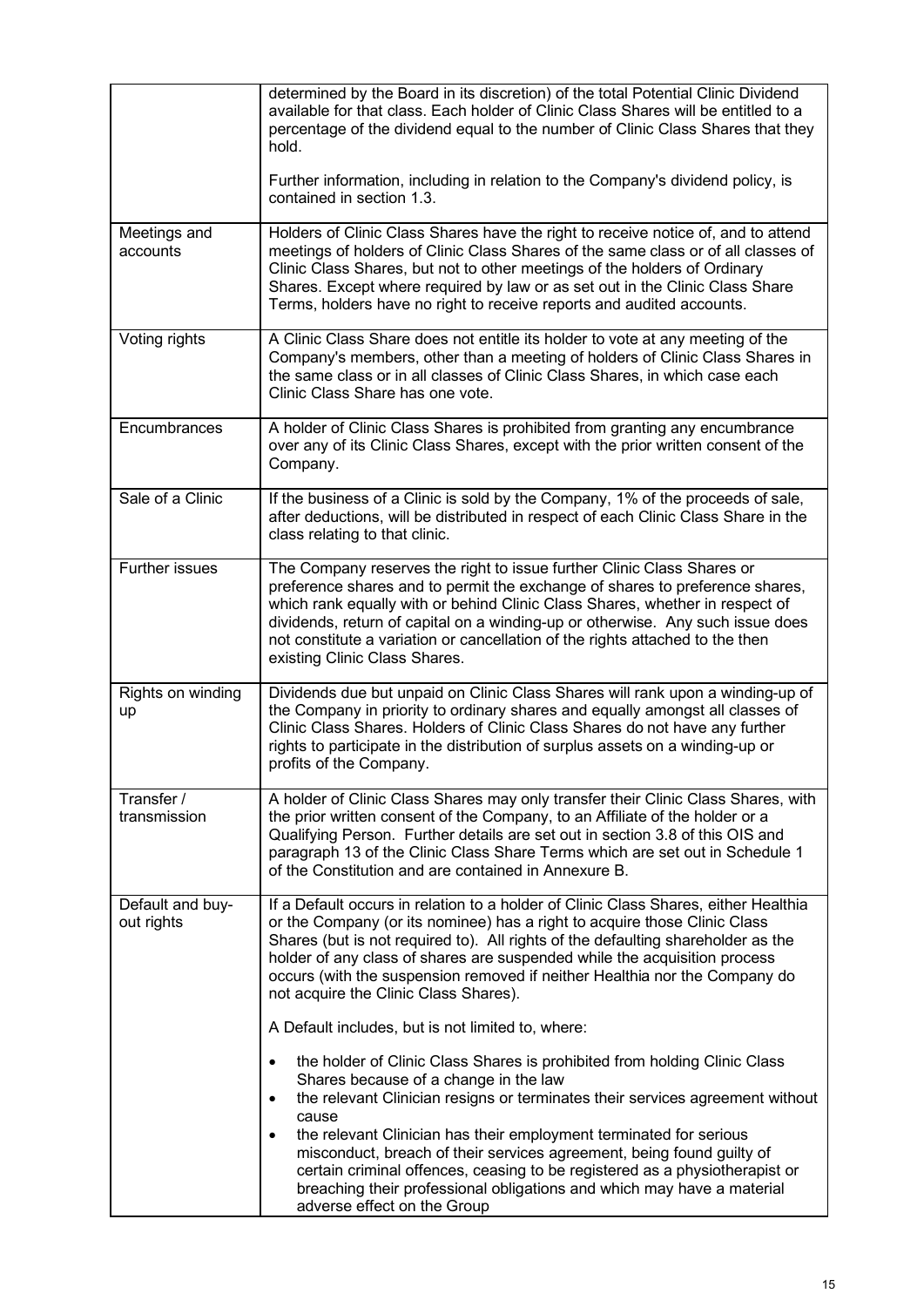|                             | the holder of Clinic Class Shares materially breaches the Constitution or the<br>$\bullet$<br>Clinic Share Terms, or it or its Affiliate commits an unremedied breach of<br>any agreement with a member of the Group (other than their services<br>agreement)<br>the holder of Clinic Class Shares, its controller or the Clinician becomes<br>$\bullet$<br>insolvent,<br>a Clinic Shareholder transfers, or agrees to transfer, any of its Clinic Shares<br>$\bullet$<br>in breach of the Constitution or these terms of issue; or<br>there is a change of control that is not approved by the Board (acting<br>$\bullet$<br>reasonably) in respect of a holder of Clinic Class Shares.<br>If the Default arises because of a change in the law or if the relevant Clinician<br>resigned with at least 6 months' notice or the relevant Clinic Shareholder dies or<br>suffers total and permanent disability and is not able to provide services to the<br>Group, the acquisition price is the Fair Market Value of the Clinic Class Shares.<br>Otherwise, the acquisition price is the lower of: |
|-----------------------------|----------------------------------------------------------------------------------------------------------------------------------------------------------------------------------------------------------------------------------------------------------------------------------------------------------------------------------------------------------------------------------------------------------------------------------------------------------------------------------------------------------------------------------------------------------------------------------------------------------------------------------------------------------------------------------------------------------------------------------------------------------------------------------------------------------------------------------------------------------------------------------------------------------------------------------------------------------------------------------------------------------------------------------------------------------------------------------------------------|
|                             | (a)<br>85% of the Fair Market Value of the Clinic Class Shares, and<br>(b)<br>the price paid by the holder of the Clinic Class Shares or their<br>Affiliate when they acquired the Clinic Class Shares.<br>If the Company acquires the Clinic Class Shares, it may do so in any manner                                                                                                                                                                                                                                                                                                                                                                                                                                                                                                                                                                                                                                                                                                                                                                                                             |
|                             | contemplated by the Corporations Act (including by way of capital reduction,<br>buy-back or redemption) and the holder of Clinic Class Shares must do<br>everything necessary to ensure that the Company can do so                                                                                                                                                                                                                                                                                                                                                                                                                                                                                                                                                                                                                                                                                                                                                                                                                                                                                 |
| Tax or Accounting<br>Events | If certain events occur and as a result there is a material risk that any of<br>Healthia or its Subsidiaries would be exposed to an increase in costs, taxes, or<br>other government charges in respect of the Clinic Class Shares, or the Clinic<br>Class Shares would not be treated as equity interests for Australian taxation or<br>accounting purposes, or any dividend would not be a frankable distribution, then<br>the Company may make the same amendments to all classes of Clinic Class<br>Shares to address those circumstances, or acquire (itself or through a nominee)<br>all of the Clinic Class Shares on terms determined by the Board (which may<br>include the issue of new securities).<br>The approval by separate special resolutions (or written consent of holders with<br>75% of the total votes) of the holders of Clinic Class Shares in all classes and of                                                                                                                                                                                                          |
|                             | the holders of Ordinary Shares is required.                                                                                                                                                                                                                                                                                                                                                                                                                                                                                                                                                                                                                                                                                                                                                                                                                                                                                                                                                                                                                                                        |
| Variation of rights         | The Company may amend or add to the rights attached to Clinic Class Shares<br>(provided that the same variation is made to all classes), and the holders of<br>Clinic Class Shares may procure the same, with the approval by separate<br>special resolutions (or written consent of holders with 75% of the total votes) of<br>the holders of Clinic Class Shares in all classes and of the holders of Ordinary<br>Shares.                                                                                                                                                                                                                                                                                                                                                                                                                                                                                                                                                                                                                                                                        |

## **5.2 Taxation implications**

#### **5.2.1 Summary of Australian Taxation Implications**

This summary provides an overview of the Australian tax implications of the Offer for investors who are residents of Australia for tax purposes and who hold their Clinic Class Shares as capital assets. This summary is based on the law in effect as at the date of this OIS, is general in nature, does not consider the Australian tax consequences for particular types of investors and should not be relied on by potential investors as tax advice. Potential investors should seek specific advice applicable to their own particular circumstances from their own financial or tax advisers.

This section does not consider the Australian tax consequences for particular types of investors, including those: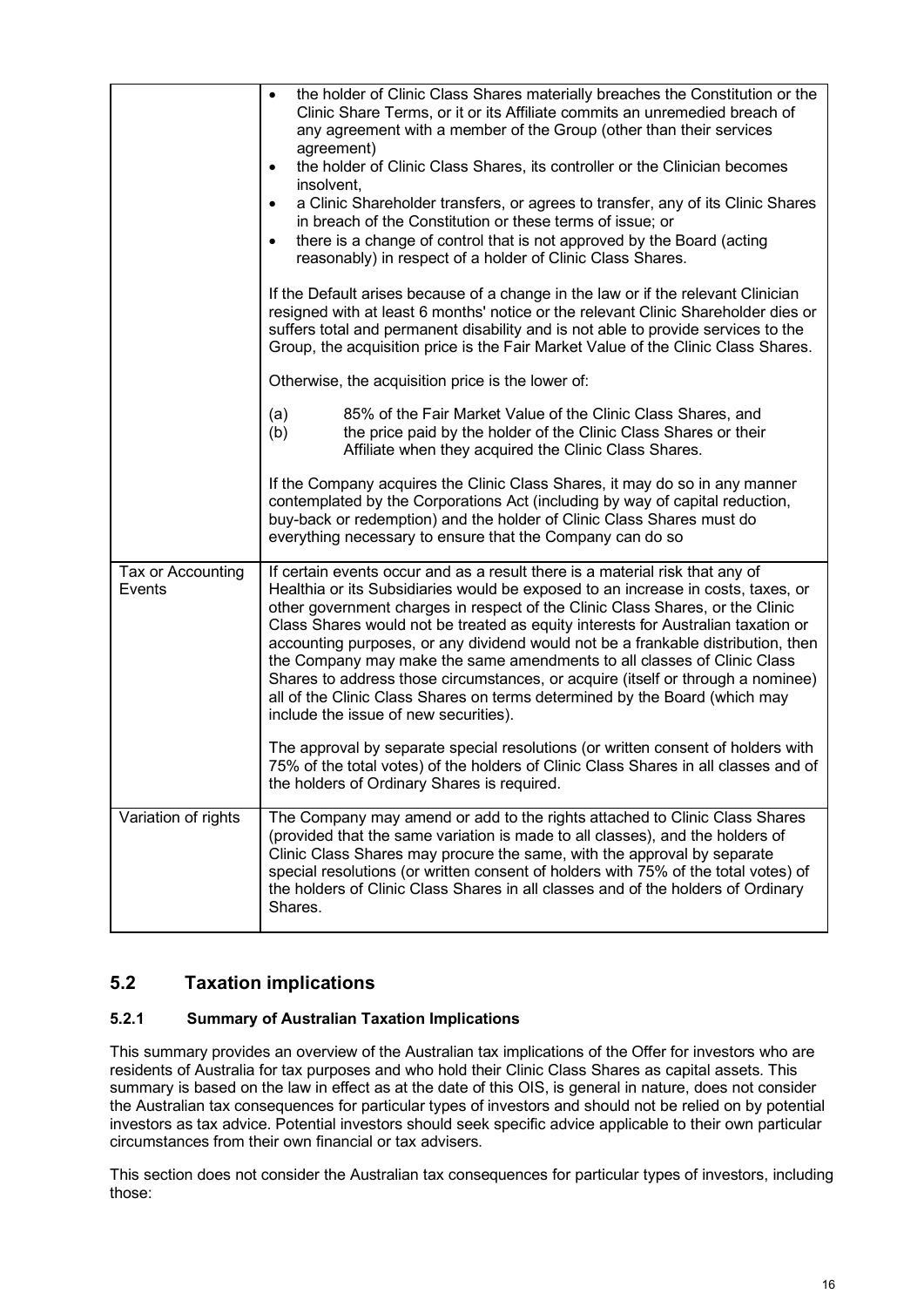- (a) whose Clinic Class Shares are held as trading stock or otherwise on revenue account,
- (b) that may be subject to special tax rules, such as insurance companies, banks, partnerships, tax exempt organizations, trusts (except where expressly stated), superannuation funds (except where expressly stated), or temporary residents,
- (c) who are tax resident of any jurisdiction other than Australia (except where expressly stated), or
- (d) who are subject to the Australian Taxation of Financial Arrangement rules under Division 230 of the Income Tax Assessment Act 1997 (Cth).

#### **5.2.2 Australian Income tax implications of future share disposals Australian Resident Shareholders**

Shareholders who dispose of Clinic Class Shares held on capital account will trigger a CGT event. Australian resident holders of Clinic Class Shares will:

- (a) make a capital gain if the capital proceeds received on the disposal of their Clinic Class Shares are greater than the cost base of those Clinic Class Shares, or
- (b) make a capital loss if the capital proceeds received on the disposal of their Clinic Class Shares are less than the reduced cost base of those Clinic Class Shares.

The capital proceeds received on disposal of Clinic Class Shares should generally be equal to the money received in respect of the disposal.

The cost base of Clinic Class Shares subscribed for under the Offer should generally be equal to either, as relevant:

- (a) the consideration paid for them under the terms of the Acquisition Agreement under which they are issued; or
- (b) the Clinic Price,

plus any incidental costs. The reduced cost base should be the same as the cost base, subject to some modifications.

Any capital gain on disposal of the Clinic Class Shares in the Company may qualify as a discount capital gain for certain Australian resident holders of Clinic class Shares that are individuals, trusts or complying superannuation funds that have held their Clinic Class Shares for more than 12 months. Where the CGT discount applies, the amount of the capital gain may be discounted by 50% for individuals and trusts and 33 1/3% for complying superannuation funds in respect of certain investments. Where the holder of Clinic Class Shares is a trust to which the CGT discount applies, the CGT discount may flow through to the beneficiaries of the trust if those beneficiaries are not companies. Shareholders which are trusts should seek specific advice as to the circumstances in which a beneficiary may be entitled to discount capital gains treatment.

Prior to applying the CGT discount holders of Clinic Class Shares may offset their capital gain against any available capital losses incurred in the relevant income year or any carry forward net capital losses. The net capital gain (after applying any losses and the CGT discount) should be included in their assessable income in the relevant income year.

To the extent holders of Clinic Class Shares incur a capital loss on disposal of their Clinic Class Shares, they may offset their capital loss against any capital gains derived in the relevant income year. Where the capital losses incurred in the relevant income year exceed the capital gains derived in the relevant income year, holders of Clinic Class Shares may be entitled to carry forward the excess (referred to as a 'net capital loss') to future income years subject to the application of the loss recoupment rules in certain cases. Holders of Clinic Class Shares cannot offset their net capital losses against their ordinary income.

#### **5.2.3 Income tax implications of Payment of Dividends to Australian Resident Shareholders**

Dividends will be required to be included in an Australian resident holder of Clinic Class Share's assessable income in the income year in which the dividend is received. To the extent that franking credits are attached to the dividend, Australian resident holders of Clinic Class Shares should also include the franking credits in their assessable income. Where holders of Clinic Class Shares include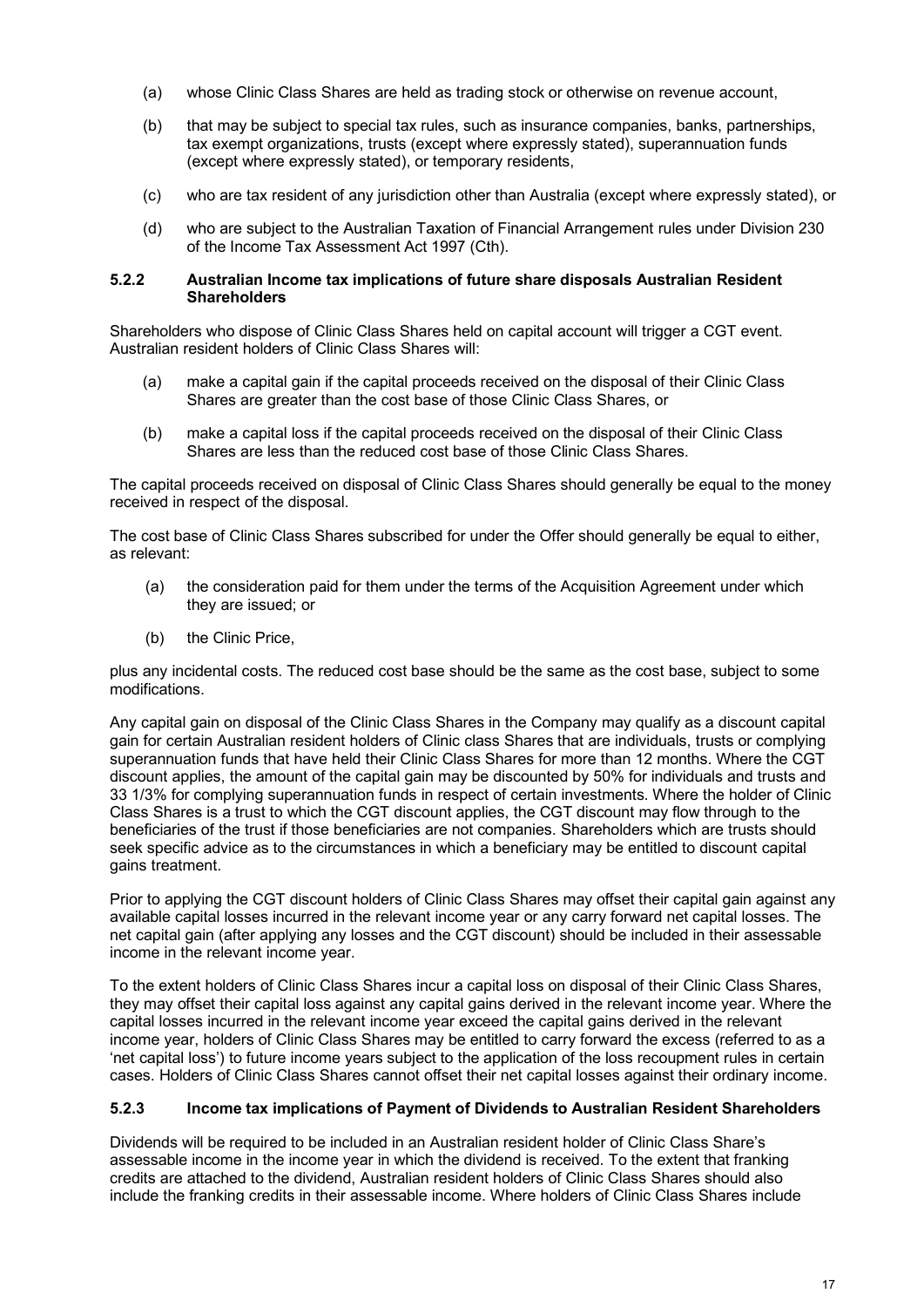franking credits in their assessable income, they should be entitled to a corresponding tax offset against their tax payable for the relevant income year.

In order for holders of Clinic Class Shares to qualify for franking credits and the corresponding tax offset, they must satisfy the 'holding period' rules which require them to hold their Clinic Class Shares 'at risk' for a period of not less than 45 days, not counting the day of acquisition or disposal. The 'holding period' rules do not apply to holders who are individuals who are entitled to tax offsets (for all franked distributions received by the particular holder in the relevant income year) of not greater than \$5,000 for the relevant income year.

Where the holding period rule is satisfied:

- (a) holders of Clinic Class Shares that are individuals or complying superannuation funds should be entitled to a tax offset equal to the amount of the franking credits attached to a dividend. Where these holders have franking credits in excess of their income tax liability they may be entitled to a refund equal to the excess.
- (b) holders of Clinic Class Shares that are companies should be entitled to a tax offset equal to the amount of the franking credits attached to a dividend.

Accordingly, these holders of Clinic Class Shares should not pay any additional tax on the dividend to the extent that it is franked. Any excess tax offset may be able to be converted to a carry forward tax loss. A credit should arise in the franking account of these holders equal to the amount of the franking credits attached to the dividend.

Where Clinic Class Shares are held by Australian resident trusts or partnerships, and the dividend is passed through to Australian resident beneficiaries or partners, the benefit of the franking credit attached to the dividend may also pass through to those Australian resident beneficiaries or partners. The income tax treatment of the dividends including any franking credits in the hands of those beneficiaries or partners should depend upon the tax status of the beneficiaries or partners.

#### **5.2.4 Australian Income Tax Implications of Returns of capital**

If a return of capital is made by the Company, to the extent it is not treated as a dividend for income tax purposes, the cost base and reduced cost base of a holder's Clinic Class Shares for CGT purposes should be reduced by the amount of the return of capital, with any excess over the cost base resulting in a capital gain.

#### **5.2.5 Other Australian tax implications Goods and Services Tax**

No GST is payable in respect of the acquisition of Clinic Class Shares nor should there be any GST liability arising from the receipt of dividends in respect of the Clinic Class Shares. An Australian resident that is registered or required to be registered for GST seeking to claim input tax credits on related transaction costs should seek their own independent tax advice in this regard.

#### **5.2.6 Stamp Duty**

No Australian stamp duty should be payable in respect of the subscription for the Clinic Class Shares under this OIS.

This is on the basis the Company and its subsidiaries do not amount to landholders for the purposes of any Australian duties legislation.

#### **5.2.7 Tax File Number (TFN) Withholding Tax**

Holders of Clinic Class Shares are not required to quote their TFN to the Company. If holders do not quote their TFN or other relevant exemption details, tax may be required to be withheld by the Company from certain distributions at the top marginal rate plus the Medicare levy.

#### **5.3 Consents to inclusion of information**

The following persons have given and have not, before the lodgement of this OIS, withdrawn their written consent to the issue of this OIS in the terms specified below: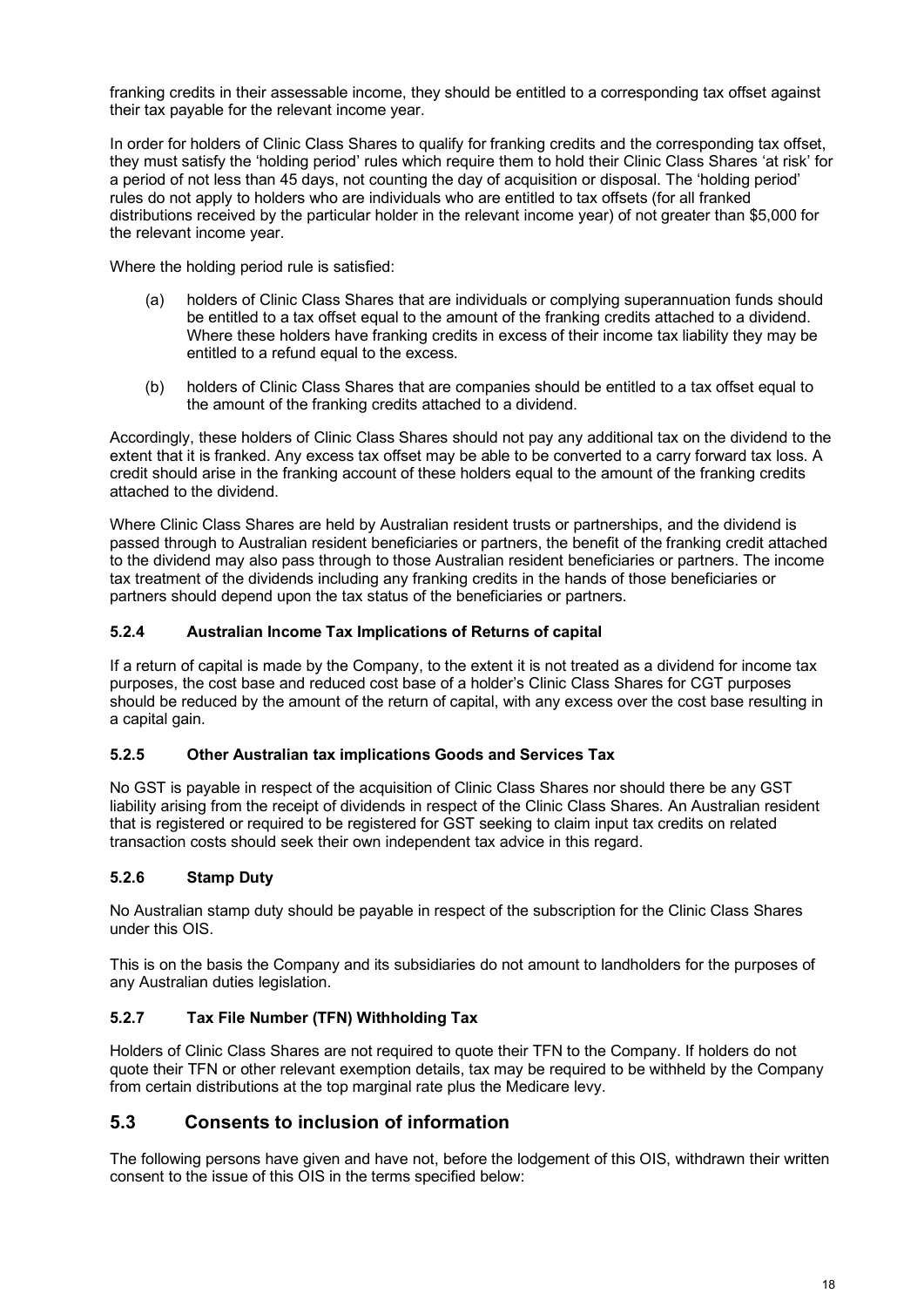- (a) Clayton Utz has given its consent to be named as the Australian Legal Adviser to the Company in the form and context in which it is named and has not withdrawn its consent.
- (b) BDO Audit has given its consent to the inclusion of its auditor's report and to being named as the Company's auditors in the form and context in which the report is included and it is named, and has not withdrawn its consent.

Each of Clayton Utz and BDO Audit:

- (c) did not authorise or cause the issue of this OIS
- (d) do not make, or purport to make, any statement in this OIS not is any statement in this OIS based on any statement by any of those parties other than as specified in this section, and
- (e) to the maximum extent permitted by law, expressly disclaim any responsibility or liability for any part of this OIS other than a reference to its name and a statement contained in this OIS with consent of that party.

#### **5.4 Governing law**

This OIS is governed by the laws applicable in Queensland, Australia.

#### **5.5 Directors' consent**

Each Director has consented to the lodgement of this OIS with ASIC and has not withdrawn that consent.

This OIS is signed for and on behalf of the Company pursuant to a resolution of the Board by:

flin I Richards

Dr Glen Frank Richards **Chairman**

Dated: 21 December 2021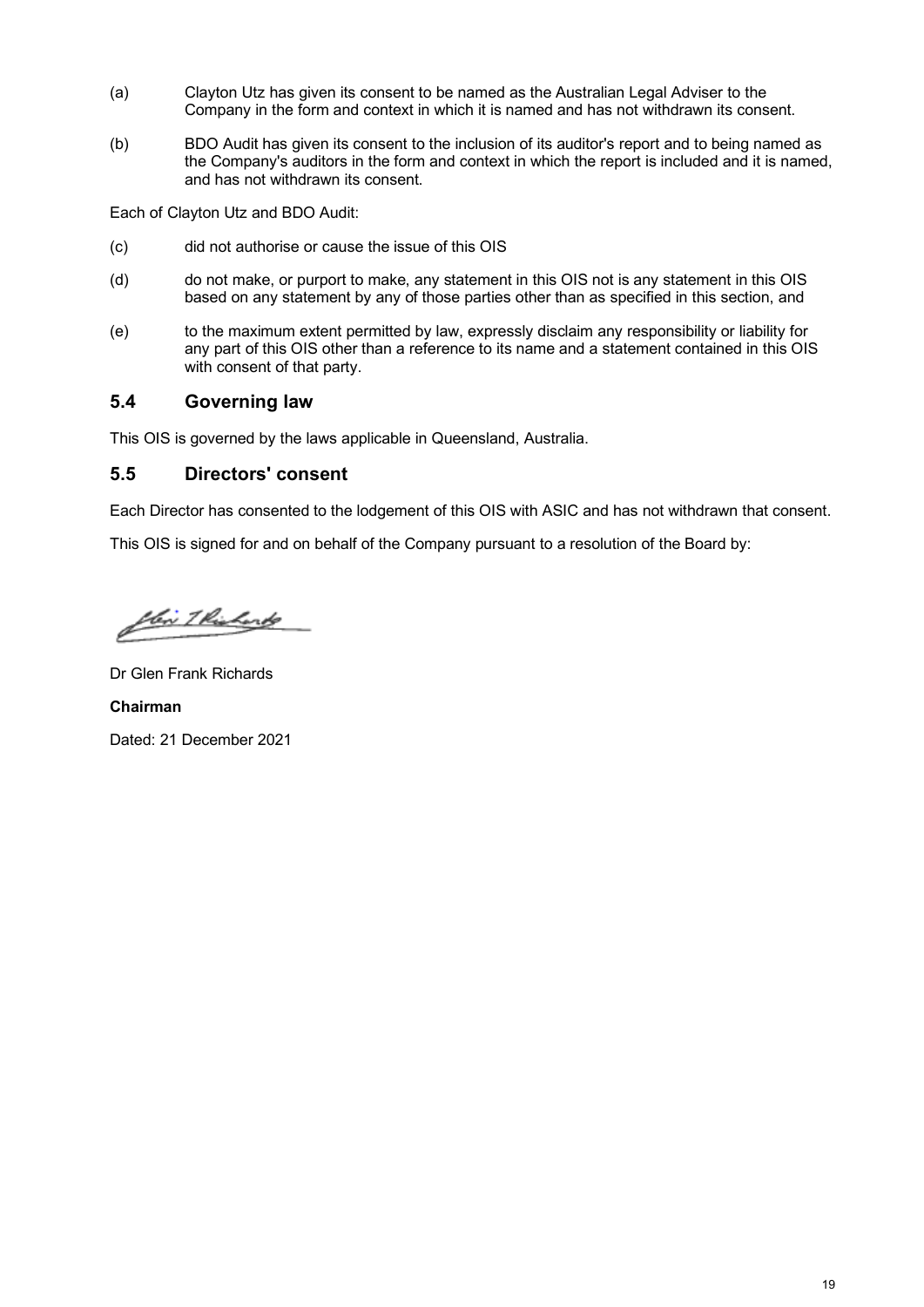## <span id="page-23-0"></span>**6. Glossary**

The following terms have the following meanings where used in this OIS:

**AASB** means the Australian Accounting Standards Board.

**Acquisition Agreements** means the agreements pursuant to which Allsports agrees to acquire physiotherapy and other allied health businesses.

**AEST** means Australian Eastern Standard Time.

**Affiliate** means, in relation to a person (first-mentioned person):

- (a) a person that controls or is controlled by the first-mentioned person;
- (b) a related body corporate of the first-mentioned person, or a company in which the firstmentioned person beneficially owns at least 50% of the shares in that company;
- (c) a person in its capacity as trustee of a trust (including a unit trust, investment trust, selfmanaged super fund or other form of trust) of which the sole beneficiaries are the firstmentioned person and any Affiliate of the first-mentioned person; and
- (d) where the first-mentioned person is the trustee of a trust, a person that controls or is controlled by either the trust or any trust for the benefit of the members of the immediate family of the first-mentioned person.

**Allsports** means Allsports (Aust) Limited ACN 161 205 983.

**Applicant** means a person who submits a valid Application Form and required application monies (if any) pursuant to this OIS.

**Application Form** means the application form in [Annexure C](#page-42-0)

**ASIC** means the Australian Securities and Investments Commission.

**ASX** means ASX Limited ABN 98 008 624 691 or the market it operates, as the context requires.

**Auditor** means BDO Audit.

**Australian Accounting Standards** means the Australian Accounting Standards issued by the AASB.

**BDO Audit means BDO Audit Pty Ltd.** 

**Board** means the board of Directors of the Company from time to time.

**Business Day** means Monday through Friday excluding national public holidays.

**Clinic** means a clinic acquired by Allsports as part of a Clinic Acquisition, or a clinic already owned by Allsports or Healthia prior to the date of this document.

**Clinic Acquisitions** means the acquisition of the physiotherapy and allied health clinics, under the terms of the Acquisition Agreements.

**Clinical Advisory Committee** has the meaning given in section [2.3](#page-9-3)[\(c\).](#page-10-0)

**Clinic Class Shares** means the shares issuable by Allsports under the Clinician Retention Program.

**Clinic Class Share Terms** means the terms of issue of Clinic Class Shares as set out in the Constitution, a copy of which is contained in Annexure B.

**Clinicians** means professional staff of the clinics of Allsports.

**Clinician Retention Program** means the structured program designed to incentivise and retain clinicians.

**Clinic Price** means the price calculated in accordance with the following formula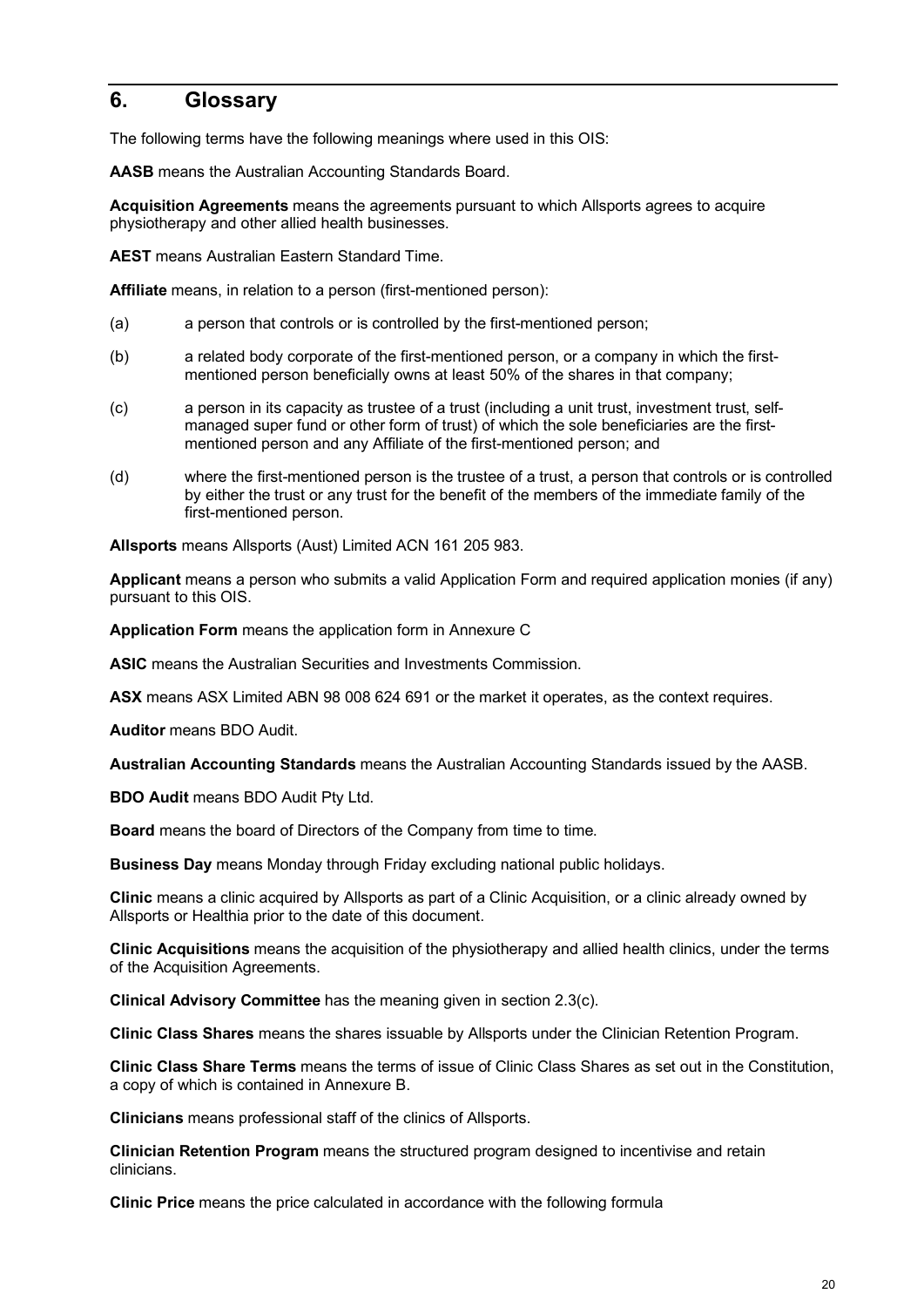Clinic Price = Number of Clinic Shares x Normalised EBITDA x Valuation Multiple / 100

Whereby:

**Number of Clinic Shares** relates to a particular Clinic

**Normalised EBITDA** relates to the Earnings Before Interest Tax Depreciation and Amortisation for that same Clinic

The **Valuation Multiple** represents an arms-length transaction between the parties on commercial market terms

**Company** means Allsports (Aust) Limited ACN 161 205 983.

**Constitution** means the constitution of the Company.

**Corporations Act** means the Corporations Act 2001 (Cth).

**Director** means a director of the Company from time to time.

**EBITDA** means earnings before interest, tax, depreciation and amortisation.

**Eligible Clinicians** has the meaning set out in section [1.4.](#page-5-1)

**Expiry Date** means the date which is 13 months after the date of this OIS.

**Exposure Period means** the seven day period after the date of lodgement of this OIS with ASIC, which may be extended by ASIC by up to a further seven days;

**Fair Market Value** means, in relation to Clinic Class Shares of a particular class, the fair market value of each Clinic Class Share in that class, as determined by an independent expert on the basis that all of the Clinic Shares of the relevant class on issue are to be sold by a willing seller to a willing buyer, there is a reasonable time in which to sell the Clinic Class Shares (and, for these purposes, 180 Business Days is deemed to be a reasonable period), and there is no discount on the Clinic Class Shares for minority shareholdings and no premium for control.

**FY21** means the financial year ended 30 June 2021.

**Group** means Allsports and its Subsidiaries.

**Healthia** means Healthia Limited ACN 626 087 223.

**MFD** means My FootDr (Aust) Ltd ACN 608 550 607.

**Offer** means the offer of Clinic Class Shares under this OIS.

**Offer Closing Date** means the date on which the Offer is expected to close, being 13 months from the date of lodgement of this OIS (this date may be varied by the Company).

**Offer Opening Date** means 27 December 2021.

**Offer Period** means the period during which investors may subscribe for Clinic Class Shares to be issued under the Offer which commences on the Offer Opening Date and ends on the Offer Closing Date.

**OIS** means this offer information statement.

**Ordinary Shares** means fully paid ordinary shares issued by Allsports.

**Patient Charter** means the patient charter adopted by Allsports.

**Potential Clinic Dividend** has the meaning given in section [3.2.](#page-13-0)

**Qualifying Person** means:

(a) a Clinician who works in the same Clinic or proposes to work in the same Clinic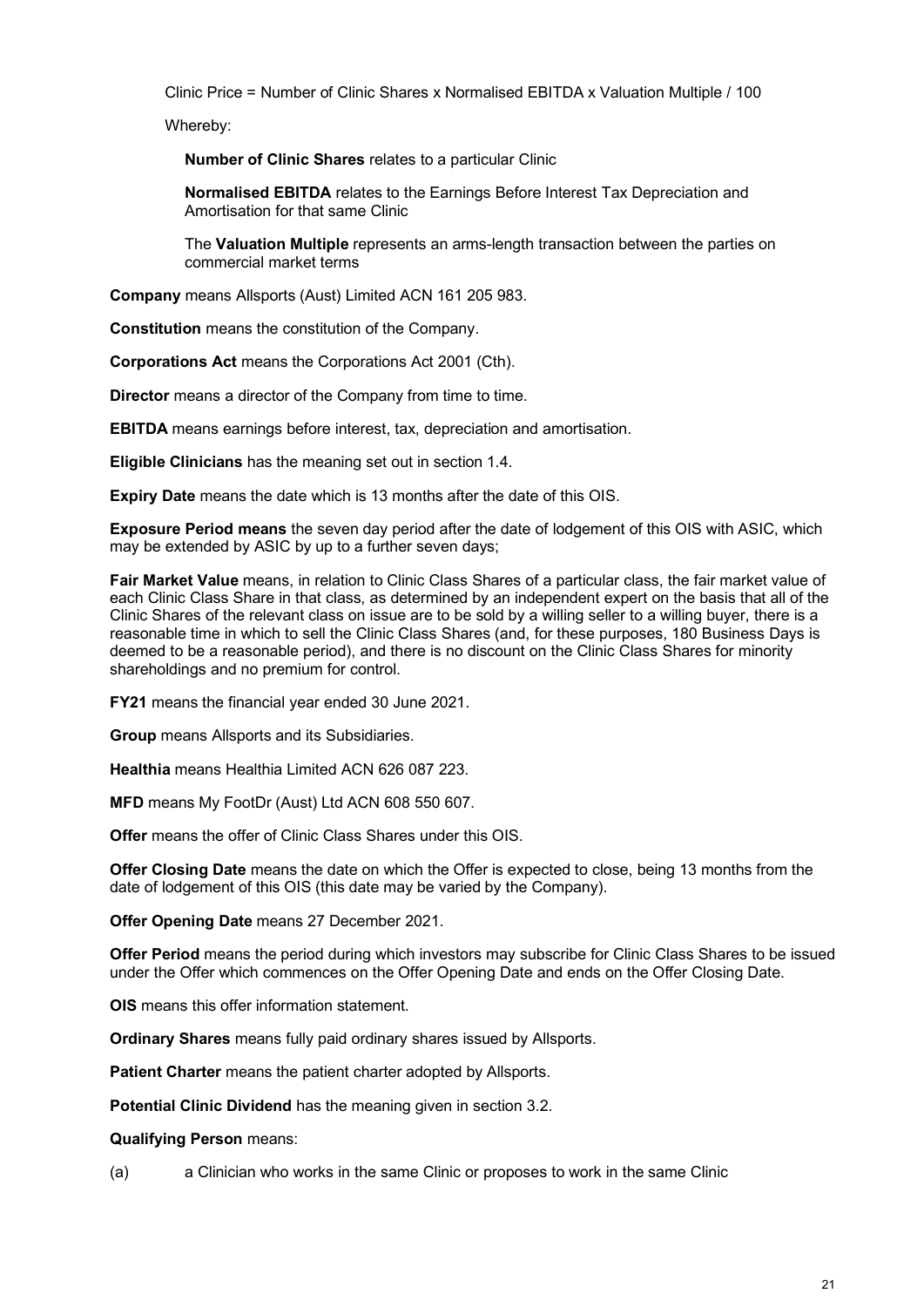- (b) an Affiliate of a Clinician who works in the same Clinic or proposes to work in the same Clinic, or
- (c) the Company or a holder of Ordinary Shares, if it acquires the Clinic Class Shares under paragraph 13.2 of the Clinic Share Terms.

**Shareholders** means the holders of Ordinary Shares and Clinic Class Shares in Allsports.

**Subsidiary** has the meaning given in the Corporations Act.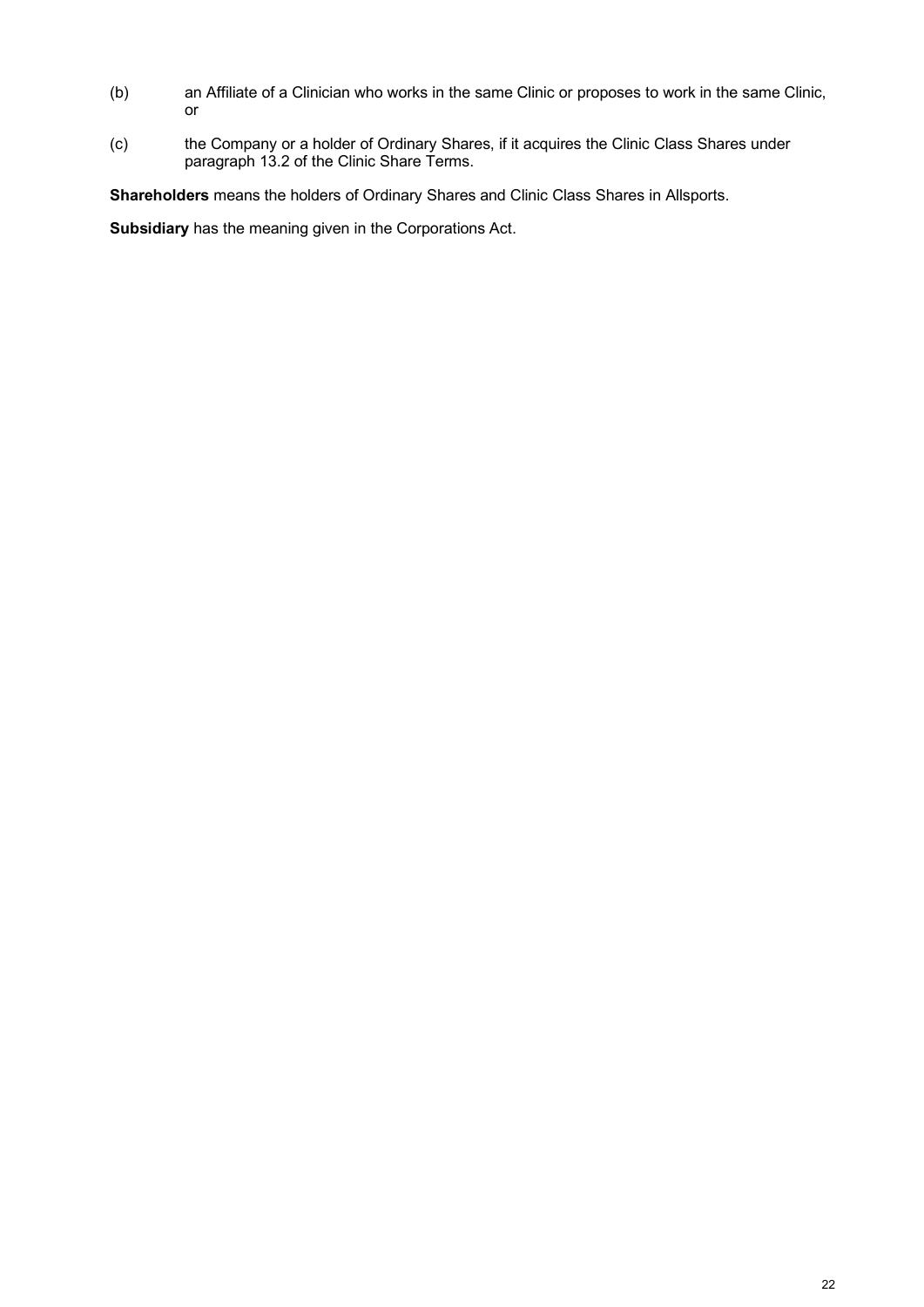## <span id="page-26-0"></span>**7. Corporate Directory**

**Allsports (Aust) Limited**  ACN 161 205 983.

#### **Registered Office Address**

Level 4, 25 Montpelier Road Bowen Hills QLD 4006 Telephone: (07) 3180 4900

#### **Website**

healthia.com.au

#### **Board of Directors**

Dr Glen Frank Richards

Anthony Peter Ganter

Lisa Michelle Roach

#### **Company Secretary**

Christopher Anthony Banks

#### **Auditor**

BDO Audit Pty Ltd Level 10, 12 Creek Street Brisbane QLD 4000

#### **Solicitors**

Clayton Utz Level 28, Riparian Plaza 71 Eagle Street Brisbane QLD 4000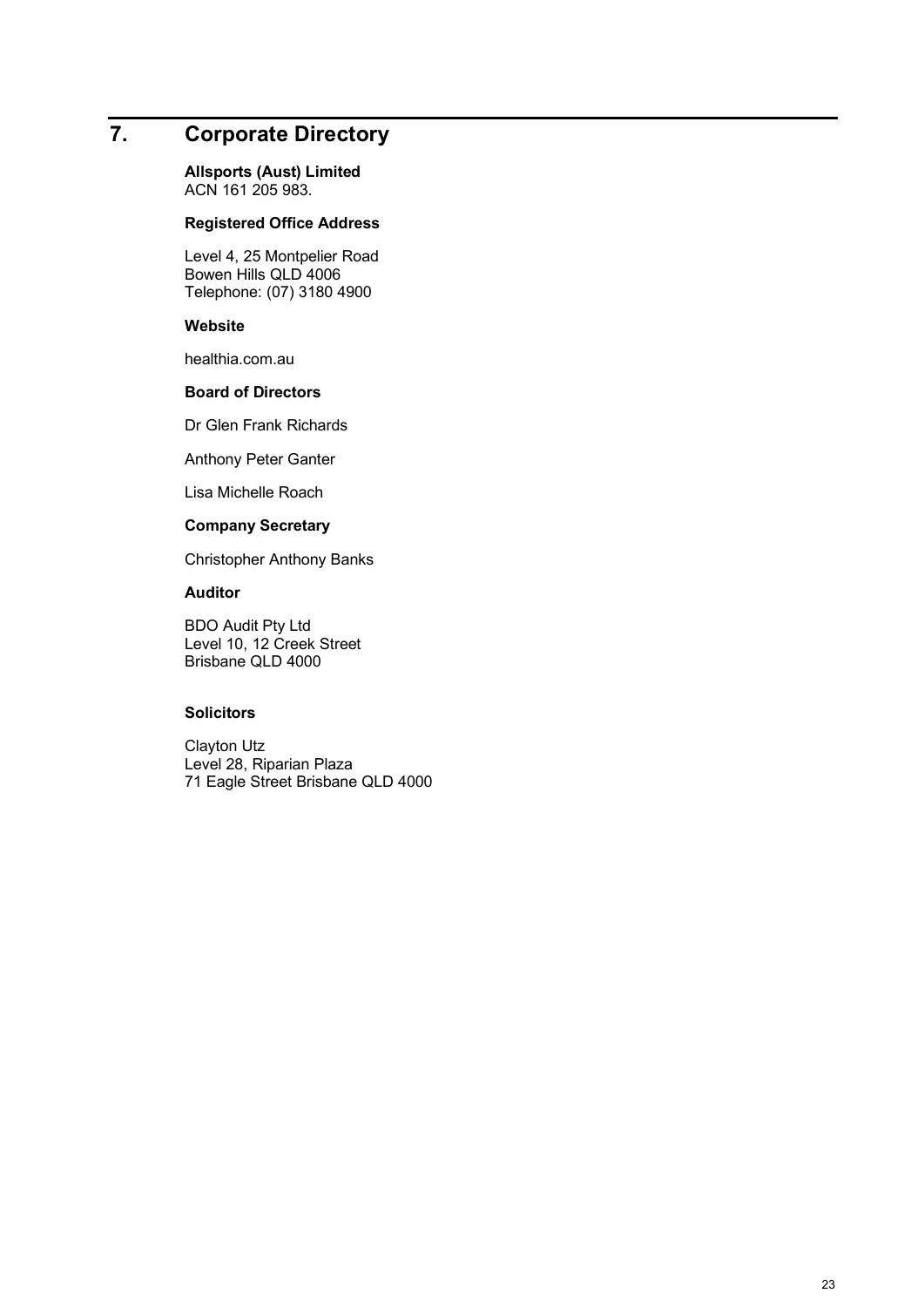<span id="page-27-0"></span>**Annexure A - FY21 Audited Financial Report**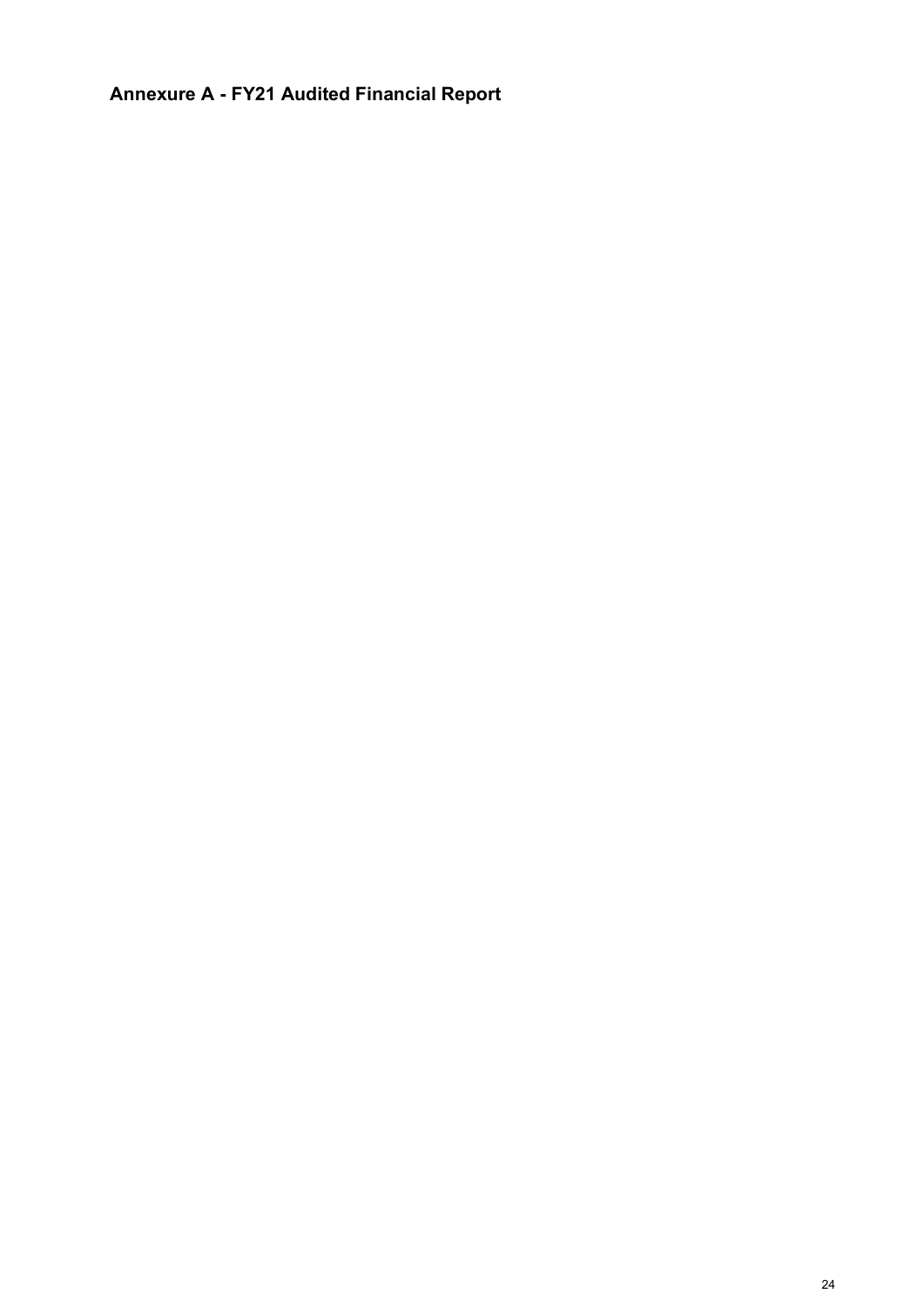<span id="page-28-0"></span>**Annexure B Clinic Class Share Terms contained in Schedule 1 of the Constitution**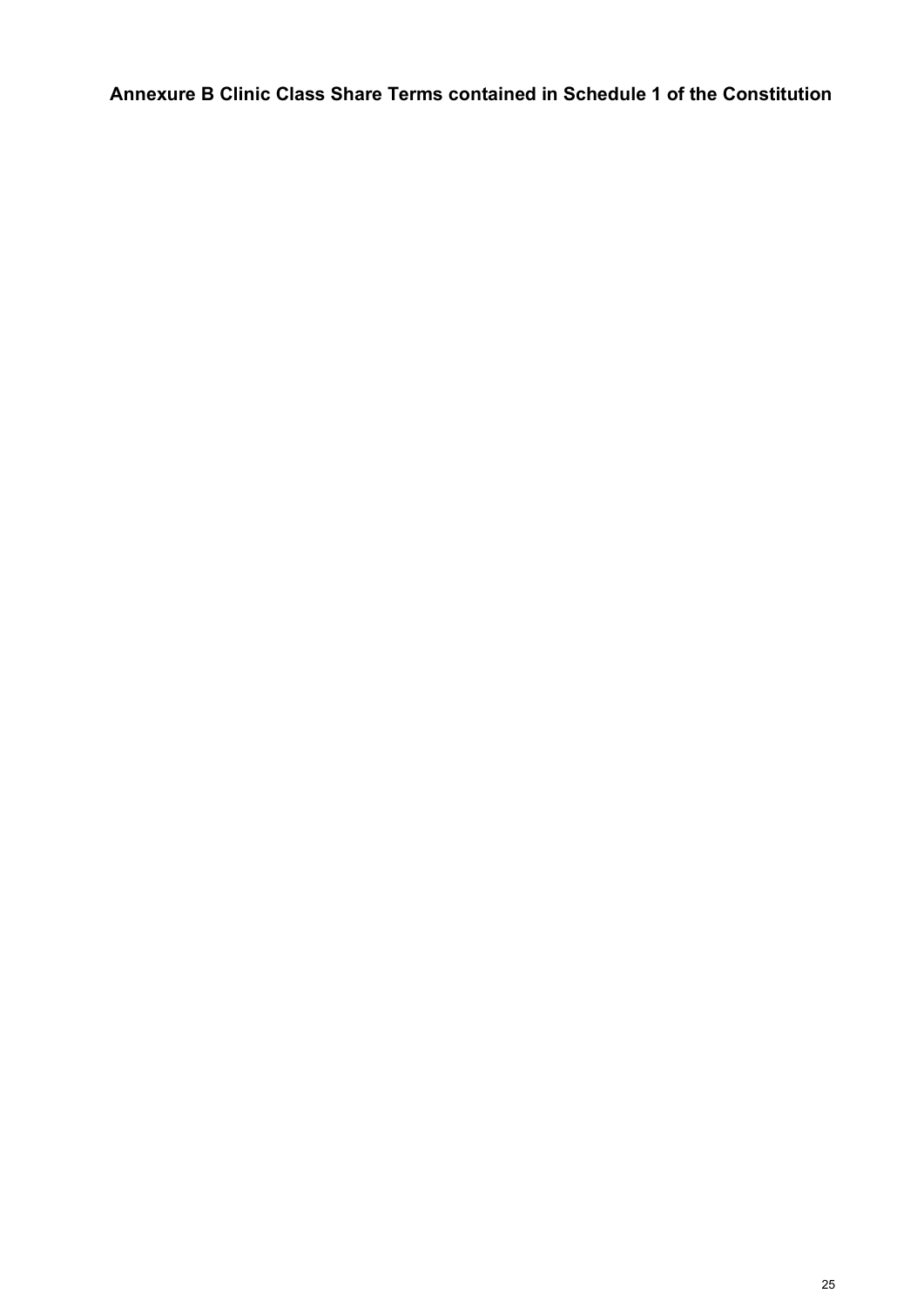## **1. Definitions of this Schedule 1**

**Administrative Action** means any judicial decision, official administrative pronouncement or action, published or private ruling, interpretative decision, regulatory procedure or policy, application of a regulatory procedure or policy and any notice or announcement (including any notice or announcement of intent to adopt or make any of those things).

**Affiliate** means, in relation to a person (first-mentioned person):

- (a) a person that controls or is controlled by the first-mentioned person;
- (b) a related body corporate of the first-mentioned person, or a company in which the first-mentioned person beneficially owns at least 50% of the shares in that company;
- (c) a person in its capacity as trustee of a trust (including a unit trust, investment trust, self-managed super fund or other form of trust) of which the sole beneficiaries are the first-mentioned person and any Affiliate of the first-mentioned person; and
- (d) where the first-mentioned person is the trustee of a trust, a person that controls or is controlled by either the trust or any trust for the benefit of the members of the immediate family of the first-mentioned person.

**Bad Leaver** means a Clinician who has had his or her Services Agreement terminated by the Company as a result of:

- (a) serious misconduct (including dishonesty or fraud) by the Clinician;
- (b) material breach by the Clinician of his or her Services Agreement (including breach of any applicable restraint provisions);
- (c) the Clinician failing to remedy a non-material breach of his or her Services Agreement within any cure period granted by the Company;
- (d) the Clinician being found guilty of an indictable criminal offence;
- (e) the Clinician ceasing to be a registered clinician in Australia; or
- (f) the Clinician breaching his or her professional obligations which, in the Company's reasonable opinion, has had or may have a material adverse effect on the Group.

**Clinic** has the meaning given in paragraph [3\(b\).](#page-32-0)

**Clinic Dividend** has the meaning given in paragraph [4\(d\).](#page-33-0)

**Clinic Shareholder** means a holder of Clinic Shares.

**Clinician** means a registered physiotherapist in Australia who provides services to the Group under a Services Agreement.

**Default** means an event or circumstance contemplated by paragrap[h 13.1.](#page-37-0)

**Defaulting Shareholder** means a Clinic Shareholder in respect of whom a Default has occurred.

#### **Encumbrance** means:

<span id="page-29-0"></span>(a) any Security Interest or a preferential or adverse interest of any kind;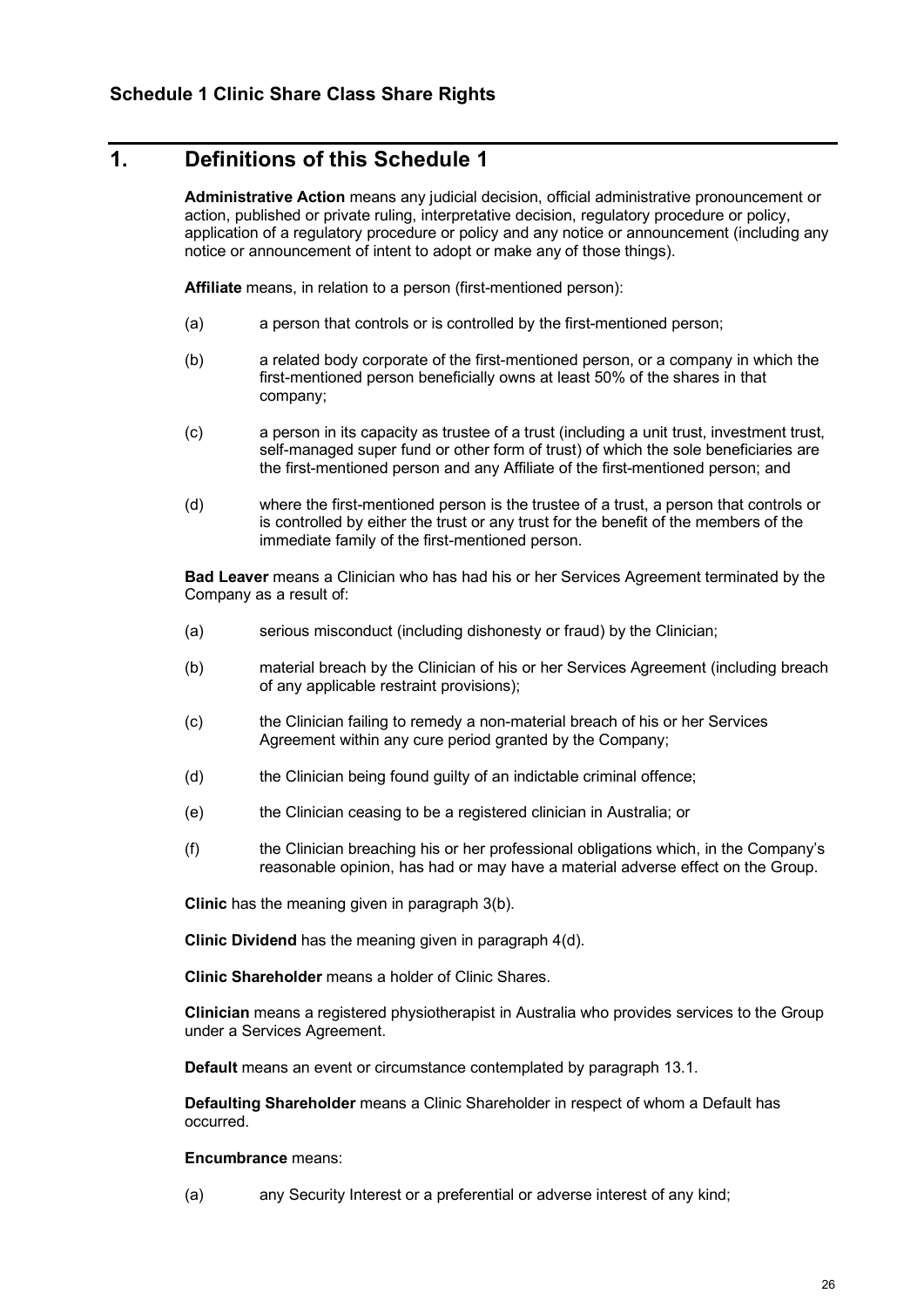- (b) a right of any person to purchase, occupy or use assets (including under a hire purchase agreement, option, licence, lease, or agreement to purchase);
- (c) a right to set-off or right to withhold payment of a deposit or other money;
- <span id="page-30-0"></span>(d) an easement, restrictive covenant, caveat or similar restriction over property (except, in the case of land, a covenant noted on the certificate of title to the land concerned);
- (e) an agreement to create any of the items referred to in paragraphs [\(a\)](#page-29-0) to [\(d\)](#page-30-0) above or to allow any of those items to exist;
- (f) a notice under section 255 Income Tax Assessment Act 1936 (Cth), subdivision 260-A in schedule 1 Taxation Administration Act 1953 (Cth), or any similar legislation; or
- (g) any other right (including without limitation under a trust or agency arrangement) of a creditor to have its claims satisfied prior to other creditors, with, or from the proceeds of, or by recourse to any asset and includes any agreement, arrangement or deed conferring such a right.

**Fair Market Value** means, in relation to Clinic Shares of a particular class, the fair market value of each Clinic Share in that class, as determined by an Independent Expert on the basis that:

- (a) all of the Clinic Shares of the relevant class on issue are to be sold by a willing seller to a willing buyer;
- (b) there is a reasonable time in which to sell the Clinic Shares (and, for these purposes, 180 Business Days is deemed to be a reasonable period); and
- (c) there is no discount on the Clinic Shares for minority shareholdings and no premium for control.

**Group** means the Company and its Related Bodies Corporate, and **Group Company** means any one of them.

**Independent Expert** means a person (or firm of accountants) agreed between the Company and the Defaulting Shareholder or failing agreement between them in five Business Days of the date that the Transfer Notice under paragraph [13.2\(b\)](#page-38-0) is deemed to have been given, a person (or firm of accountants) nominated by the Chief Executive Officer of the Australian International Disputes Centre.

**Insolvent** means the occurrence of any of the following:

- $(a)$  if a party is an individual:
	- (i) the individual has a bankruptcy notice issued against it;
	- (ii) a receiver or a trustee for creditors or in bankruptcy is appointed to any of the individual's property;
	- (iii) the individual proposes or entered into an arrangement, composition or compromise with or for the benefit of creditors or any class of them;
	- (iv) the individual stops or suspends, or threatens to stop or suspend, the payment of all or a class of its debts or the conduct of all or a substantial part of its business;
	- (v) the individual is unable to pay all of the person's debts as they fall due or is presumed to be insolvent under any applicable law; or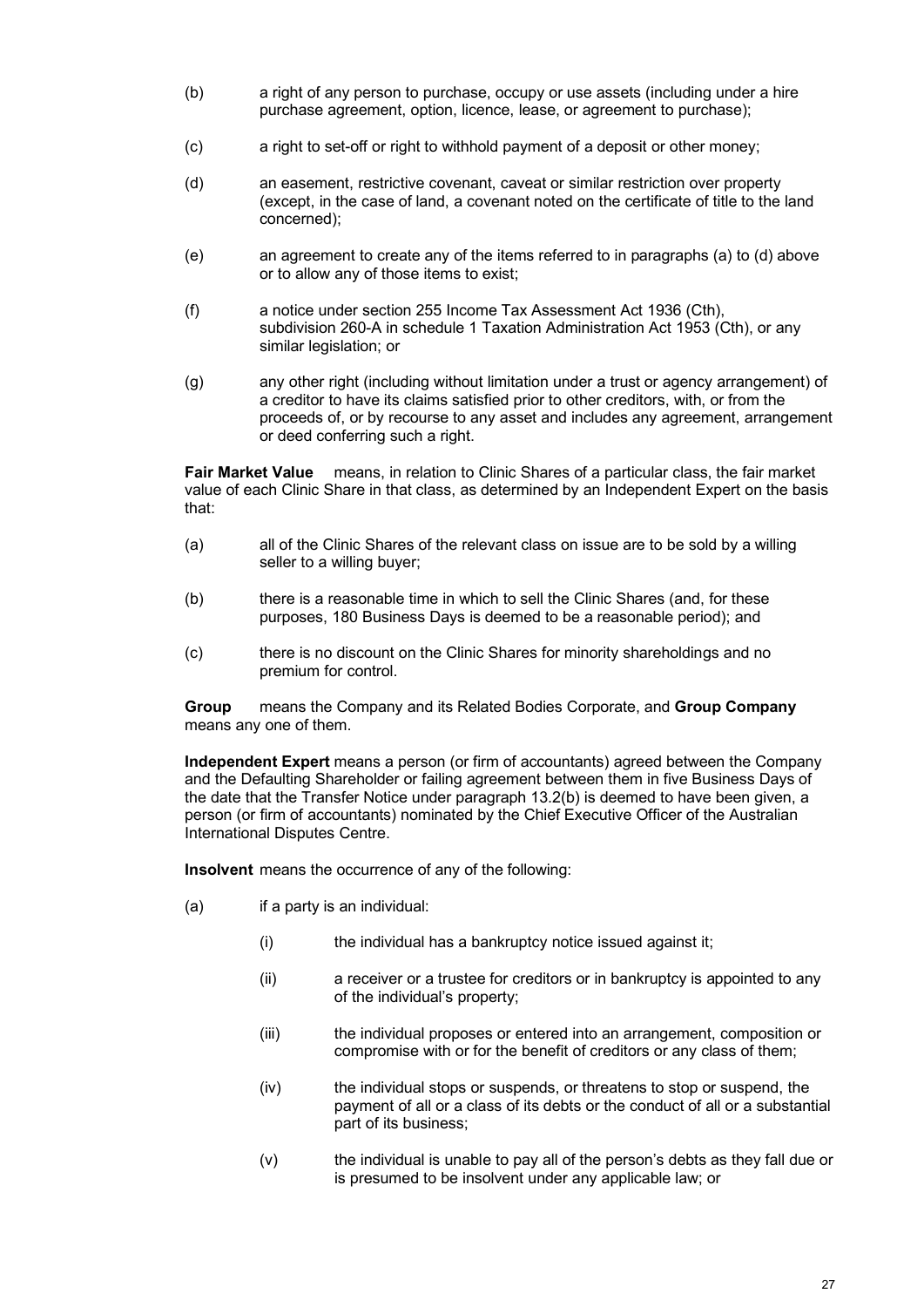- (vi) anything analogous or having a substantially similar effect to the events specified in paragraphs (i) to (v) occurs in relation to the person; or
- (b) if a party is a body corporate:
	- (i) the body corporate is liquidated, whether compulsorily or voluntarily (other than for the purpose of amalgamation or reconstruction whilst solvent);
	- (ii) the body corporate becomes unable to pay its debts as they fall due or is unable to pay its debts within the meaning of the Corporations Act;
	- (iii) the body corporate enters into any arrangement with creditors;
	- (iv) an application or order is made for the winding up or dissolution of, or the appointment of a provisional liquidator, to the body corporate or a resolution is passed or steps are taken to pass a resolution for the winding up or dissolution of the body corporate otherwise than for the purpose of an amalgamation or reconstruction that has the prior consent of all Shareholders;
	- (v) the body corporate becomes subject to external administration within the meaning of Chapter 5 of the Corporations Act, including having a receiver or administrator appointed over all or any part of its assets; or
	- (vi) anything analogous (such as analogous bankruptcy processes) or having a substantially similar effect to the events specified in paragraphs (i) to (v) occurs in relation to a party, including the court appointment of a receiver.

**Permitted Transferee** has the meaning given in paragraph [12.2\(b\)\(ii\).](#page-36-0)

**PPSA** means the Personal Property Securities Act 2009 (Cth).

#### **Qualifying Person** means:

- (a) a Clinician who works in the same Clinic or proposes to work in the same Clinic; or
- (b) an Affiliate of a Clinician who works in the same Clinic or proposes to work in the same Clinic; or
- (c) the Company or the ordinary Shareholder, if it acquires the Clinic Shares under paragraph [13.2.](#page-38-1)

**Quarter** means the period of 3 consecutive calendar months commencing on 1 January, 1 April, 1 July and 1 October in each calendar year.

**Related Body Corporate** has the meaning given in the Corporations Act.

**Sale Price** has the meaning given in paragraph [12.2\(b\)\(ii\).](#page-36-0)

**Security Interest** has the meaning given in section 12 of the PPSA.

**Seller** has the meaning given in paragraph [12.1\(a\).](#page-36-1)

**Services Agreement** means an employment agreement, independent contractor agreement, consultancy agreement or similar agreement under which a Clinician provides services to the Group.

**Tax or Accounting Event** means: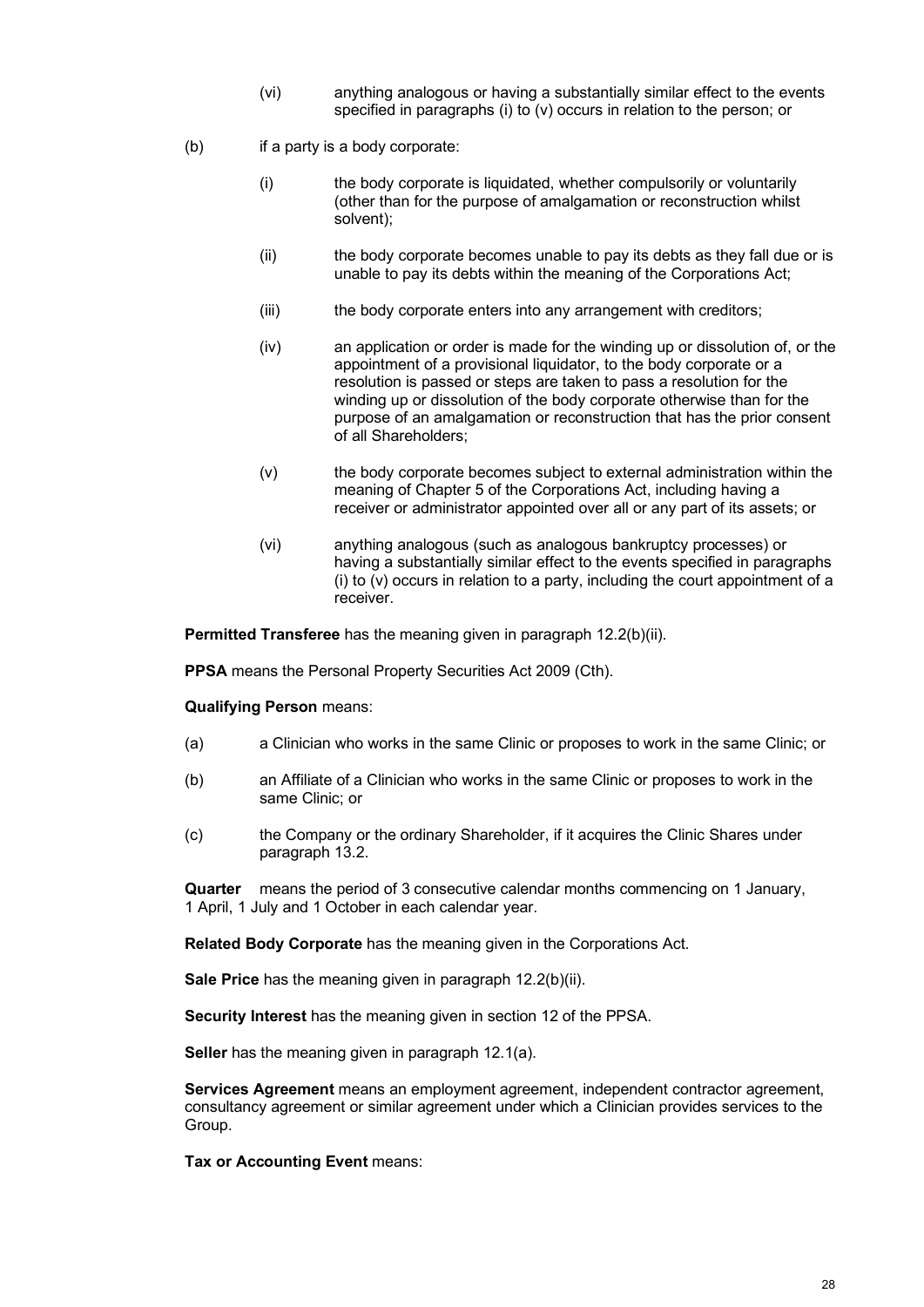- (a) any amendment to, clarification or change (including any announced prospective change) in the laws of the Commonwealth or any State or Territory; or
- (b) any Administrative Action or any amendment to, clarification of, or change in an Administrative Action,

by any legislative body, court, governmental authority or regulatory body as a result of which there is a material risk that:

- (c) any member of the Group would be exposed to an increase in costs in relation to the Clinic Shares;
- (d) there would be an increase in the taxes, duties or government charges imposed on the Group in respect of the Clinic Shares; or
- (e) the Clinic Shares would not be treated as equity interests for Australian taxation or accounting purposes or any dividend would not be a frankable distribution.

**Transfer Acceptance** has the meaning given in paragraph [12.4.](#page-37-1)

**Transfer Notice** has the meaning given in paragraph [12.1\(a\).](#page-36-1)

## **2. General**

- (a) Each Clinic Share is subject to the terms set out in this Schedule 1 and confers on the Clinic Shareholder the rights, powers, obligations and privileges contained in this Schedule 1.
- (b) The provisions of the remainder of the Constitution apply to Clinic Shares.
- (c) This Schedule 1 prevails over any other provision in the Constitution to the extent of any inconsistency.
- (d) The Company must maintain a register of the Clinic Shareholders as part of the register of members of the Company in accordance with the Corporations Act.
- (e) Any terms not defined in this Schedule 1 have the same meaning as that term in Article 1 of the Constitution.

## <span id="page-32-2"></span><span id="page-32-1"></span>**3. Clinic Shares**

- (a) Subject to this paragraph [3](#page-32-1)[\(a\),](#page-32-2) the Board may issue:
	- (i) Clinic Shares at any time in accordance with the Constitution and these terms of issue;
	- (ii) Clinic Shares in any number of classes, for example:
		- A. Clinic 1 Class Shares;
		- B. Clinic 2 Class Shares;
		- C. Clinic 3 Class Shares;

etcetera; and

- (iii) up to a maximum of 48 Clinic Shares in a single class.
- <span id="page-32-0"></span>(b) The Board will determine which class of Clinic Shares will apply to which of the Group's clinics (each, a **Clinic**).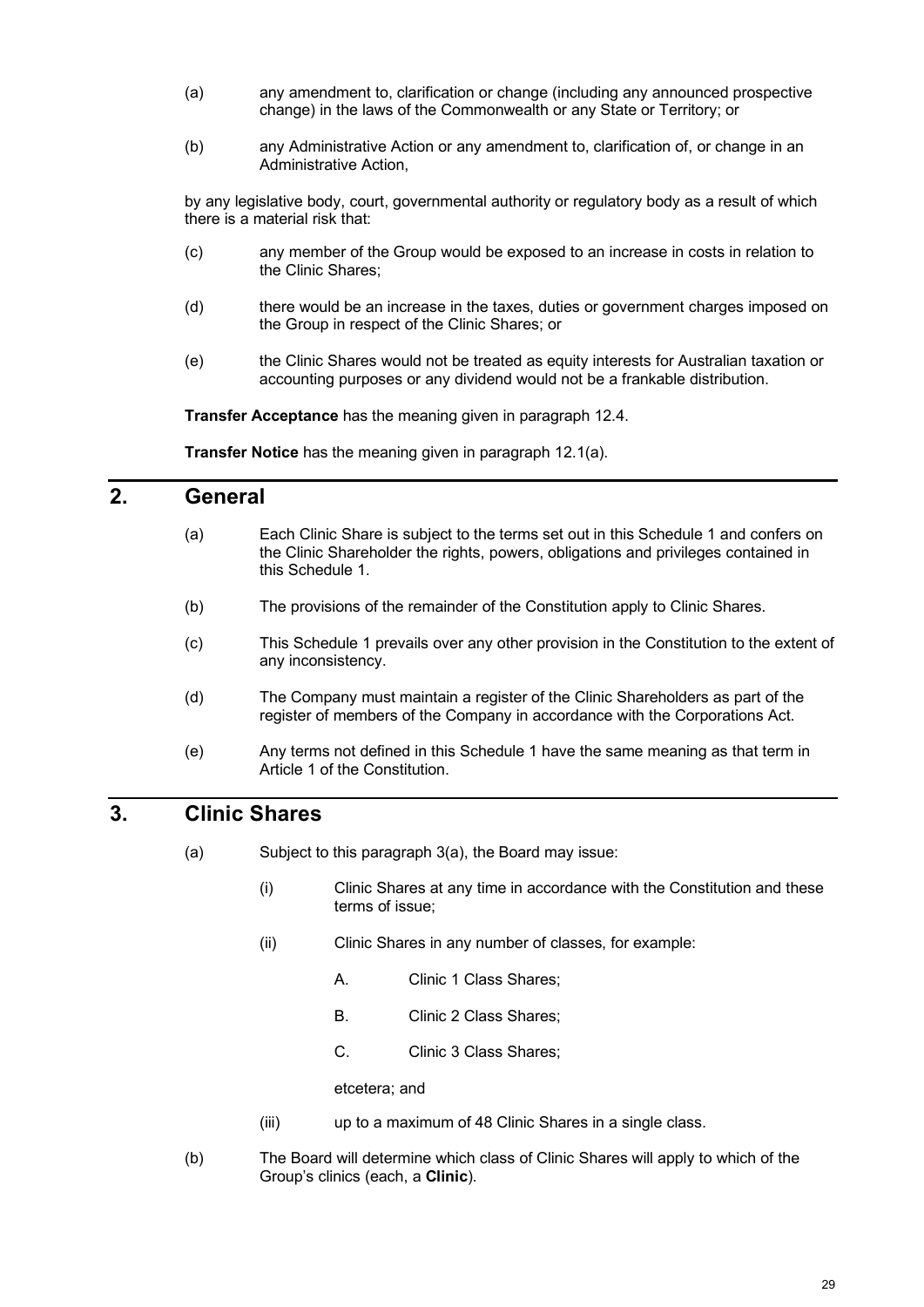*For example, the Board may determine that Clinic 1 Class Shares relate to the Group's podiatry clinic located at Fortitude Valley, in which case the Clinic for Clinic 1 Class Shares will be the Fortitude Valley clinic.*

*(c)* Subject to paragraph [15,](#page-40-0) the Board may vary the description of a Clinic from time to time and such variation will not be a variation of the rights of any class of Clinic Shares.

> *For example, if the Clinic for Clinic 1 Class Shares is originally the Fortitude Valley Clinic, and that centre relocates to new premises in New Farm, then the Board may determine that the Clinic for Clinic 1 Class Shares will be the New Farm clinic.*

- (d) The Directors must not:
	- (i) issue more than one class of Clinic Shares for any single Clinic:
	- (ii) issue more than 48 Clinic Shares in a single class; and
	- (iii) issue any shares in the Company which have preferential rights over Clinic Shares in relation to income of an individual Clinic.

## <span id="page-33-1"></span>**4. Clinic Dividends**

- (a) Notwithstanding any other provision of this paragraph [4,](#page-33-1) the Company may only determine a dividend is payable to Clinic Shareholders and pay any such dividend:
	- (i) where a dividend is also payable to ordinary Shareholders; and
	- (ii) to the extent permitted by the Corporations Act, the Listing Rules and the Constitution.

*For example, if there are 20 Clinic Shares on issue in a class and the potential Clinic Dividend for that Clinic is \$100,000, then assuming there are sufficient profits available in the Company to pay a dividend of that amount, up to \$20,000 can be distributed to Clinic Shareholders in that Class and the remaining \$80,000 can be made available for distribution to holders of Ordinary Shares.*

- (b) Within 60 days after the end of each Quarter, the Board, having obtained such professional advice as they consider reasonably appropriate, will consider the potential dividend in respect of each class of Clinic Shares for that Quarter in accordance with paragraph [4](#page-33-1)[\(e\).](#page-33-2)
- (c) The Board may determine that a Clinic Dividend is payable in respect of only some classes of Clinic Shares.
- <span id="page-33-0"></span>(d) The entitlement to a dividend (**Clinic Dividend**) is determined as follows:
	- (i) unless otherwise agreed by a majority of Clinic Shareholders in that particular class of Clinic Shares, each Clinic Share is entitled to no more than one percent (1%), as determined by the Board in its discretion, of the total potential Clinic Dividend available for that class; and
	- (ii) each Clinic Shareholder in the particular class will be entitled to a percentage of the relevant Clinic Dividend equal to the number of Clinic Shares that the Clinic Shareholder holds within that class.

*For example, the holder of 10 Clinic Shares in a particular Clinic will be entitled to 10% of the total dividend determined by the Board (in its discretion) to be paid in that class which has been calculated by reference to the NOPAT generated by the relevant Clinic less any Purchased Assets by the relevant Clinic.*

<span id="page-33-2"></span>(e) The potential Clinic Dividend for a class of Clinic Shares is calculated as follows: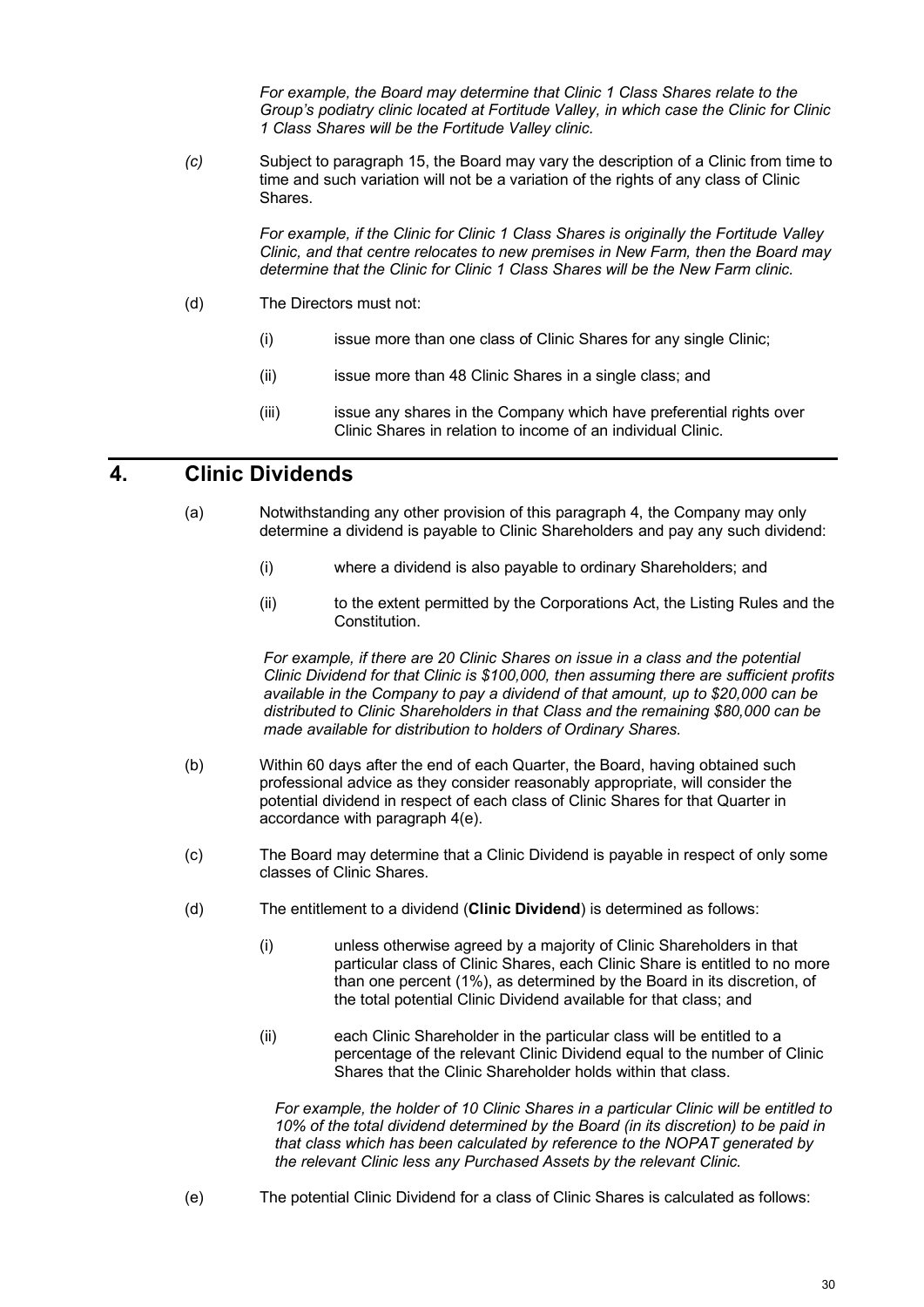Where:

**NOPAT** is calculated as EBITDA x (1 - Tax Rate). NOPAT will be calculated after payment or after accruing for a payment due and unpaid, of a management fee payable by the Company to a Group Company in respect of that Clinic.

**EBITDA** means earnings before interest depreciation and amortisation for a Clinic to which a particular class of Clinic Shares relates.

**Purchased Assets** means assets purchased by the Clinic to which a particular class of Clinic Shares relates during the relevant Quarter.

**Tax Rate** means the Australian corporate tax rate determine by the Income Tax Rates Act 1986 (ITRA 1986) which is applicable to the Company from time to time.

## **5. Sale of a Clinic**

To the extent permitted by the Corporations Act and the Constitution, if the business of a Clinic is sold by the Company, 1% of the proceeds of sale, after deducting all transaction costs (including any taxes) associated with the sale incurred by the Company, will be distributed (as a dividend, return of capital, share buy-back or otherwise in the discretion of the Company) in respect of each Clinic Share in the class relating to that Clinic.

## <span id="page-34-0"></span>**6. Winding-up and Return of Capital**

- (a) Except to the extent contemplated by these terms of issue, Clinic Shares do not confer on Clinic Shareholders any further rights to participate in the distribution of surplus assets on a winding-up or profits of the Company.
- (b) Clinic Dividends due but unpaid will rank upon a winding-up of the Company in priority to Ordinary Shares and equally amongst all classes of Clinic Shares.
- (c) If, upon a return of capital on a winding-up of the Company, there are insufficient funds to pay in full any unpaid Clinic Dividends, Clinic Shareholders will share in any distribution of assets of the Company in proportion to the amounts to which they are entitled respectively.

## **7. Meetings and Voting**

#### **7.1 Meetings**

A Clinic Share confers on its holder:

- (a) the right to receive notice of, and attend, meetings of Clinic Shareholders of the same class or of all classes of Clinic Shares but not to other meetings of the Company's shareholders; and
- (b) except where required by law or as set out in these terms of issue, no right to receive reports and audited accounts.

#### **7.2 Voting**

- (a) Subject to the Constitution of the Company and applicable law, a Clinic Share does not entitle its holder to vote at any meeting of the Company's members other than a meeting of Clinic Shareholders in the same class or in all classes of Clinic Shares, in which case each Clinic Share has one vote.
- (b) Except as set out in this Schedule 1, a Clinic Shareholder has no special voting rights and its consent is not required for taking any corporate action. In particular, unless the rights and restrictions expressly set out in the terms of issue in this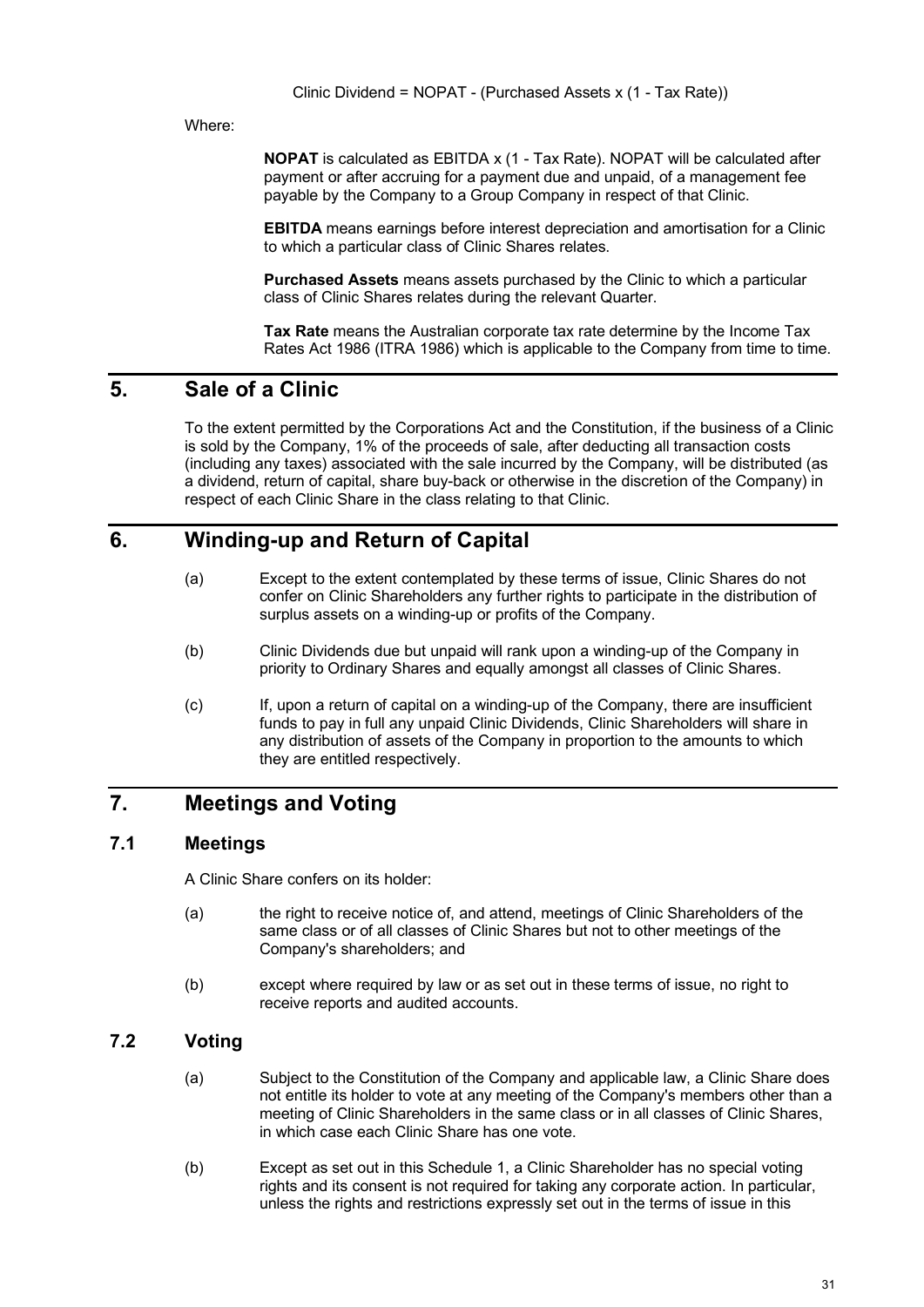Schedule 1, are amended, the rights attached to the Clinic Shares are not varied or cancelled by any other action of the Company.

#### **8. Encumbrances**

A Clinic Shareholder is prohibited from granting any Encumbrance over any of its Clinic Shares, except with the prior written consent of the Company.

## **9. Further issues**

- (a) The Company reserves the right to issue further Clinic Shares or preference shares to permit the exchange of shares to preference shares, which rank equally with or behind Clinic Shares, whether in respect of dividends, return of capital on a winding-up or otherwise.
- (b) Any such issue does not constitute a variation or cancellation of the rights attached to the then existing Clinic Shares.

#### **10. Transfer of Clinic Shares**

A Clinic Shareholder may only transfer their Clinic Shares to:

- (a) an Affiliate of the Clinic Shareholder in accordance with paragraph [11;](#page-35-0) or
- (b) a Qualifying Person in accordance with paragraph [12.](#page-36-2)

## <span id="page-35-0"></span>**11. Permitted transfer of Clinic Shares to an Affiliate**

#### **11.1 Transfer to an Affiliate**

Subject to paragrap[h 11.2:](#page-35-1)

- (a) a Clinic Shareholder (the **Original Clinic Shareholder**) may transfer some or all of its Clinic Shares to an Affiliate of the Original Clinic Shareholder; and
- (b) an Affiliate of a Clinic Shareholder may transfer some or all of its Clinic Shares back to the Original Clinic Shareholder or to another Affiliate of the Original Clinic Shareholder,

provided the Original Clinic Shareholder obtains the prior written consent of the Company (such consent not to be unreasonably withheld, delayed or conditioned).

#### <span id="page-35-1"></span>**11.2 Clinic Shareholder ceases to be an Affiliate**

If a person to whom an Original Clinic Shareholder has transferred any Clinic Shares ceases to be an Affiliate of the Original Clinic Shareholder:

- <span id="page-35-2"></span>(a) the person must and the Original Clinic Shareholder must, procure that that person immediately transfers the relevant Clinic Shares back to the original transferor (who must purchase the Clinic Shares); and
- (b) all rights attaching to the Clinic Shares including the right to any future Clinic Dividend, any Clinic Dividend determined and unpaid, any dividend under paragraph [6](#page-34-0) and distribution rights in relation to Clinic Shares held by that person will be suspended until the transfer back to the original transferor is completed.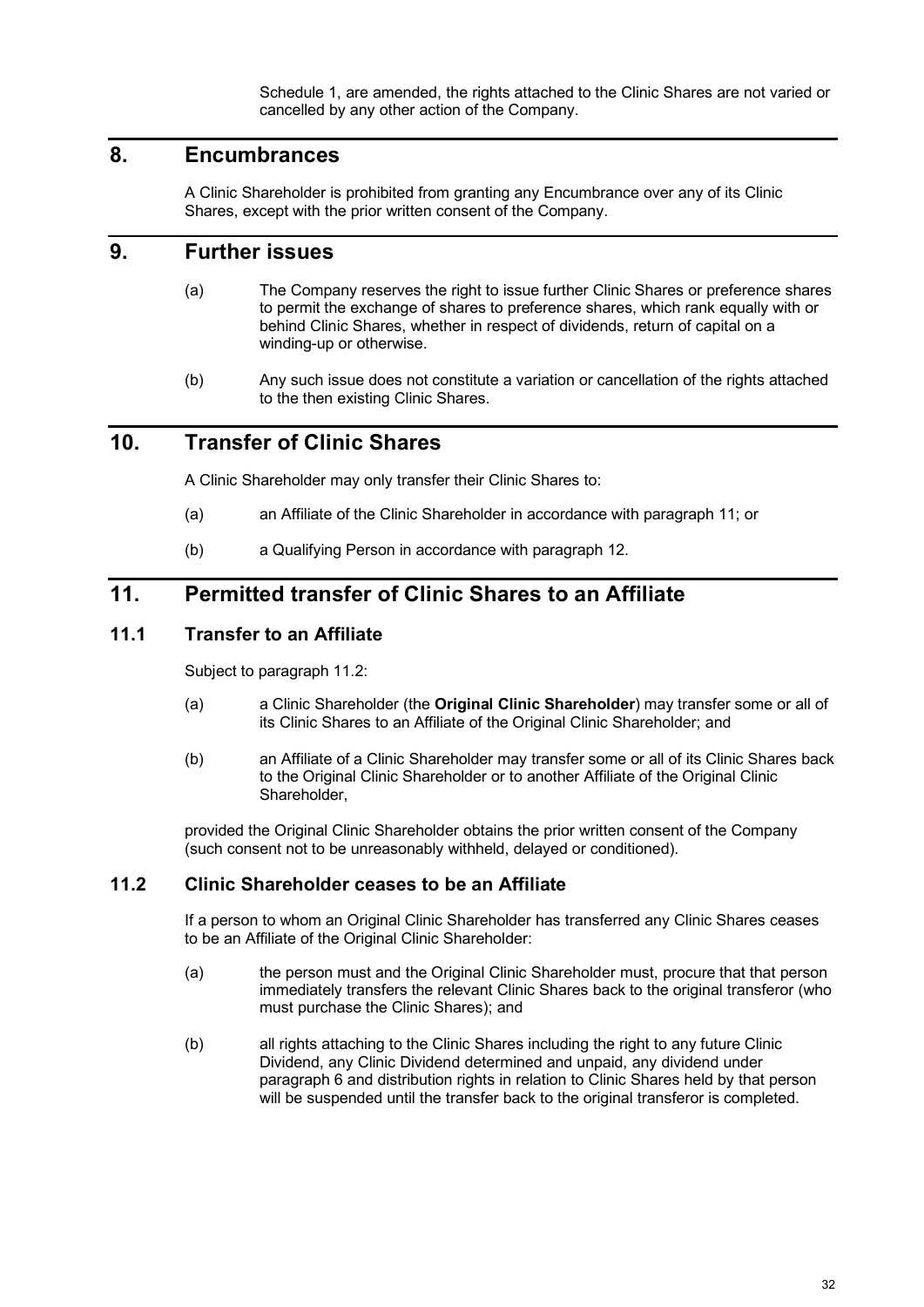## <span id="page-36-2"></span>**12. Permitted transfer of Clinic Shares to a Qualifying Person**

#### <span id="page-36-5"></span><span id="page-36-1"></span>**12.1 Delivery of Transfer Notice to Company**

- *(a)* A Clinic Shareholder who wishes to transfer some or all of its Clinic Shares (**Seller**) to a Qualifying Person must first deliver to the Board a written notice (**Transfer Notice**).
- (b) The Transfer Notice must set out:
	- (i) the number of Clinic Shares the Seller wishes to transfer (**Sale Shares**);
	- (ii) the name of any proposed Qualifying Person who wishes to purchase the Sale Shares (**Permitted Transferee**);
	- (iii) the purchase price per Sale Share, which must be a cash price per Sale Share (in Australian dollars) agreed between the Seller and the Permitted Transferee (**Sale Price**); and
	- (iv) the key terms of any offer from the Permitted Transferee or agreement between the Seller and the Permitted Transferee concerning the proposed transfer of the Sale Shares.
- (c) The Transfer Notice constitutes an offer by the Seller to transfer the Sale Shares to the Permitted Transferee in the manner contemplated by this paragraph [12.](#page-36-2)

#### <span id="page-36-4"></span><span id="page-36-3"></span>**12.2 Board approval**

- (a) The Board must consider the Transfer Notice no later than:
	- (i) 20 Business Days after delivery of the Transfer Notice to the Board (where such delivery occurs between 15 December and 15 January); or
	- (ii) 15 Business Days after delivery of the Transfer Notice to the Board (where such delivery occurs at any other time),

and, following such consideration, the Board may, in its absolute discretion approve or not approve the transfer of the Sale Shares to the Permitted Transferee and delivery of the Transfer Notice.

- (b) The Board may grant its approval on any conditions it sees fit including, but not limited to:
	- (i) a requirement for the Permitted Transferee (or the Clinician of which it is the Affiliate) provide a restraint in a form acceptable to the Board in its absolute discretion; and
	- (ii) requiring that any Encumbrances be fully released on transfer of the Sale Shares.
- <span id="page-36-0"></span>(c) The Board must notify the Seller of its decision under paragraph [12.2](#page-36-3)[\(a\)](#page-36-4) within 5 Business Days after the Board's consideration of the Transfer Notice.
- (d) If the Board approves the transfer of the Sale Shares to the Permitted Transferee and Transfer Notice under paragraph [12.2](#page-36-3)[\(a\),](#page-36-4) the Board must as soon as practicable deliver the Transfer Notice to the Permitted Transferee (and a copy to the Seller).

#### **12.3 No withdrawal of Transfer Notice**

A Transfer Notice is irrevocable and may not be withdrawn by the Seller without the consent of the Board.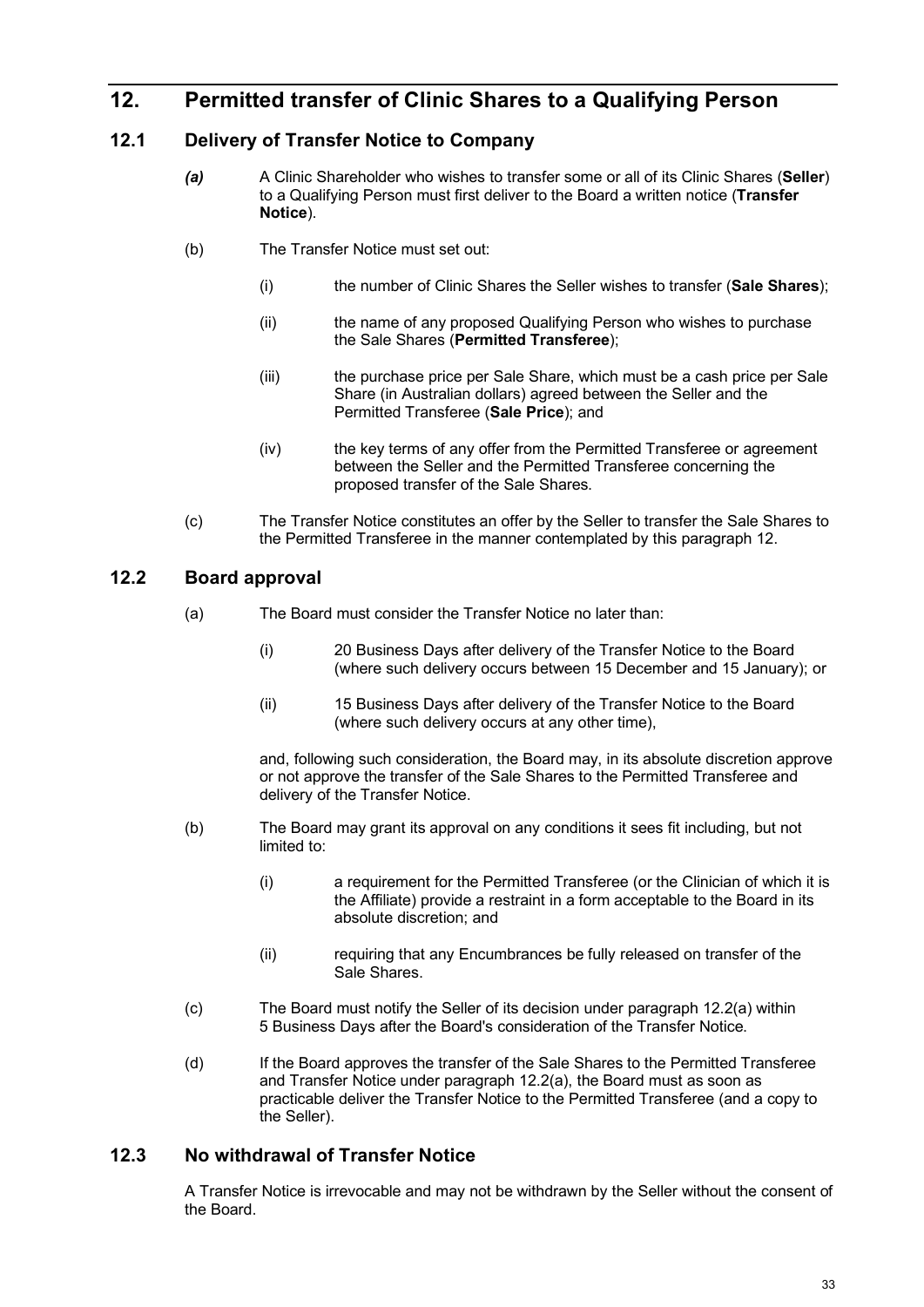#### <span id="page-37-1"></span>**12.4 Acceptance by Permitted Transferee**

Following receipt of a Transfer Notice, the Permitted Transferee may accept the offer comprised in the Transfer Notice for some or all of the Sale Shares, at the Sale Price, by written notice to the Seller (with a copy to the Company), within 10 Business Days after delivery of the Transfer Notice to the Permitted Transferee (**Transfer Acceptance**).

#### **12.5 Transfer to Permitted Transferee**

If the Permitted Transferee delivers a Transfer Acceptance to the Seller as contemplated by paragraph [12.4,](#page-37-1) the Seller and the Permitted Transferee must do everything necessary to complete the transfer of the relevant Sale Shares to the Permitted Transferee within 3 months after delivery of the Transfer Acceptance.

## <span id="page-37-2"></span>**13. Default and buy-out rights of Clinic Shares**

#### <span id="page-37-0"></span>**13.1 Default**

A Default occurs, whether or not it is within the control of a Clinic Shareholder, if one or more of following occurs:

- <span id="page-37-3"></span>(a) Change in Law: a Clinic Shareholder is prohibited from being a Shareholder by a change in the law;
- (b) Bad Leaver: a Clinician is a Bad Leaver (in which case any Clinic Shareholder that is the Clinician or an Affiliate of the Clinician is deemed to be a Defaulting Shareholder);
- <span id="page-37-4"></span>(c) Resignation: a Clinician resigns or terminates without cause his or her Services Agreement (in which case any Clinic Shareholder that is the Clinician or an Affiliate of the Clinician is deemed to be a Defaulting Shareholder) and gives at least 6 months' notice of such resignation or termination;
- (d) Resignation: a Clinician resigns or terminates without cause his or her Services Agreement (in which case any Clinic Shareholder that is the Clinician or an Affiliate of the Clinician is deemed to be a Defaulting Shareholder) and does not give at least 6 months' notice of such resignation or termination;
- (e) Disposal of Clinic Shares: a Clinic Shareholder transfers, or agrees to transfer, any of its Clinic Shares in breach of the Constitution or these terms of issue;
- (f) General default Constitution and terms: a Clinic Shareholder materially breaches the Constitution or these terms of issue, including a failure to comply with paragraph [11.2](#page-35-1)[\(a\)](#page-35-2) and the breach is incapable of remedy or, if capable of remedy, the Clinic Shareholder fails to remedy the breach within 20 Business Days after receiving written notice specifying the breach and requiring it to be rectified;
- (g) General default other contracts: a Clinic Shareholder or their Affiliate breaches the terms of any agreement with a member of the Group (other than their Services Agreement) and the breach is incapable of remedy or, if capable of remedy, the Clinic Shareholder fails to remedy the breach within 3 months after receiving written notice specifying the breach and requiring it to be rectified;
- (h) Insolvency: a Clinic Shareholder (or any person who controls a Clinic Shareholder) becomes Insolvent, or a Clinician becomes Insolvent (in which case any Clinic Shareholder that is the Clinician or an Affiliate of the Clinician is deemed to be a Defaulting Shareholder); or
- (i) Change of Control: a change of control that is not approved by the Board (acting reasonably) occurs in respect of a Clinic Shareholder.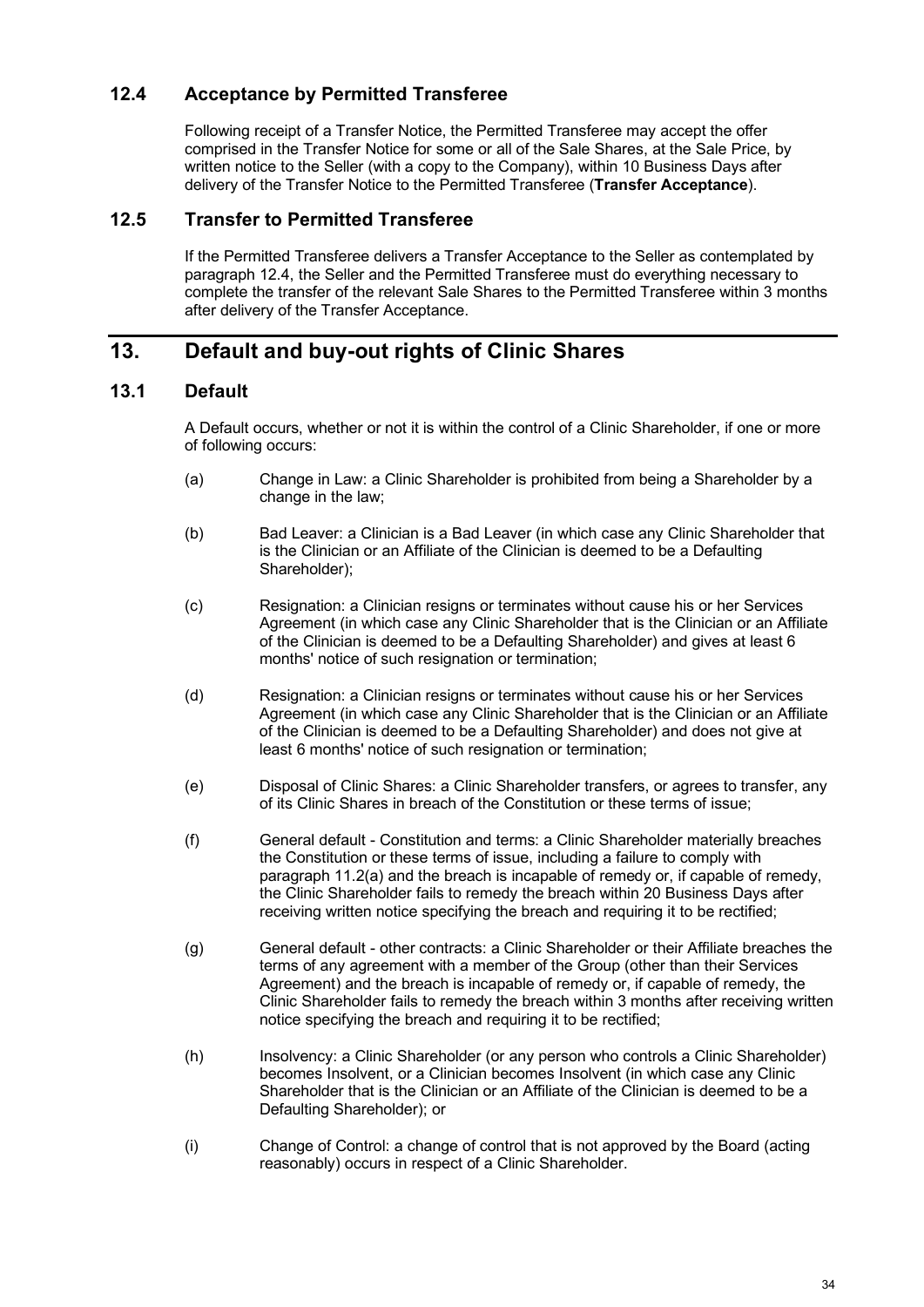#### <span id="page-38-1"></span>**13.2 Right to purchase Default Shares**

- (a) Nothing in this clause [13](#page-37-2) obliges the Permitted Transferee or the Company to acquire any Default Shares or to buy-back, return capital in respect of, or redeem any Default Shares.
- <span id="page-38-0"></span>(b) If a Default occurs, the Defaulting Shareholder is deemed to have delivered a Transfer Notice to the Company, and paragraphs [12.1](#page-36-5) and [12.2](#page-36-3) will apply mutatis mutandis, except that references in those paragraphs to:
	- (i) "Seller" will be deemed to be references to the Defaulting Shareholder;
	- (ii) "Sale Shares" will be deemed to be references to all of the Clinic Shares of the Defaulting Shareholder (**Default Shares**);
	- (iii) "Sale Price" will be deemed to be references to the cash price (in Australian dollars) per Default Share equal to:
		- A. if the Default is under paragraph [13.1](#page-37-0)[\(a\)](#page-37-3) or [13.1\(c\),](#page-37-4) the Fair Market Value of the Default Shares; or
		- B. otherwise, the lower of:
			- 1) 85% of the Fair Market Value of the Default Shares; and
			- 2) the price per Default Share paid by the Defaulting Shareholder or their Affiliate upon first acquiring the Default Shares,

unless the Board, in its absolute discretion, determines that the Sale Price in those circumstances will be a higher amount; and

- (iv) "Permitted Transferee" will be to the ordinary Shareholder.
- <span id="page-38-4"></span><span id="page-38-3"></span><span id="page-38-2"></span>(c) If the Permitted Transferee does not acquire all of the Default Shares under paragraph [13.2](#page-38-1)[\(b\),](#page-38-0) then, subject to paragraph [13.2](#page-38-1)[\(d\)](#page-39-0) and [13.2](#page-38-1)[\(e\):](#page-39-1)
	- (i) the Company may, by written notice to the Defaulting Shareholder, require the Defaulting Shareholder to transfer some or all of the Default Shares that were not acquired by the Permitted Transferee (**Remaining Default Shares**), to it or its nominee, at a cash price (in Australian dollars) per Remaining Default Share equal to the Sale Price under the deemed Transfer Notice or at such other consideration which the Board reasonably determines is of equivalent value to the Sale Price per Remaining Default Share;
	- (ii) if the Company exercises its rights under paragraph  $13.2(c)(i)$  $13.2(c)(i)$  $13.2(c)(i)$ , the Defaulting Shareholder and the Company must do everything necessary to complete the transfer of the relevant Remaining Default Shares to the Company within 20 Business Days after delivery of the notice contemplated by paragraph [13.2](#page-38-1)[\(c\)](#page-38-2)[\(i\)](#page-38-3) (or any longer period required by law);
	- (iii) the Clinic Shareholders will do all things necessary to give effect to the capital reduction, redemption or buy back under paragraph [13.2](#page-38-1)[\(c\)](#page-38-2)[\(i\)](#page-38-3) including, if applicable, voting in favour of any resolution of Shareholders that is necessary to give effect to the buy back, and each Clinic Shareholder severally and irrevocably appoints each Director, as its agent and attorney to vote in favour of any such resolutions; and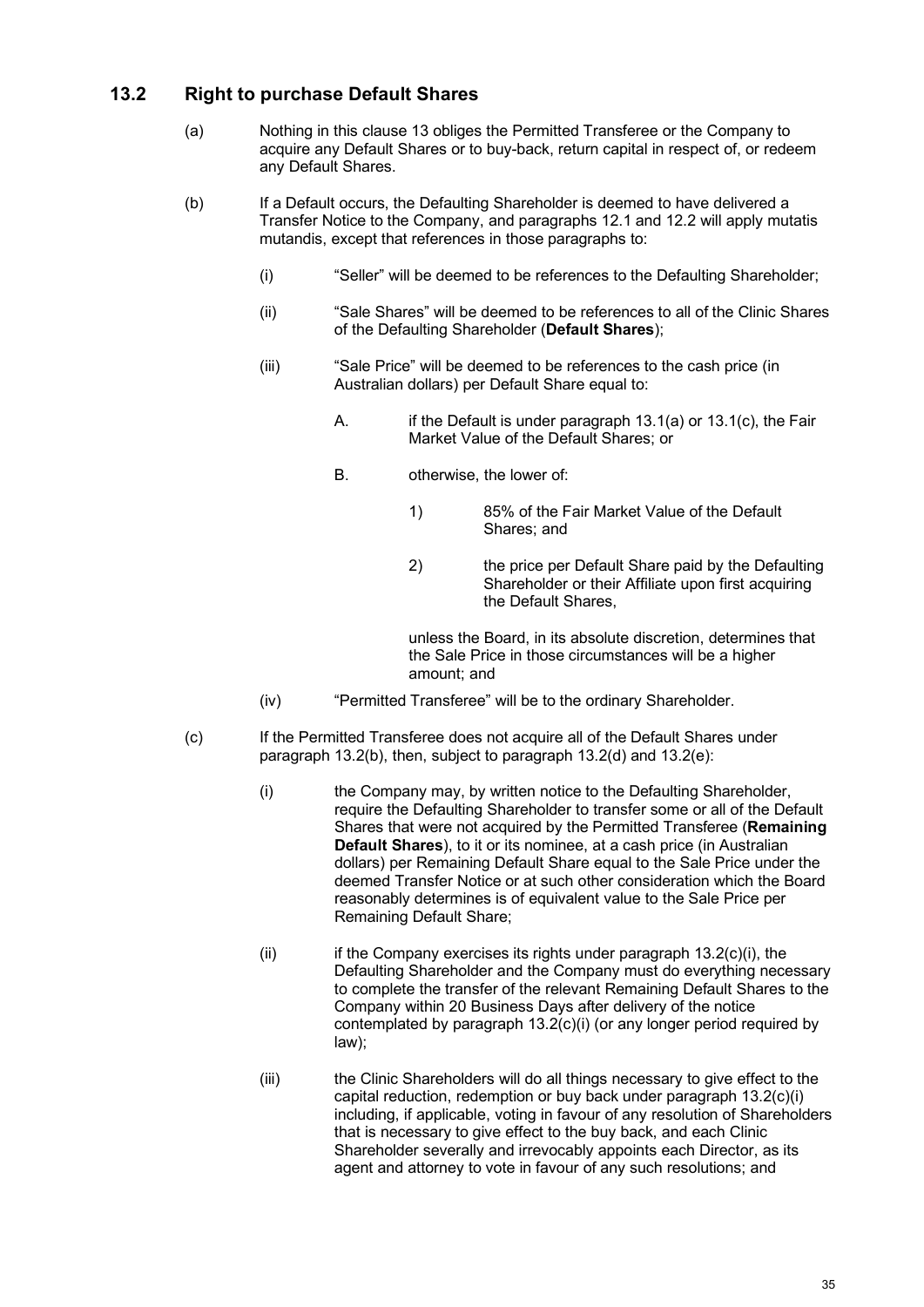- (iv) if the Defaulting Shareholder fails to transfer all of the Remaining Default Shares under paragraph [13.2](#page-38-1)[\(c\)](#page-38-2)[\(ii\)](#page-38-4) each Director is authorised to execute on behalf of and as attorney for the Defaulting Shareholder any necessary transfer or other relevant documentation.
- <span id="page-39-0"></span>(d) The Company may effect the acquisition of Remaining Default Shares in any manner contemplated by the Corporations Act (including by way of capital reduction, buy-back or redemption), provided that the Company is only required to complete the acquisition of Remaining Default Shares if, and to the extent that, it is legally able to do so in compliance with all applicable laws.
- <span id="page-39-1"></span>(e) The Company and each Clinic Shareholder must take all steps reasonably necessary to ensure that the Company can lawfully purchase Remaining Default Shares under this paragraph [13.2,](#page-38-1) including voting in favour of any resolutions required to facilitate the acquisition and executing all necessary documents.

#### **13.3 Other remedies**

The rights and remedies set out in this paragraph [13.2](#page-38-1) do not exclude any other rights or remedies that a party may have against another party in default of the Constitution.

#### **13.4 Suspension**

To the extent the law allows, from the time of delivery of the deemed Transfer Notice under paragraph [13.2](#page-38-1)[\(b\),](#page-38-0) the rights of the Defaulting Shareholder as a holder of any class of Shares (including the right to any future Clinic Dividend, any Clinic Dividend determined and unpaid, any dividend under paragraph [6](#page-34-0) and distribution rights in relation to Clinic Shares) are suspended until the earlier of:

- (a) Company and/or the ordinary shareholders electing to purchase the Default Shares under paragraph [13.2,](#page-38-1) and
- (b) the Transfer Notice lapsing.

## <span id="page-39-3"></span><span id="page-39-2"></span>**14. Tax or Accounting Event**

- (a) If a Tax or Accounting Event occurs, the Company may, with both:
	- (i) the consent in writing of Clinic Shareholders with at least 75% of the votes in all classes of Clinic Shares, or with the sanction of a special resolution passed at a separate meeting of the holders of the Clinic Shares in all classes; and
	- (ii) the approval a special resolution of the holders of ordinary Shares or the written consent of the holders of ordinary Shares who are entitled to at least 75% of the votes that may be cast in respect of ordinary Shares,

<span id="page-39-4"></span>do either or both of the following:

- (iii) make any amendments to the terms of the Clinic Shares as are necessary or desirable to address the Tax or Accounting Event, provided that materially the same amendment is made to all classes of Clinic Shares; or
- (iv) acquire, or procure its nominee to acquire, all of the Clinic Shares on terms determined by the Board (which may, in the Board's discretion, comprise or include the issue of new securities), and the Company may effect the acquisition of the Clinic Shares in any manner contemplated by the Corporations Act (including by way of capital reduction, buy-back or redemption), provided that the Company is only required to complete the acquisition of the Clinic Shares if, and to the extent that, it is legally able to do so in compliance with all applicable laws.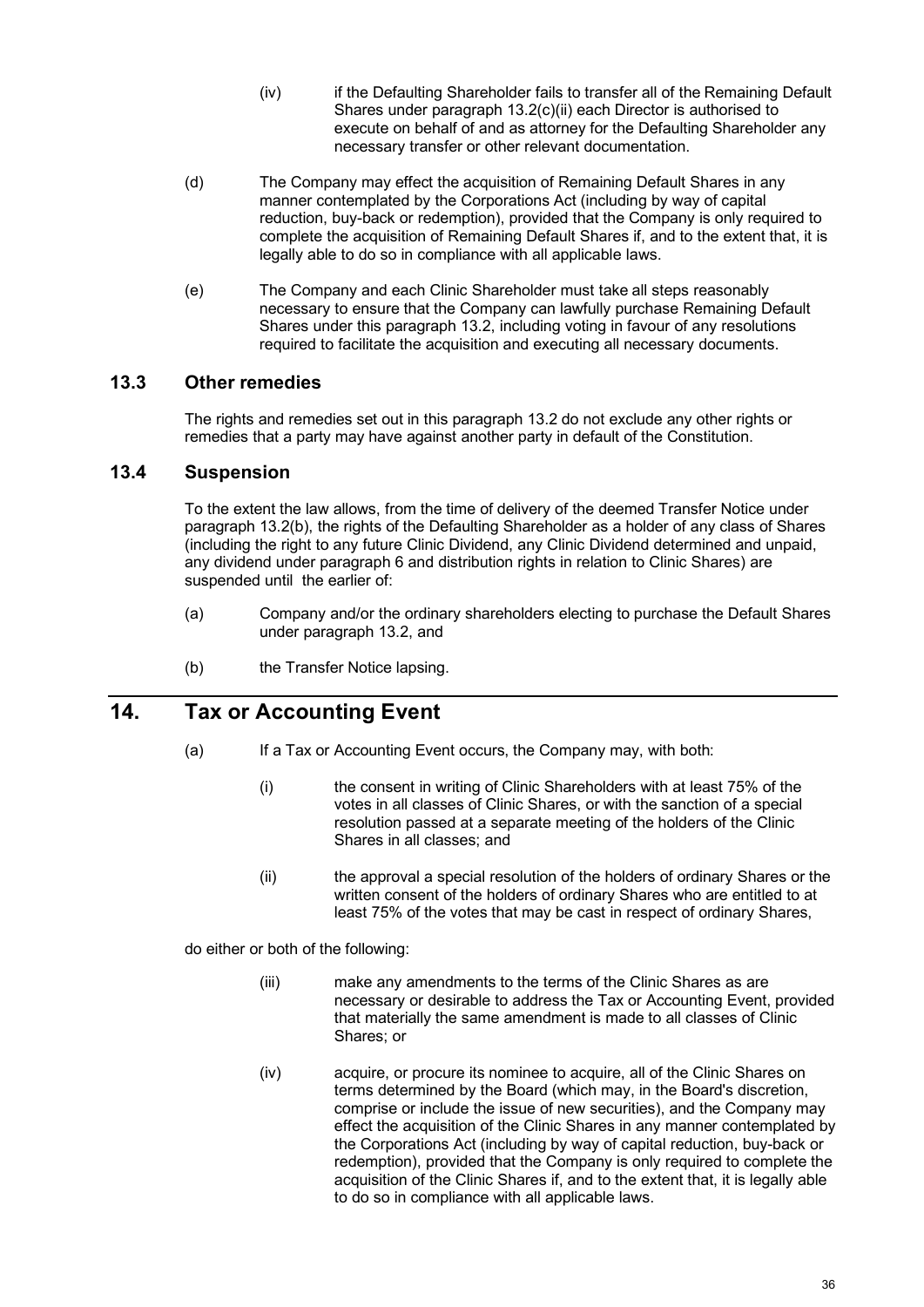- (b) If clause  $14(a)(iv)$  $14(a)(iv)$  $14(a)(iv)$  applies:
	- (i) the Clinic Shareholders and the Company must do everything necessary to complete the transfer of the relevant Clinic Shares in accordance with the approved terms;
	- (ii) the Company and each Clinic Shareholder will do all things necessary to give effect to any capital reduction, buy-back or redemption of the Clinic Shares including, if applicable, voting in favour of any resolution of Shareholders that is necessary to give effect to the buy back, and each Clinic Shareholder severally and irrevocably appoints each Director, as its agent and attorney to vote in favour of any such resolutions; and
	- (iii) if the Clinic Shareholder fails to transfer all of their Clinic Shares in accordance with the approved terms, each Director is authorised to execute on behalf of and as attorney for the Clinic Shareholder any necessary transfer or other relevant documentation; and
	- (iv) the Company and each Clinic Shareholder must take all steps reasonably necessary to ensure that the Company can lawfully purchase the Clinic Shares, including voting in favour of any resolutions required to facilitate the acquisition and executing all necessary documents.

## <span id="page-40-0"></span>**15. Amendments**

The Company may amend or add to the rights attached to Clinic Shares and the Clinic Shareholders may procure the same, whether or not the Company is being wound up, with both:

- (a) the consent in writing of Clinic Shareholders with at least 75% of the votes in all classes of Clinic Shares, or with the sanction of a special resolution passed at a separate meeting of the holders of the Clinic Shares in all classes, provided that materially the same variation is made to all classes of Clinic Shares; and
- (b) the approval a special resolution of the holders of ordinary Shares or the written consent of the holders of ordinary Shares who are entitled to at least 75% of the votes that may be cast in respect of ordinary Shares; or

## <span id="page-40-2"></span><span id="page-40-1"></span>**16. Power of Attorney**

- (a) Each Clinic Shareholder severally and irrevocably appoints each Director (Attorney) as its agent and attorney on the terms set out in this paragraph [16.](#page-40-1)
- (b) The Attorney has power to:
	- (i) do all acts and things (including completing, executing and delivering all documentation) on the Clinic Shareholder's behalf which the Attorney (in its discretion) thinks necessary or otherwise appropriate to negotiate, implement, give effect to or complete any action or transaction, or release any Encumbrance over Clinic Shares, as contemplated by the Constitution or these terms of issue;
	- (ii) take any action on behalf of the Clinic Shareholder to remedy, and/or exercise any rights attaching to the Clinic Shares to remedy, a breach by the Clinic Shareholder of the Constitution or these terms of issue which has not been remedied by the Clinic Shareholder within 5 Business Days of written notice from the Company or is not able to remedied; and
	- (iii) take any action and implement any transaction commenced as contemplated by the Constitution and these terms of issue.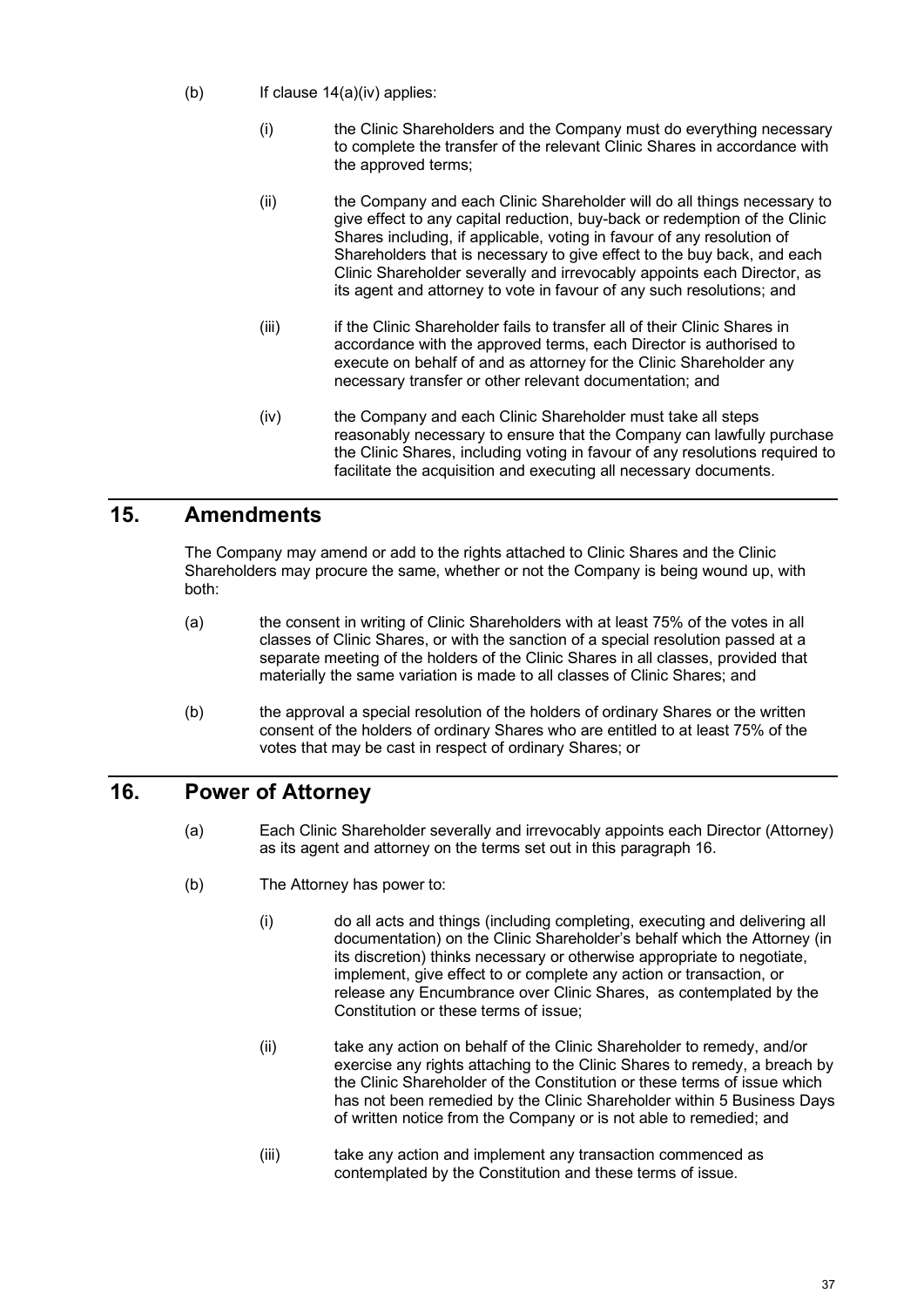- (c) The Clinic Shareholder acknowledges and agrees that all acts and things done by the Attorney in exercising powers under the power of attorney in this paragrap[h 16](#page-40-1) will be as good and valid as if they had been done by the Clinic Shareholder and the Clinic Shareholder agrees to ratify and confirm whatever is done in exercising powers under this power of attorney.
- (d) The Attorney may exercise a power under the power of attorney in this paragraph [16](#page-40-1) even if:
	- (i) it involves a conflict of duty; or
	- (ii) the Attorney, any Group Company or any other person has a personal interest in the doing of that act.
- (e) The Clinic Shareholder agrees to indemnify the Attorney on demand against, and agrees to reimburse and compensate the Attorney for, all liabilities arising in any way in connection with the lawful exercise of any of the Attorneys' powers and authorities under the power of attorney in this paragraph [16](#page-40-1) on behalf of the Clinic Shareholder.
- (f) The Attorney is expressly authorised to do any act as a result of which a benefit is conferred on it, any Group Company or the Clinic Shareholder.
- <span id="page-41-0"></span>(g) The Clinic Shareholder declares that this power of attorney is given for valuable consideration and is irrevocable until the Clinic Shareholder ceases to hold any Clinic Shares. For the avoidance of doubt, the Clinic Shareholder agrees that if some or all of the Clinic Shareholder's Clinic Shares are disposed of, the appointment by the Clinic Shareholder of the Attorney remains effective in respect of the remaining Clinic Shareholder's Clinic Shares.
- (h) Paragraphs [16](#page-40-1)[\(a\)](#page-40-2) to [16](#page-40-1)[\(g\)](#page-41-0) (inclusive) survive termination of this document.